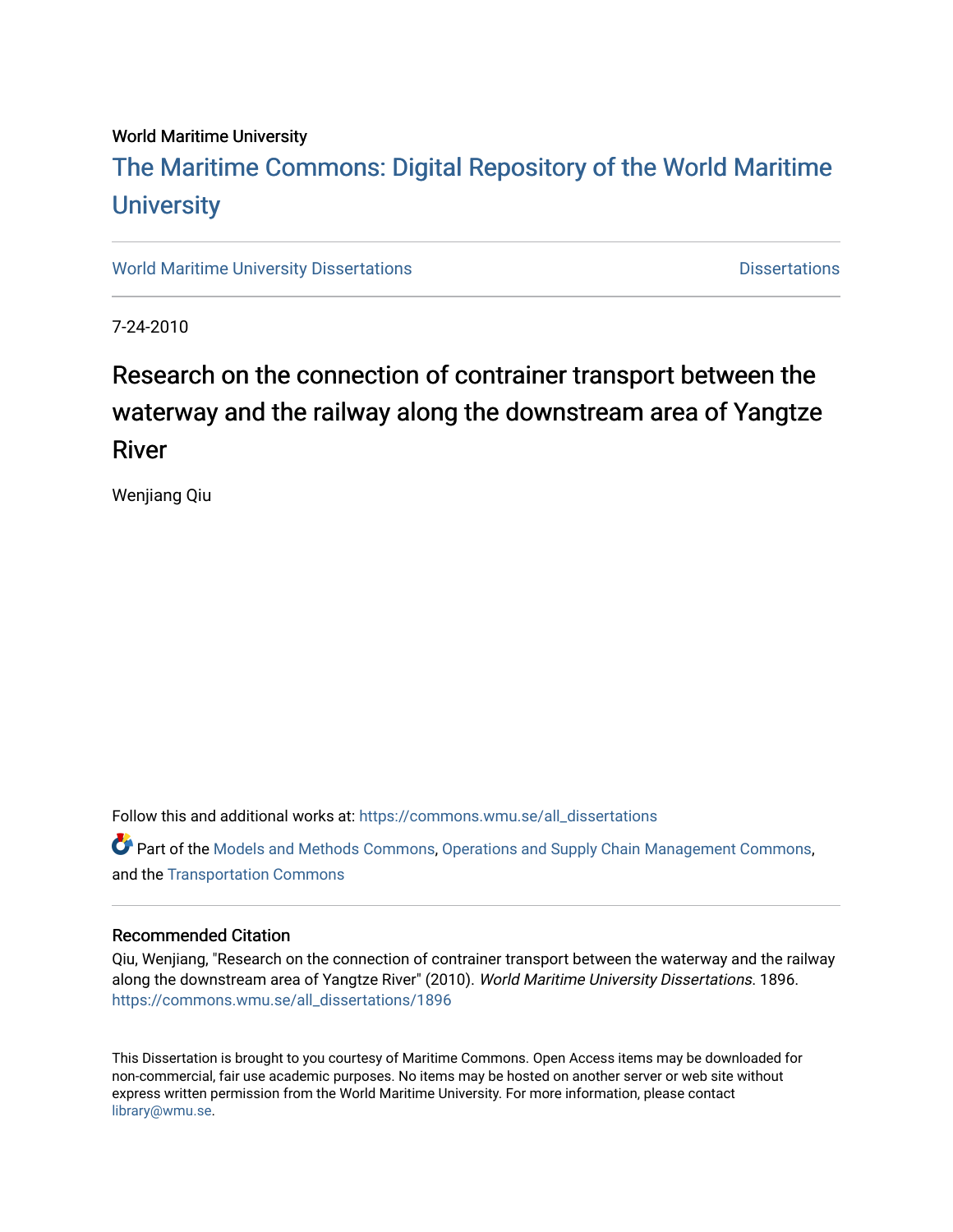

# **Research on the Connection of Container Transport between the Waterway and the Railway along the Downstream Area of Yangtze River**

By

**QIU WENJIANG China** 

A research paper submitted to the World Maritime University in partial

Fulfillment of the requirements for the award of the degree of

# **MASTER OF SCIENCE**

# **INTERNATIONAL TRANSPORT AND LOGISTICS**

**2010** 

Copyright © QIU WENJIANG, 2010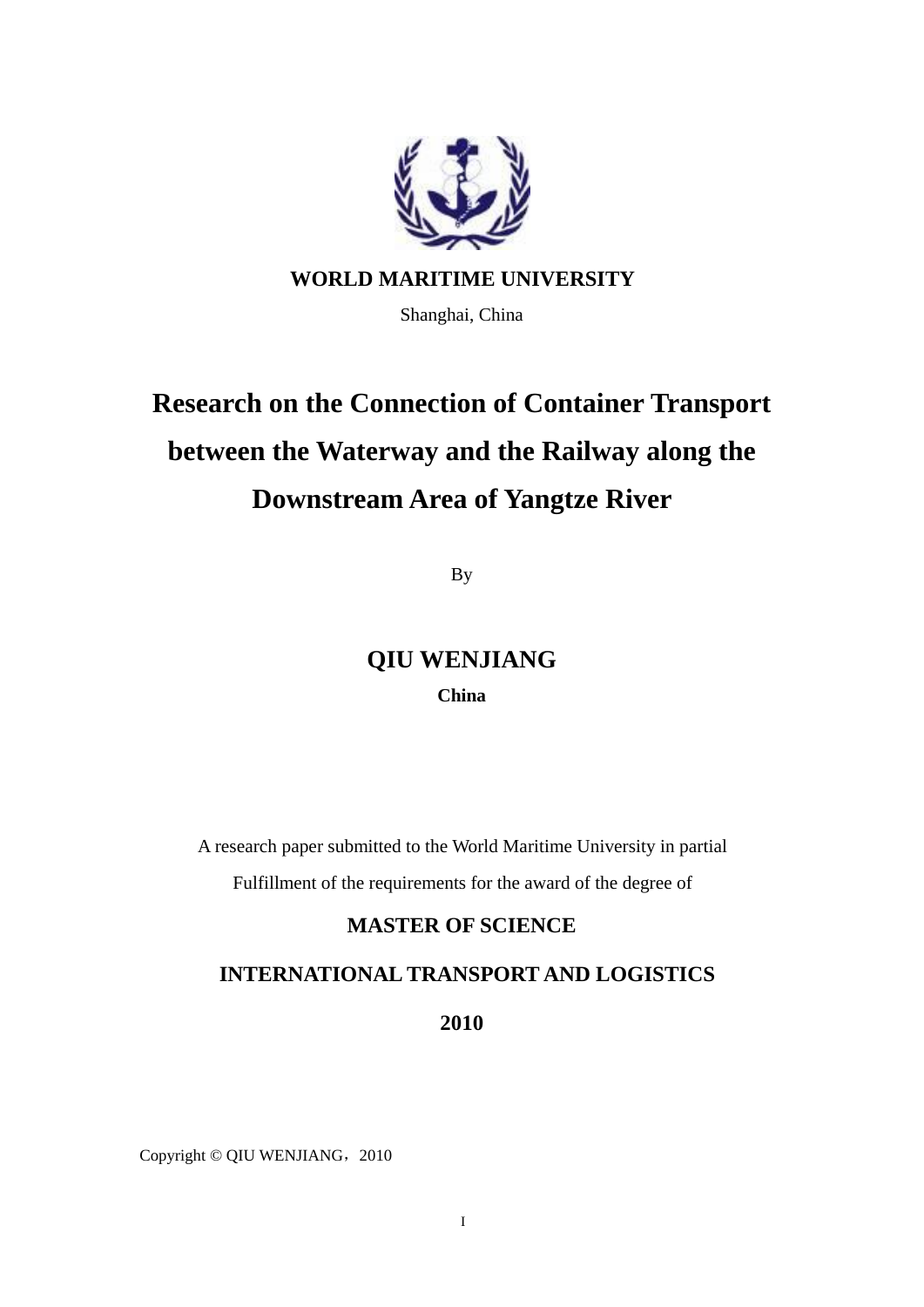# Declaration

I certify that all the material in this dissertation that is not my own work has been identified, and that no material is included for which a degree has previously been conferred on me.

The contents of this dissertation reflect my own personal views, and are not necessarily endorsed by the University.

(Signature):

(Date):

Supervised by

Professor QU Lingchi

Shanghai Maritime University

Assessor

World maritime university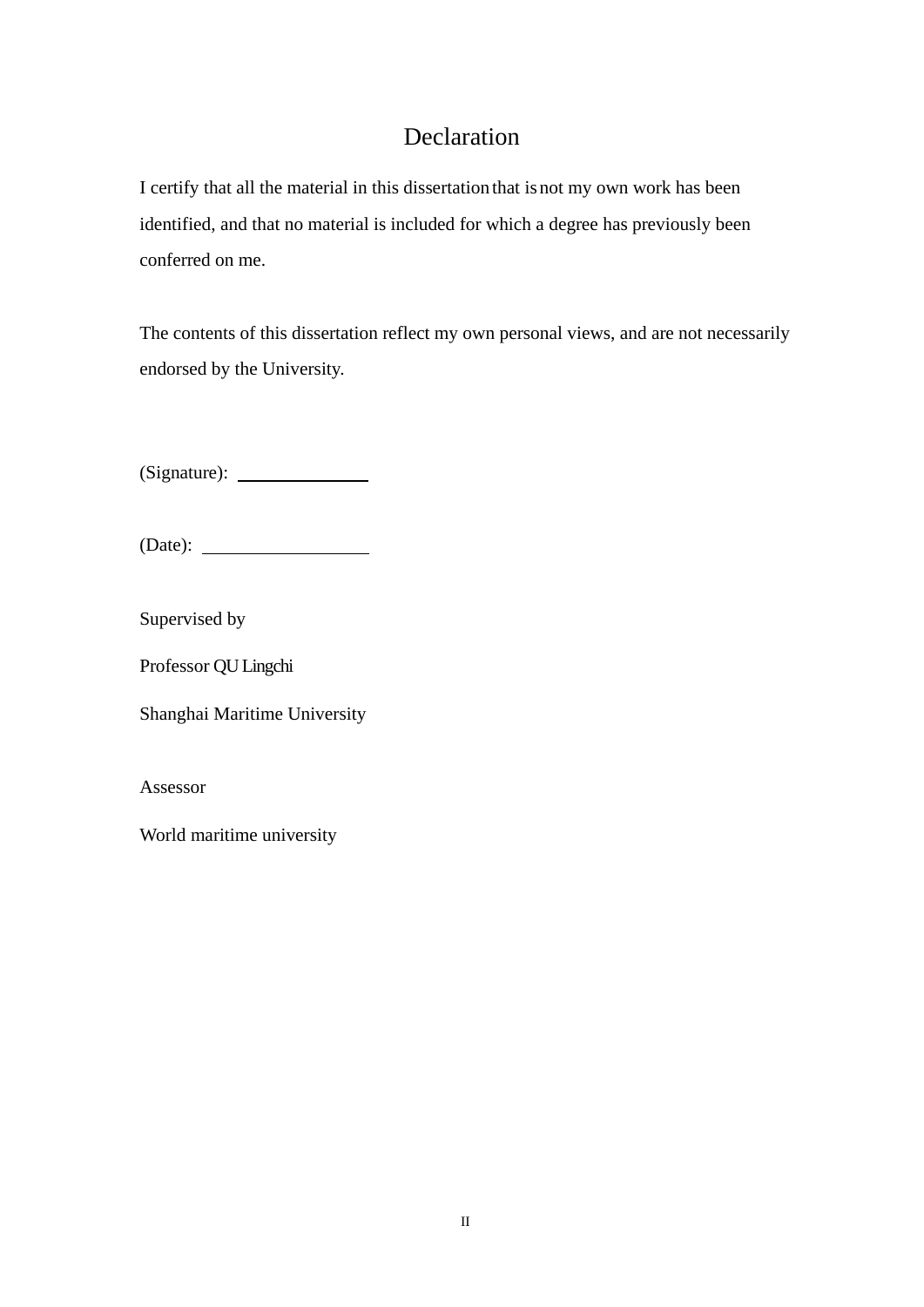# **Acknowledgement**

My deepest gratitude goes first and foremost to Professor Qu Lingchi, my supervisor, for his constant encouragement and guidance. He has walked me through all the stages of the writing of this thesis. Without his consistent and illuminating instruction, this thesis could not have reached its present form.

Second, I would like to express my heartfelt gratitude to Professor Ma Shuo, who led me into the world of translation. I am also greatly indebted to Ms. Zhou Yingchun and Ms Hu Fangfang, who have instructed and helped me a lot in the past two years.

Last my thanks would go to my beloved family for their loving considerations and great confidence in me all through these years. I also owe my sincere gratitude to my friends and my fellow classmates who gave me their help and time in listening to me and helping me work out my problems during the difficult course of the thesis.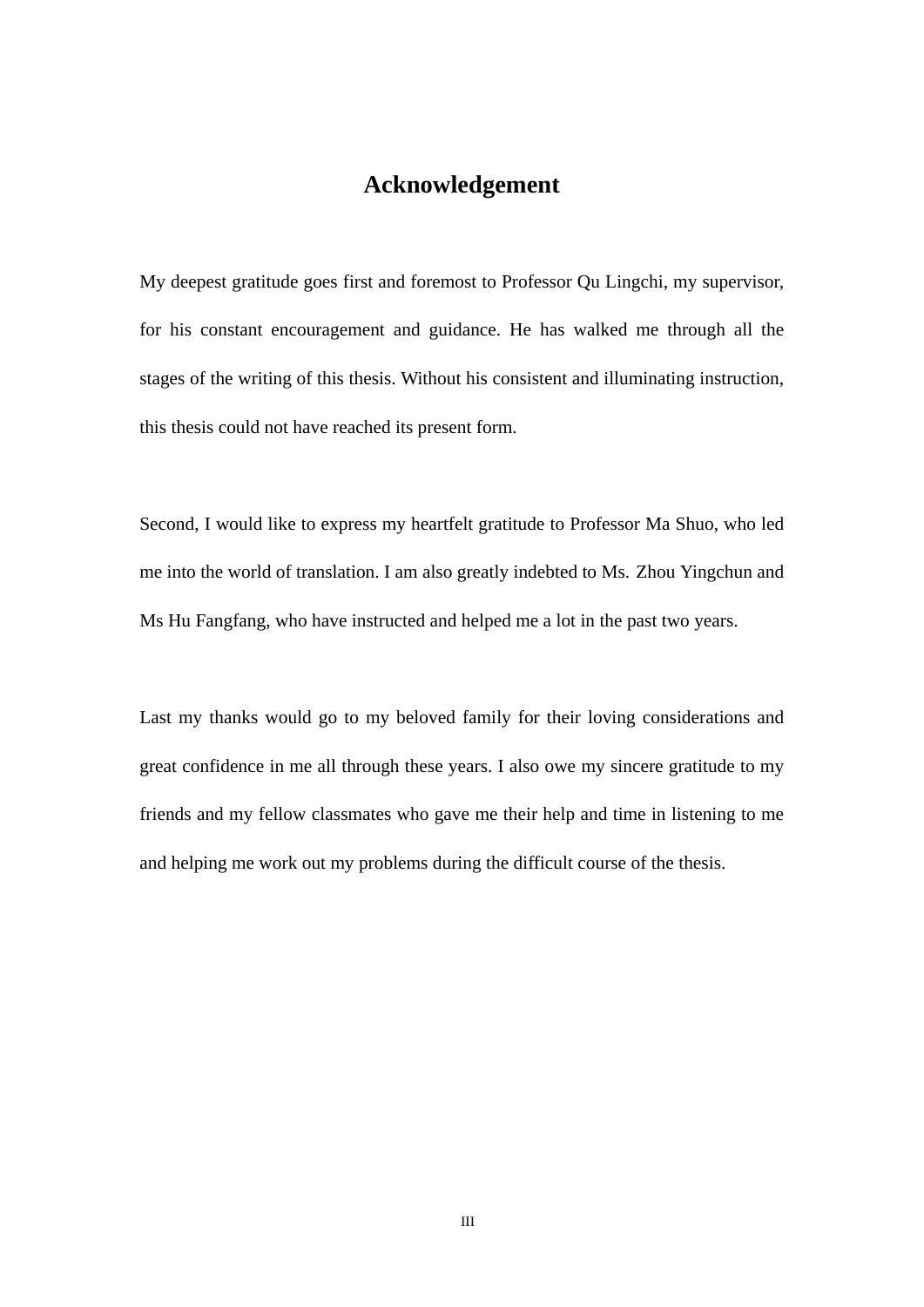# **Abstract**

Transportation plays an important role in facilitating the development of economy, as it delivers goods for trade between different origins and destinations. Along with the rapid economic development in China, there are increasing demands for the improvement in the transportation system in the country, such as railway, roads or highway, and waterway. In particular, the economic development moving from the coastal area in the East to the interior area in the West further requires the transportation along the Yangtze River, which is the largest waterway in China and third largest in the world. Specifically, container transportation, as a transportation mode, has been playing an more and more important part in the transportation system; but the rapid development and increasing demands for transportation also requires for more flexible and efficient transportation mode, which is the intermodal transport, such as combined container transport, between railway and railway, or railway and waterway, or others. As in this paper, it discusses the connection of container transport between the waterway and the railway along the downstream area of the Yangtze River. First, the present situation of container transport along the Yangtze River is analyzed, involving the entire transport system and the container transportation within the area, as well as the central ports along the Yangtze River, in addition to the current situation of the waterway and railway container transports. Second, it then analyses the problems related to the connection of container transport between the waterway and the railway along the Yangtze River, which mainly focus on the railway transport, the ports and the customs. Afterwards, solutions are proposed for dealing with the existing problems. To be specific, there are four approaches recommended for promoting the connection of the container transport between the Waterway and the Railway along the Yangtze River, which are: 1) understanding advantages of Water-Rail combined container transport; 2) upgrading hardware and software standards; 3) speeding up the legislation for creating a favorable legal environment; and 4) preventing the pollution along the Yangtze River. Moreover there are another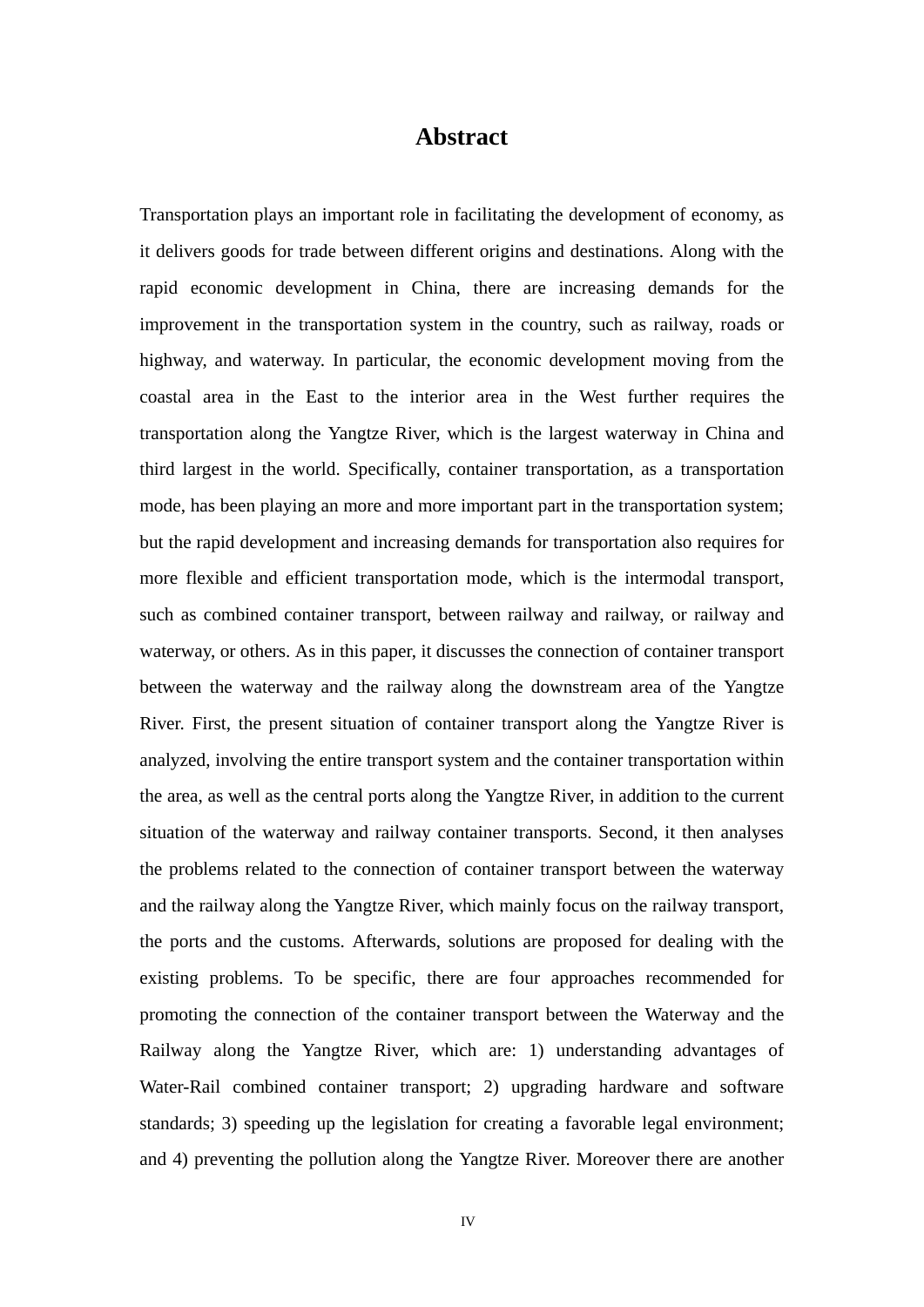six counter-measures for resolving the existing problems: i) to develop double stack container transport; ii) to establish and improve the harbor stations; iii) to establish and improve the railway inland port; iv) to set rehanding locations for carriers in railway container terminals; v) to develop the information system of water-rail combined transport; and vi) to set up an overall coordinating department.

Key words: Yangtze River, transportation, container transport, combined container transport, railway and waterway.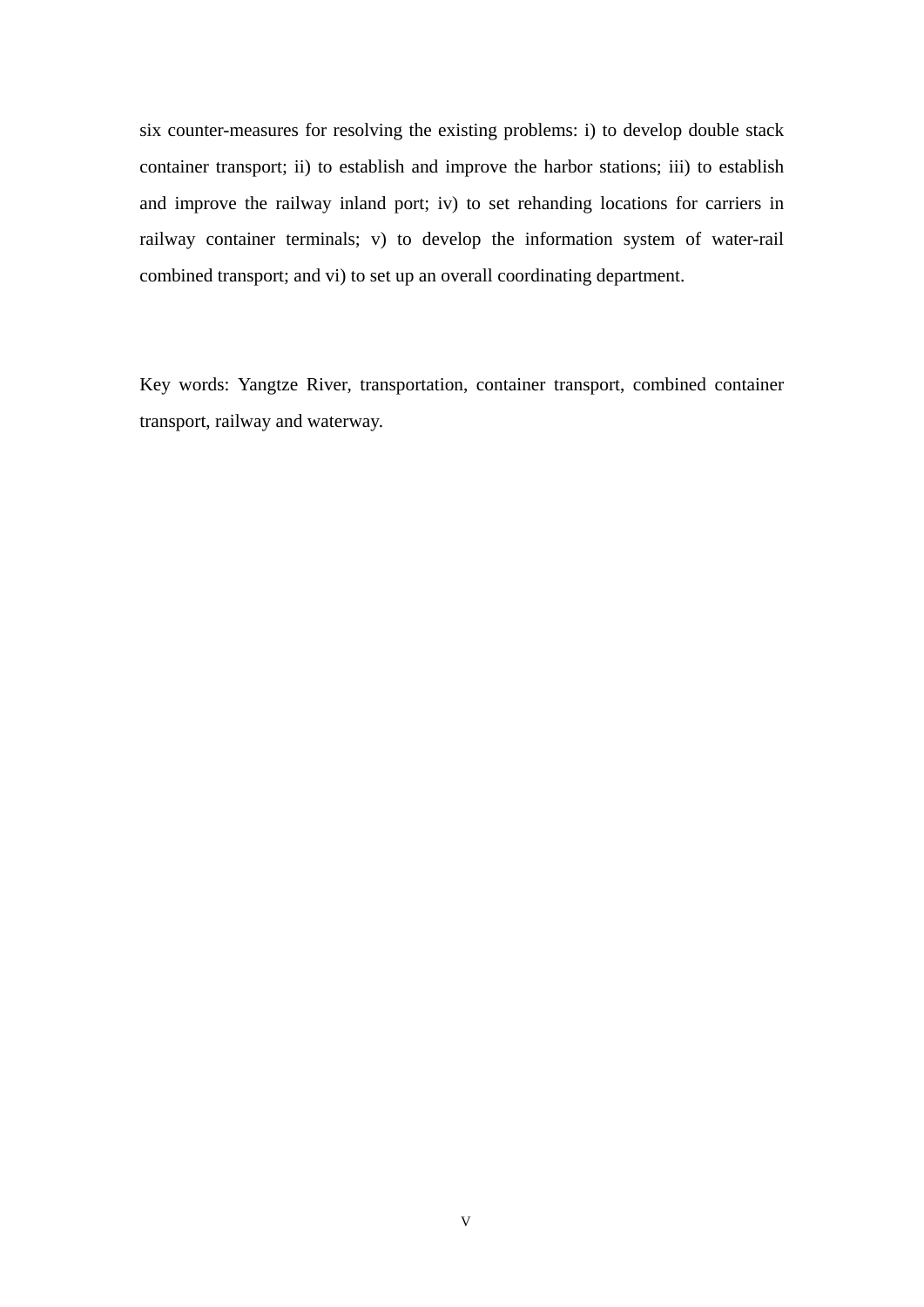# Table of Contents

| Declaration $\cdots$ $\cdots$ $\cdots$ $\cdots$ $\cdots$ $\cdots$ $\cdots$ $\cdots$ $\cdots$ $\cdots$ $\cdots$ $\cdots$ $\cdots$ $\cdots$ $\cdots$ $\cdots$ $\cdots$ $\cdots$ |                         |
|-------------------------------------------------------------------------------------------------------------------------------------------------------------------------------|-------------------------|
|                                                                                                                                                                               | III                     |
|                                                                                                                                                                               | $\mathbf{I} \mathbf{V}$ |
|                                                                                                                                                                               | <b>VI</b>               |
|                                                                                                                                                                               | VIII                    |

| 1.1 Background $\cdots$ $\cdots$ $\cdots$ $\cdots$ $\cdots$ $\cdots$ $\cdots$ $\cdots$ $\cdots$ $\cdots$ $\cdots$ $\cdots$ $\cdots$ $\cdots$ $\cdots$ $\cdots$ $\cdots$                                                                                                                                                              |  |
|--------------------------------------------------------------------------------------------------------------------------------------------------------------------------------------------------------------------------------------------------------------------------------------------------------------------------------------|--|
|                                                                                                                                                                                                                                                                                                                                      |  |
|                                                                                                                                                                                                                                                                                                                                      |  |
| 1.3.1 Foreign Experiences, Advance Technologies and Policies of Inland Water                                                                                                                                                                                                                                                         |  |
| Transport $\cdots$ $\cdots$ $\cdots$ $\cdots$ $\cdots$ $\cdots$ $\cdots$ $\cdots$ $\cdots$ $\cdots$ $\cdots$ $\cdots$ $\cdots$ $\cdots$ $\cdots$ $\cdots$ $\cdots$ $\cdots$ $\cdots$ $\cdots$ $\cdots$ $\cdots$ $\cdots$ $\cdots$ $\cdots$ $\cdots$ $\cdots$ $\cdots$ $\cdots$ $\cdots$ $\cdots$ $\cdots$ $\cdots$ $\cdots$ $\cdots$ |  |
| 1.3.2 Deficiencies and Countermeasures of the Chinese Inland Water Transport ········· 5                                                                                                                                                                                                                                             |  |
|                                                                                                                                                                                                                                                                                                                                      |  |
|                                                                                                                                                                                                                                                                                                                                      |  |
|                                                                                                                                                                                                                                                                                                                                      |  |

Chapter 2 Analysis of the Present Situation of Container Transport along Yangtze River ………………………………………………………………………… 8 2.1 Transport System within the Yangtze River ………………………………………… 8 2.2 Container Transportation along the Yangtze River ………………………………… 11 2.2.1 The Situation of Water Transport of Container …………………………………… 14 2.2.2 The Situation of Rail Transport of Container …………………………………… 18 2.3 Central Ports along the Yangtze River …………………………………………… 21 2.4 Container Traffic Development over the Yangtze River and its Opportunities …… 23 2.4.1 Development of Container Traffic………………………………………………… 23 2.4.2 The Opportunity ………………………………………………………………… 25 2.5 Waterway and Railway Container Transport along the Yangtze River……………… 29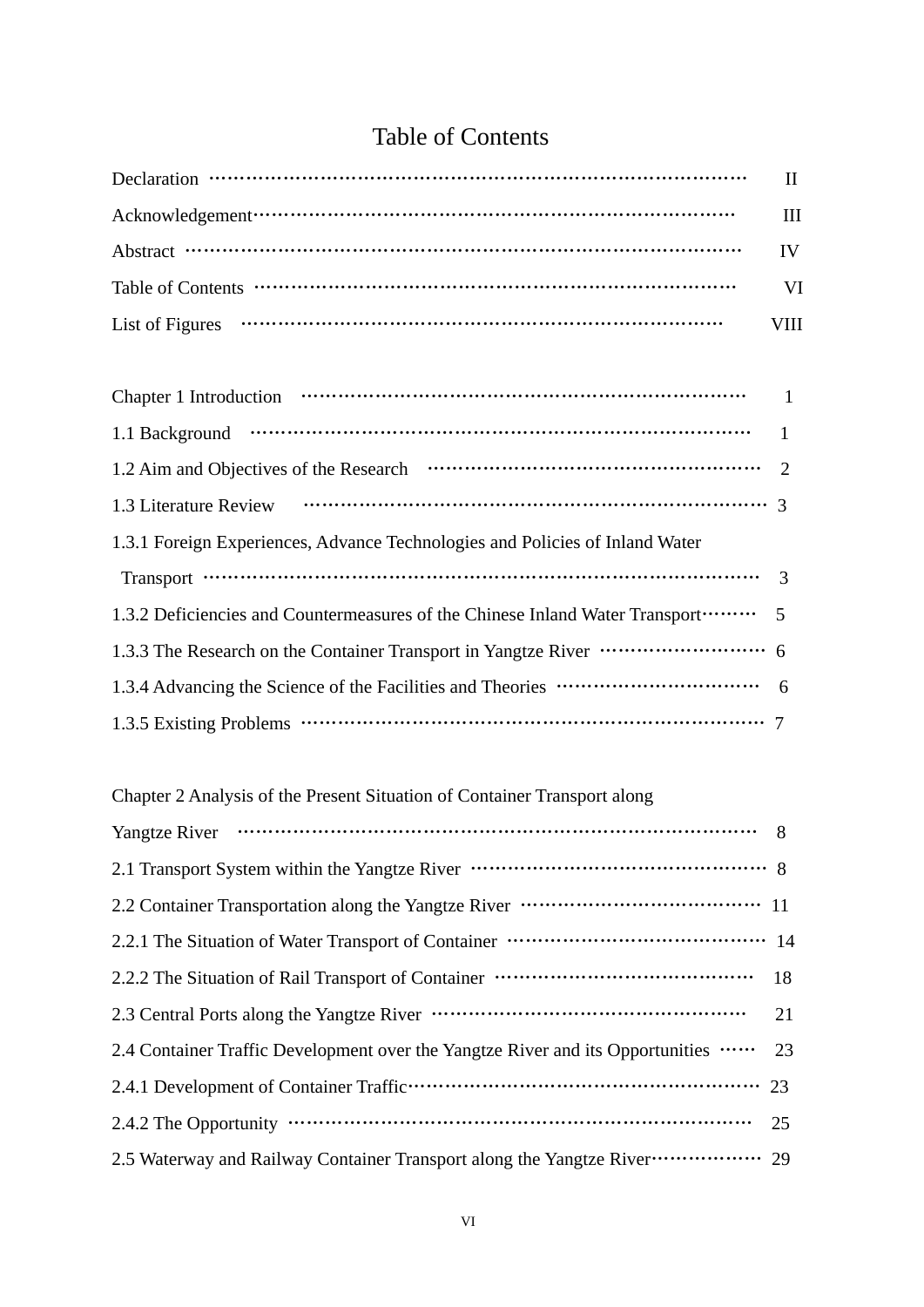| Chapter 3 Analysis of the Problems of the Connection of Container Transport between the |    |
|-----------------------------------------------------------------------------------------|----|
|                                                                                         | 32 |
|                                                                                         | 32 |
|                                                                                         | 32 |
|                                                                                         | 33 |
| 3.2 Problems Existed in Water-Rail Combined Transport along Yangtze River               | 36 |
|                                                                                         | 36 |
| 3.2.2 Problems in the Ports                                                             | 38 |
|                                                                                         |    |

| 4.1 Approaches to Promoting Water-Rail Combined Container Transport …………… 40                |
|---------------------------------------------------------------------------------------------|
| 4.1.1 Understanding Advantages of Water-Rail Combined Container Transport ………40             |
|                                                                                             |
| 4.1.3 Speeding up the Legislation for Creating a Favorable Legal Environment ········ 41    |
|                                                                                             |
| 4.2 Counter-Measures for Resolving the Existed Problems ································ 42 |
|                                                                                             |
|                                                                                             |
| 4.2.3 To Establish and Improve the Railway Inland Port ································· 43 |
| 4.2.4 To Set Rehanding Locations for Carriers in Railway Container Terminals  43            |
| 4.2.5 To Develop the Information System of Water-Rail Combined Transport  44                |
|                                                                                             |

| References ……………………………………………………………………………………46 |  |
|-----------------------------------------------|--|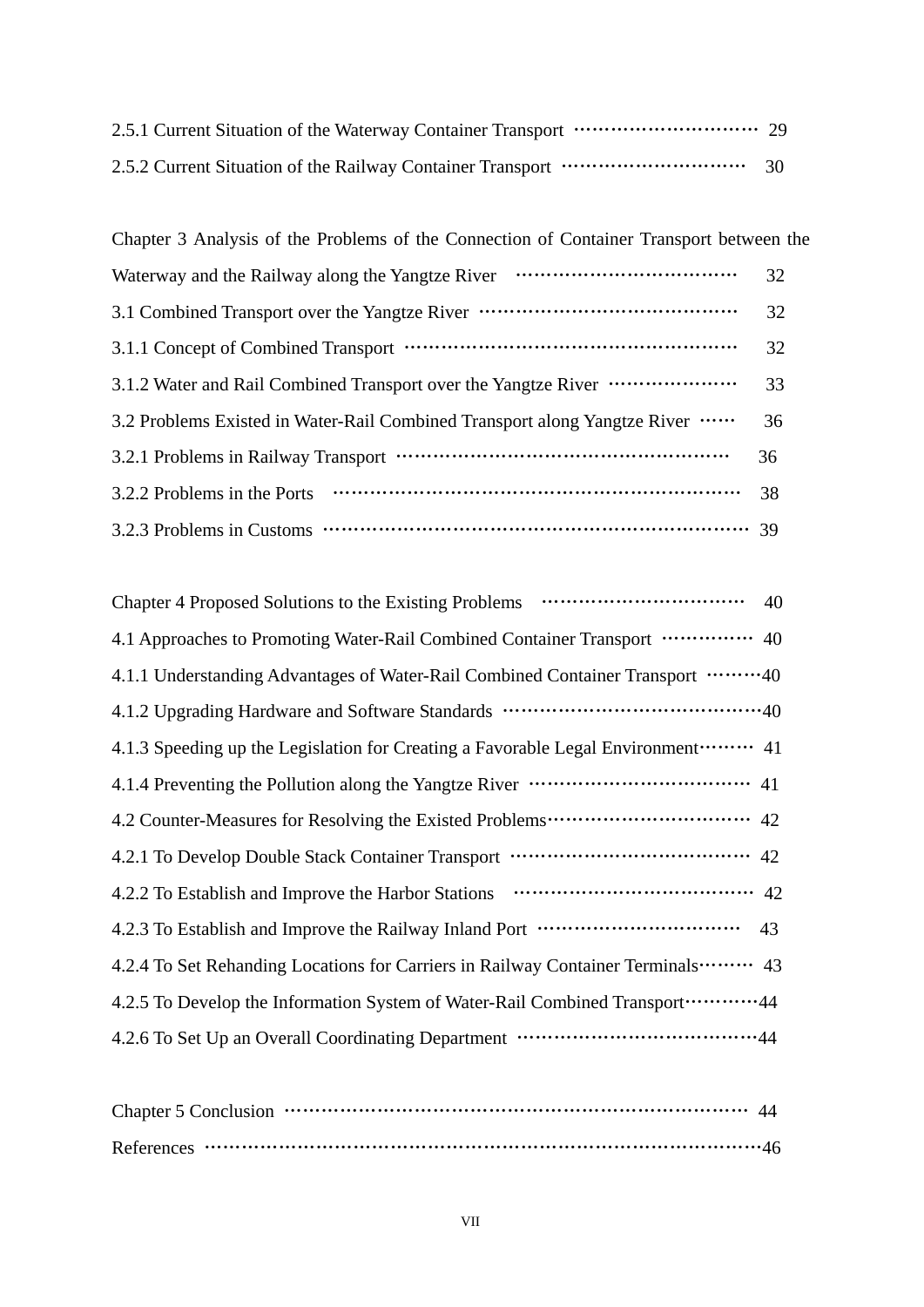# **List of Figures**

| Figure 2: Total Waterway Passenger-kilometers, 2003-2007 ····························· 16        |
|--------------------------------------------------------------------------------------------------|
|                                                                                                  |
|                                                                                                  |
| Figure 5: Top 20 ports handling the largest container throughput in the world, $2008$ $\dots$ 18 |
|                                                                                                  |
| Figure 7: The Planning Layout of Chinese Railway Container Traffic Network ……… 21                |
| Figure 8: Share of Ports to the Total Throughput along the Yangtze River ·····················22 |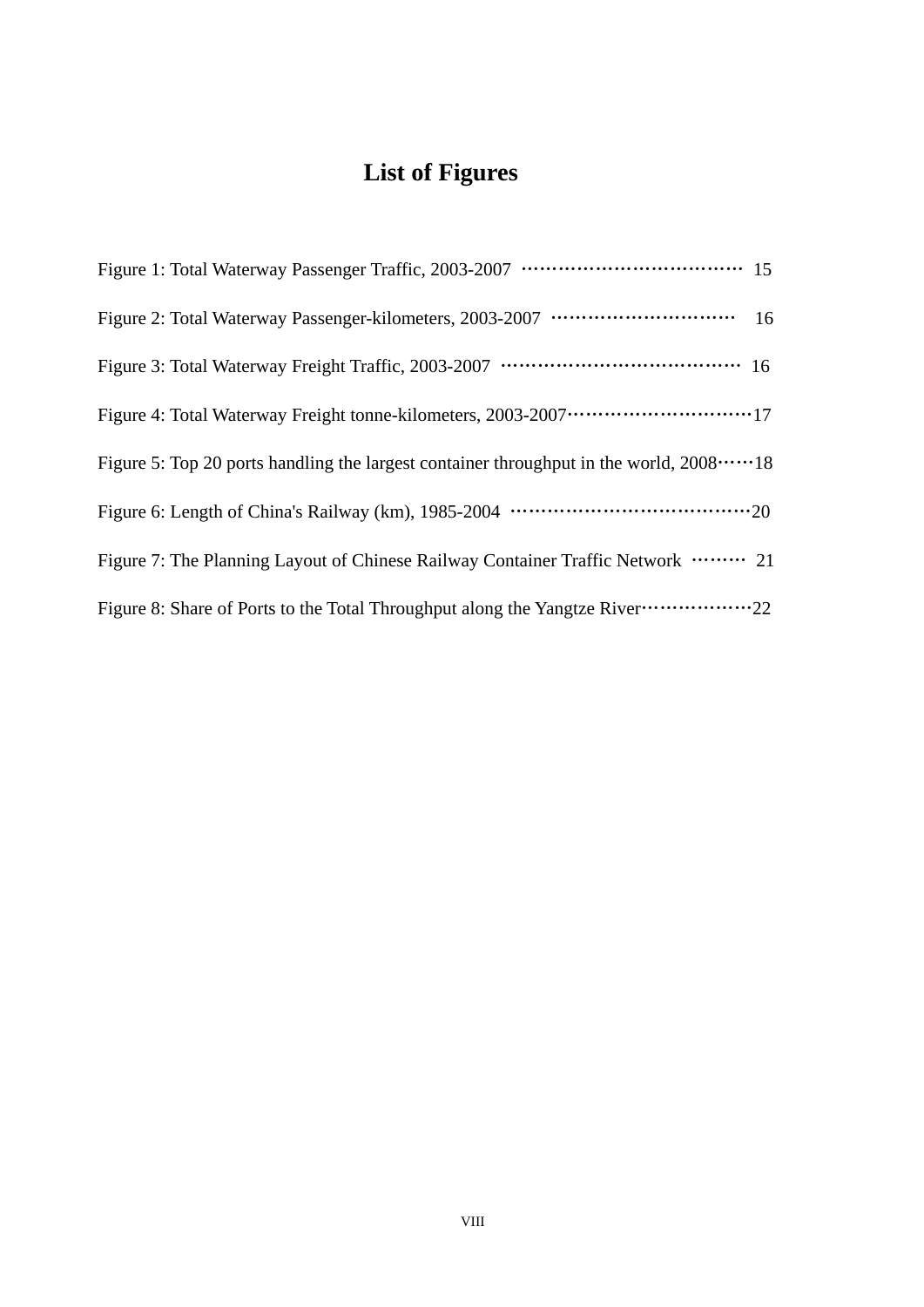# **Chapter 1 Introduction**

#### **1.1 Background**

From the sub-prime credit crisis triggering to the global financial crisis, then the economic crisis, the disaster has been going on for two years varying from recessive to dominant. In accordance with its evolutionary process, the global economy will face up with the greatest economic crisis since World War II; until now we still have not seen any evidences that this disaster will be over. The shipping market is at the low end of the production line for the global economy. Under the bullwhip effect, the financial crisis triggered by the U.S. led to only ten percent of the world economy transmitting to the shipping economy. In the global economic system, the shipping market is affected even in a more disastrous degree which in particular involved with the international dry bulk cargo market and container transport market. Because the financial crisis has resulted in a slump of the global maritime industry which caused that the demand for consumption in Europe and in the United States dropped and the raw materials needs declined, the demand for seaborne transport also plummeted. The growth rate of the global shipping market faced up with at least 15.5% slowdown in 2009. The shipping industry turned into a crisis management system when the freight and tonnage were continuously declining, almost all the major shipping companies had to adjust the structure in response to the financial crises. However, at the same time, the financial turmoil has also put the transport in a station of seeking a new developmental model.

Inland water transport was a basic industry of the national economy which is also an important component of the comprehensive transportation system. In the early nineties of the last century, due to the rapid development and intensive competition of the roads, railways and other modes of transport, the advance of the inland water transportation lagged. Then as the implementation of building a resource saving and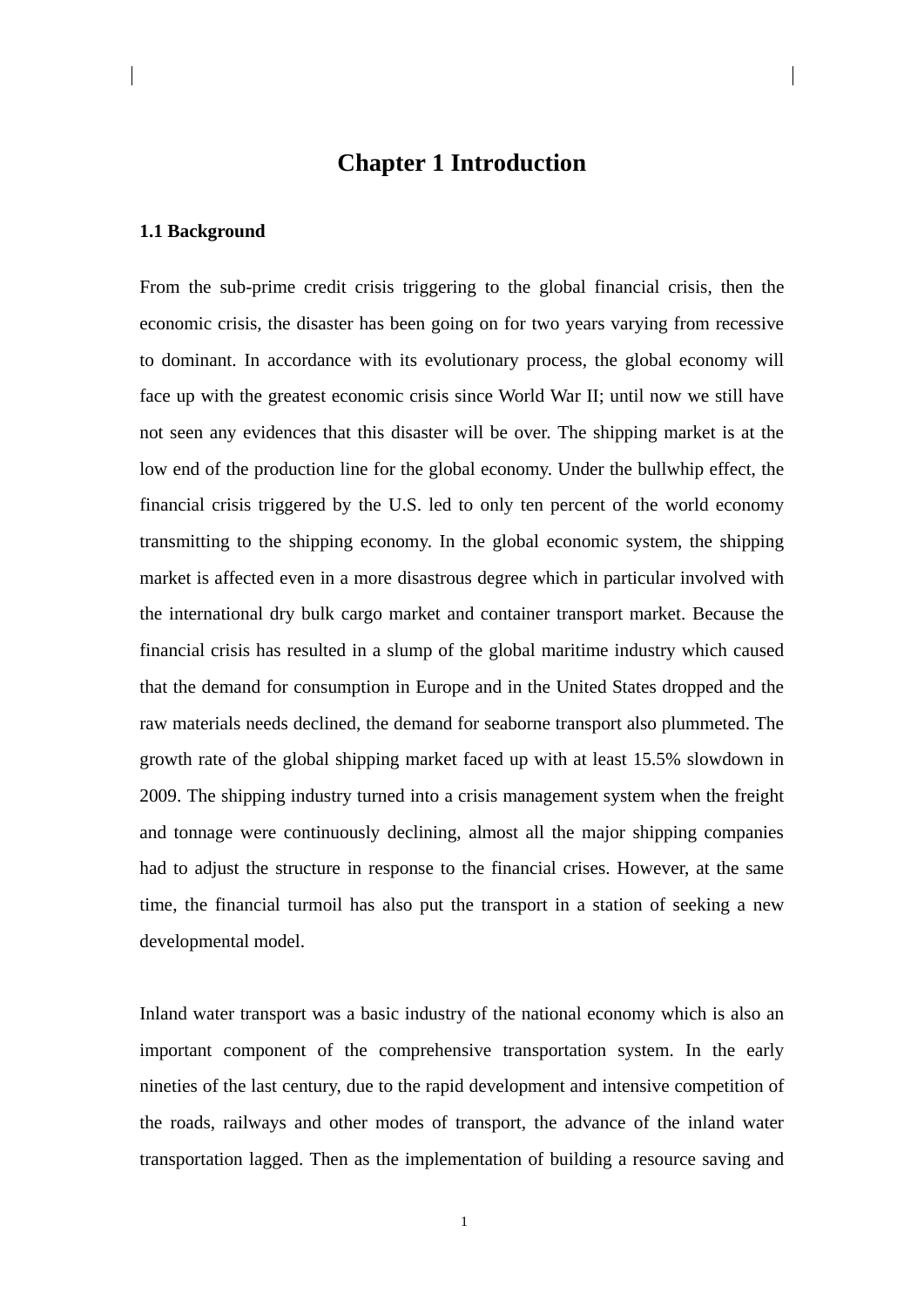environment-friendly society and carrying out regional economy to coordinate development strategy, the inland harbors, fairways and shipping were required to coordinated development and to accelerate modern process which gradually started to show a good trend of rapid development, the importance of inland water transport and its comparative advantage were obvious increasingly. During the period of Eleventh Five-Year period, the central government raised at least 400 billion RMB with emphasis on the construction of the inland and coastal fairway, water support system and other projects. Meanwhile, in the November of 2008, the Government made clear that it would invest 4 trillion RMB on stimulating the state economy, while the Ministry of Communications was also planning a new investment project for the construction of roads, waterways, ports and terminals.

With the abundant water, the Yangtze River crosses over from east to west while its tributaries link up the north-south, there are many excellent natural conditions that Yangtze River has the navigable mileages and traffic volumes which respectively account for 53% and 80% of the country where the inland water transport is most developed, largest and busiest. The channel under Nanjing of the Yangtze River could be open to the navigation of 3-5 ton ships, From Nanjing to Wuhan navigable to the 5000-ton ships. Today, the connection of container transport between the waterway and the railway along the downstream area of Yangtze River has shortcomings both in the mode of operation and the managing standard which has hindered its development.

## **1.2 Aim and Objectives of the Research**

The first objective of the research is to specify the present situation of the container transport between the waterway and the railway along the downstream area of Yangtze River, as well as the gap of transport in China compared with in the developed countries. The second objective is to make clear our current problems of the connection of the container transport between the waterway and the railway along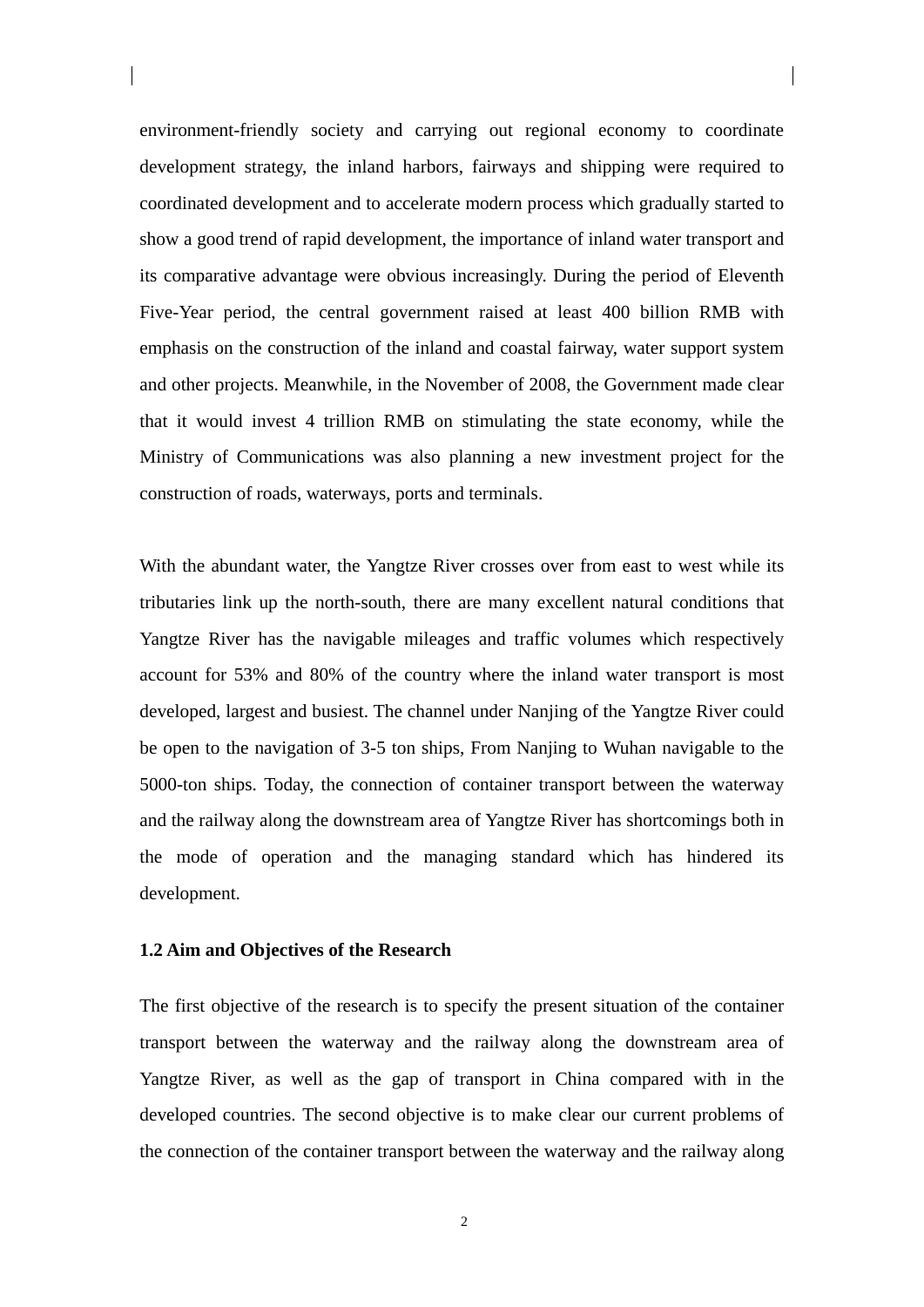the downstream area of Yangtze River that although with the rapid development of transport facilities in China, the construction of inland waterways is relatively slow which has become a comparatively weak link of the transportation system. The ultimate goal is to make suggestions and forecasts in response to these problems in inland water transportation system so as to enhance the inland navigating capabilities and to build an integrated transport system with the formation of railways and waterways interrelated and the complementary advantages that could effectively lower the cost of integrated logistics and provide strong support for expanding and upgrading the inland shipping market, and actively cope with the transportation impact caused by the international financial crisis to maximize the overall efficiency of water resources.

### **1.3 Literature Review**

# **1.3.1 Foreign Experiences, Advance Technologies and Policies of Inland Water Transport**

Hellmuth St. Seidenfus (1994) explored the future problems of the inland waterway transport in the Federal Republic of Germany, on the one hand, will arise from fundamental market and relating changes inland waterway transport has to adapt to within the scope of transport chain optimisation. On the other hand, the abolishment of fare regulation and the commercialisation of the railway companies will change the internal and external competitive conditions. An additional problem arises from future competition of inland vessels from Eastern European countries.

Li Chen and Zhou Zuofu (2004) made a brief introduction of a series of measures to develop the container transportation adopted by the German government, considering with the development of the China's current situation, they proposed that for developing inland water transport in China, we should seize the historical opportunity according to the local conditions to speed up development so that China's inland Shipping could achieve the goal of a developmental virtuous cycle path of high-speed,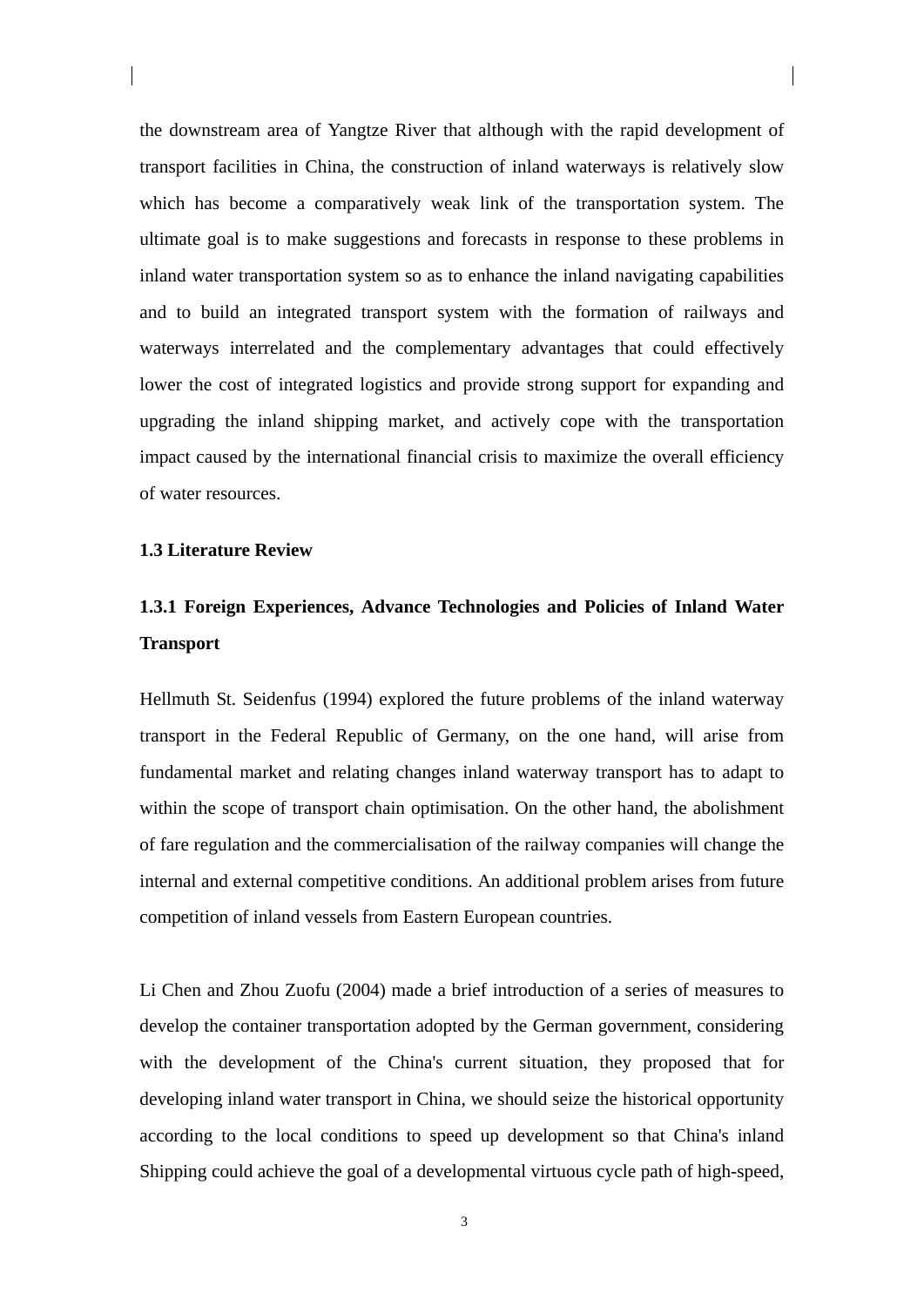efficiency, coordination and health.

Ten Broeke et al (2002) show the use of ECDIS (Electronic Chart and Display Information System) for inland transportation, the possibilities to enhance the ECDIS with the position of your own ship in the ECDIS and the positions of all other vessels in your vicinity, including those that cannot be seen by radar due to land conditions. It has shown systems with which you can improve voyage planning and terminal planning and how to optimize the use of existing infrastructure like locks. The research project was started under the umbrella of the European Commission to develop and demonstrate standards for data and communication in Inland Waterways to enable and improve traffic management and to combine traffic management with transport management. These enable us to find a high degree of progressiveness of the European inland transportation information system.

N. Douben. et al (2007) elaborated a methodology for assessing and comparing alternative river management strategies for the Dutch branches of the river Rhine. The three objectives considered in the analysis are: safety against flooding which is a necessary condition to maintain and enhance economic development of a major part of the Netherlands, improving inland transportation conditions along the river (the Rhine is a major transport route between the port of Rotterdam and Germany), and increasing the ecological values of the river system. This paper describes the methodology and models that are used to assess alternative ways of meeting these objectives. The analysis shows the trade-offs for various strategies and looks for possibilities to create win-win situations. It also produces scorecards for various strategies, which show their impacts on the functions of the river and their financial consequences.

Chen Hong (2002) analyzed the reasons for the vigorous development of inland water transport in the European countries and made a general description of the effective measures to develop the inland water transport in the EU countries. 1) Establishing an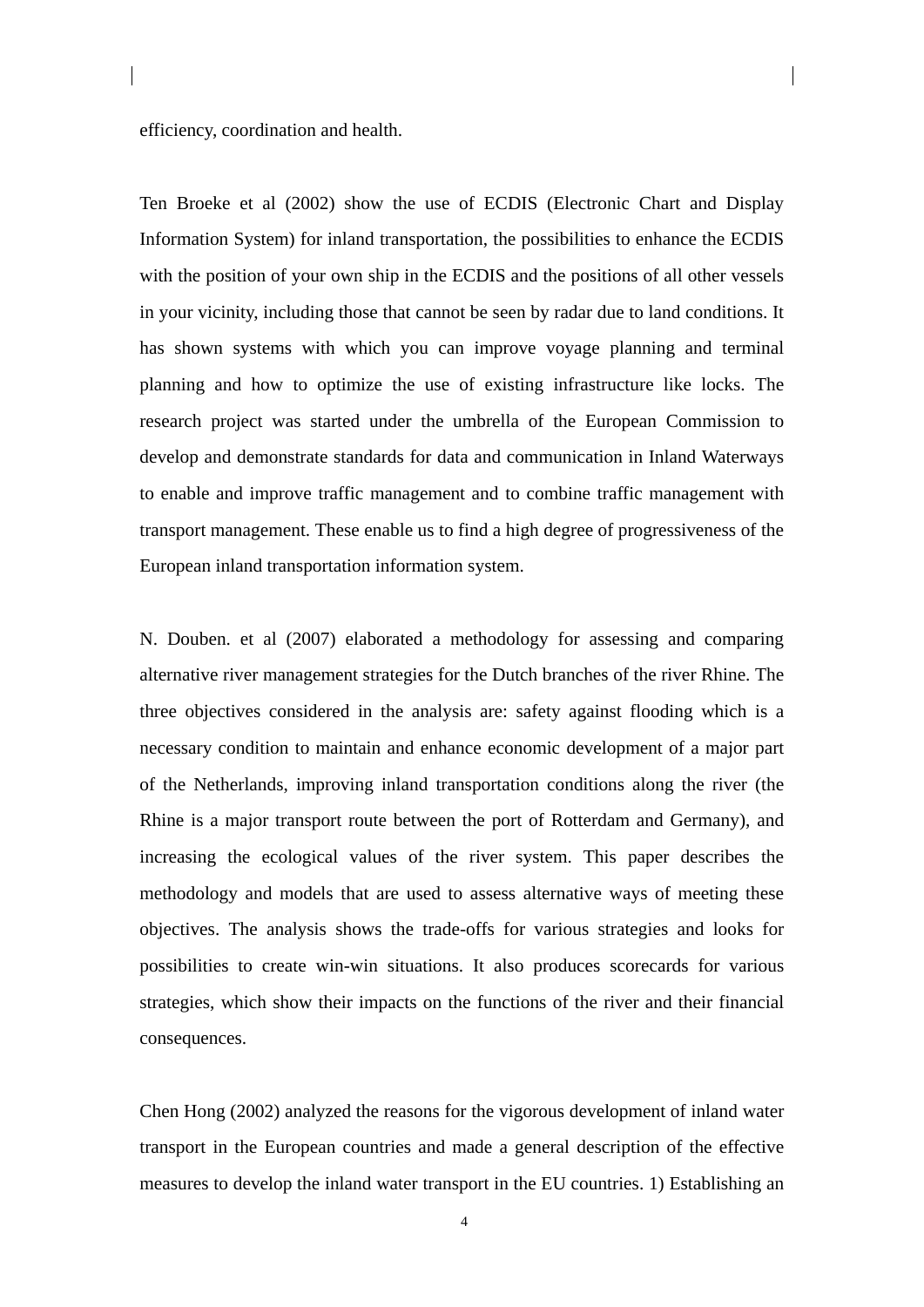inland water transport network of the EU, unifying the grades and standards of the channels and formulating developmental goals. 2) Developing the EU's inland infrastructure. 3) Advancing on the improvements of the multimodal transport in the EU countries. 4) The EU has enhanced the construction of the information system of the inland river management. 5) The European Union Government formulated a series of policies promoting the advancement of the inland river transport. The article concluded some measures which could be learned from and used in our Chinese country. 1) The development of China's inland infrastructure. 2) The improvement of China's inland container transportation.

### **1.3.2 Deficiencies and Countermeasures of the Chinese Inland Water Transport**

Mao Jian (2005) Interpreted the important position of the inland waterway shipping in integrated water resources development in United States, as well as the close relationship between inland waterways shipping and water resources development, and studied various stages of the development and its characteristics, and analyzed the premise, role and advantages of the development of inland waterway shipping in United States. Meanwhile, he compared the development of inland waterway shipping in United States with the situation in China and proposed that the two stages of the United States inland waterway large-scale construction and modernization development could be merged into one for the modernization of the China's inland waterway.

Su Xiaolei and Fang Fang (2006) believed that United States and Germany have a great power of inland transportation. They elaborated the development of inland transportation in United States and Germany from the view of legislative protection, regulatory agencies, policy planning, waterway construction and financing investment to emphasize that inland river shipping in China should seize the opportunity to implement the leapfrog development strategy.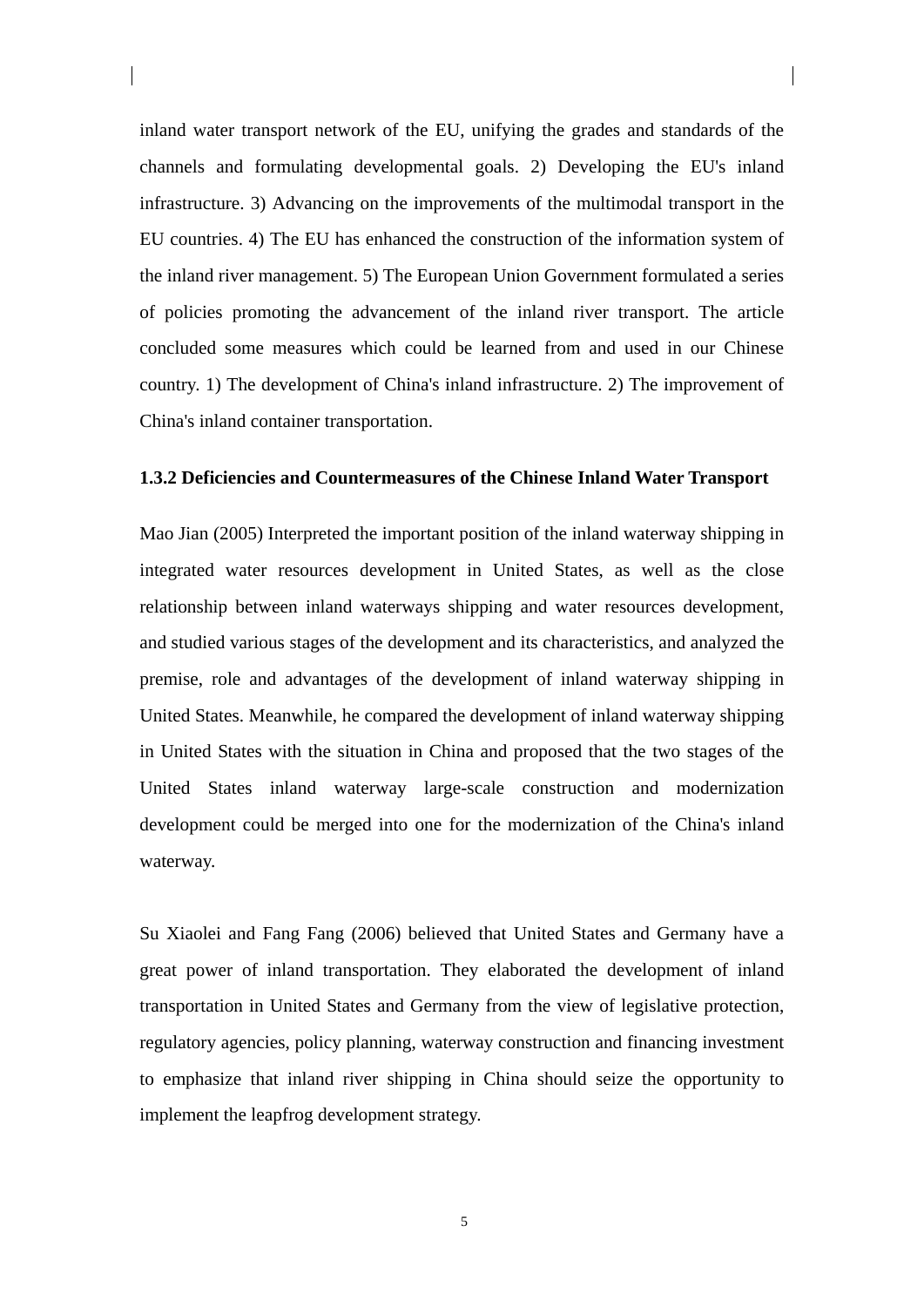#### **1.3.3 The Research on the Container Transport in Yangtze River**

Luo Shigang(2000) proposed that the regulations and the administrations of the Yangtze River transport must be unified which is meant to adhere to increasing the power of the Yangtze River Shipping Administration in order to make the industry of the Yangtze River navigation competitive in good order and healthy in development.

Zhangqi (2009) had a brief analysis on the current situation and the state of competition of the container feeder transporting market of the Yangtze River, made an estimate of its throughput in the future, brought forward some existed issues in its competitive market and made relevant recommendations and measures on how to develop Yangtze River feeder container transporting market.

Ye Weilong (2009) summarized the uncertain factors of container transportation in Yangtze River and had an overview of the development of the road and rail along the river, the formulation of the edge river harbor and the construction of EDI's status quo.

#### **1.3.4 Advancing the Science of the Facilities and Theories**

Hans H. Heuser (1991) insisted on the evaluation of transport relations to be implemented, the environment protective impact would get a significant higher order in the near future than at present. This could be expressed in an environment correlated figure, which would indicate the exhaust gas quantity per ton kilometre. Therefore he is convinced that the progress in the design of inland cargo vessels had fully taken this development into account, same as with a further increase in economic efficiency.

Chen Fei-er and Zhang Renyi (2006) made a research on Shanghai's Inland-River transportation network was comprehensively made and analyzed. Firstly, the Shanghai's Inland-River shipping system is simplified to be a structure network, in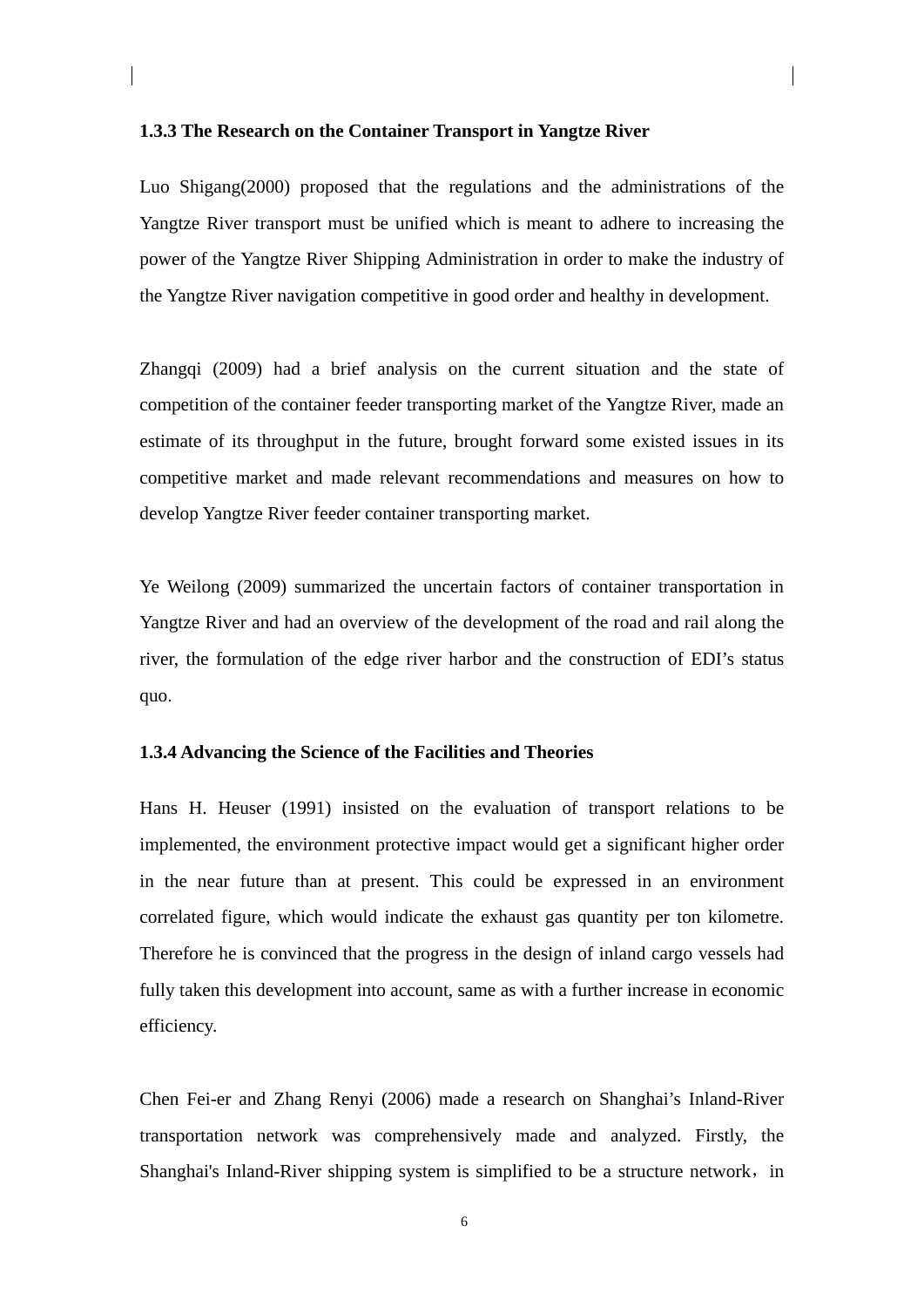which the nodes represent the key intersections of Inland-Rivers and are assigned corresponding container volumes. Secondly, the network transportation capacity is analyzed according to the actual conditions and the Program of One Surround & Ten Rays. Finally, the Dijkstra algorithm is used to find out the shortest routes. With comparison of the above routes and the actual capacity, different suggestions were provided accordingly to conclude an ideal Inland-River transportation network plan.

# **1.3.5 Existing Problems**

The existing research is relatively more general overview of or blindly speaking of the theory, which is lack of systematic data and factual basis.

Wei Lei (2007) stated the problems of inland water transport at the present stage in China; however, he just made an overview of overcapacity, industry losses, high charges, and the problem of low level of the management, without using a lot of data and information to support his point of view.

When Huang Qiang (2009) pondered how to solve the problems of modern development of the Yangtze River shipping industry, with a scientific development perspective, he analyzed the current situation of the Yangtze River transport. However, it involved with too many theories without the support of data.

The current paper that talks about the development of Yangtze River transport is not closely connected with the new situation of this year. At the same time, there have fewer researches on the connection of container transport between the waterway and the railway along the downstream area of Yangtze River

It was Tu Wenling (2007) who ignored the concept of sustainable development suggested that we should learn from the West to build infrastructure and information systems for the inland water transport developed in China.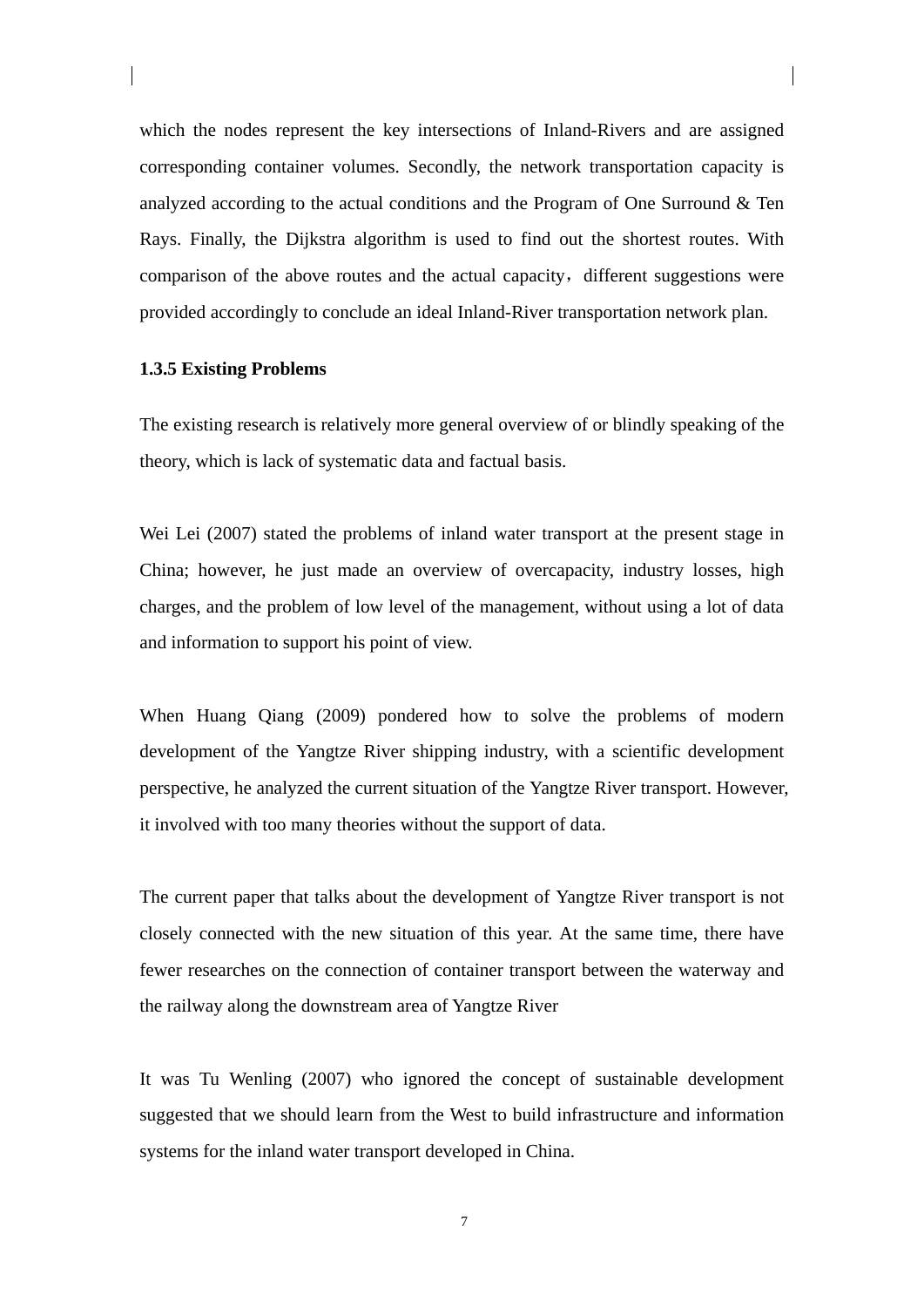In a word, there is still enough space for research and development. Since the economic crisis, inland shipping which is in the original relatively weak position will be changed that the focus of the transport industry will transfer from overseas transport to inland transport. When the Ministry of Transport has issued the documents of increasing the investment on expanding the domestic demand and accelerating the construction of the infrastructure (2008), China's National Development and Reform Commission Chairman Ma Kai (2007) advanced that controlling the greenhouse-gas emissions should be brought into the overall sustainable economic developmental planning. All these factors have a significant impact on our country's inland water transport even the entire transportation industry.

# **Chapter 2 Analysis of the Present Situation of Container Transport along Yangtze River**

# **2.1 Transport System within the Yangtze River**

In order to reduce the costs on production processes and achieve cost advantage, more and more companies in China have begun to move from the coastal areas in the east to the interior area of the country. The waterway of the Yangtze River has been one of the most heavily used in the world, which provides the most common access to the core area of China. Along with these changes, there are the needs and demands for increasing container transport and liberalizing the third party logistics industry. Due to the importance of foreign direct investment and trade, the coastal area of China such as Shanghai has played a great part in the development of China, since its opening up to the outside world. Inland industrial centers of China were firstly promoted mainly in the Northeast and Southwest in the first decades since 1950s; but later, were supplanted by the Pearl River Delta and the Yangtze River Delta. Economic activities such as foreign direct investment and trade often happen in which there are strong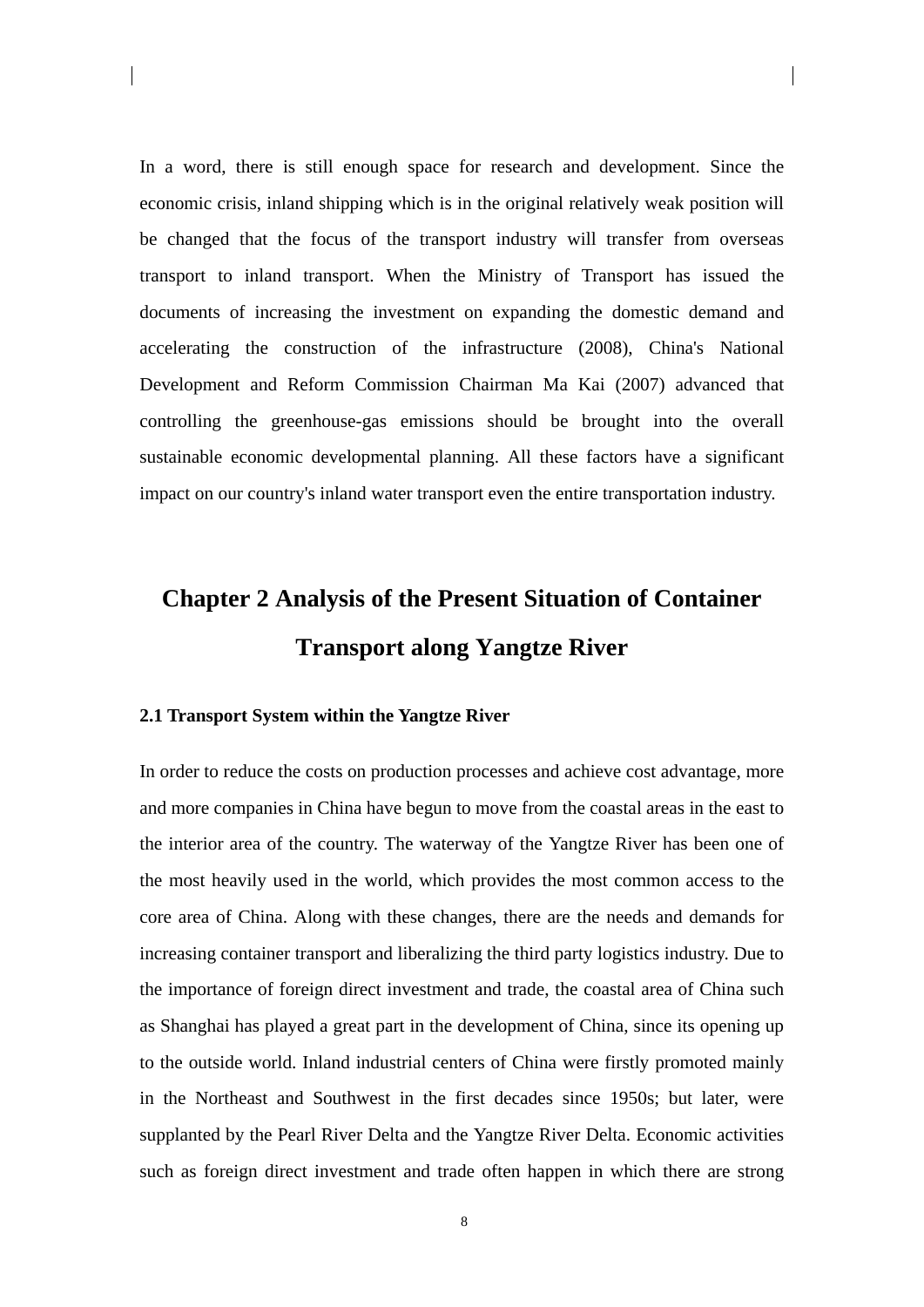connections with the international economy of the outside world. The export driven economy of China since its opening up to the outside world has mainly emerged in the richer coastal area, which also has led to the large migrations to this area due to the movement of labor population, searching for employment in the area. However, the requirement for sustainable development in China's economy has been raised, due to the disparity in income. Specifically, there are 60% of the Chinese populations living in the interior area, while the income of this population is only 40% of that in the coastal area. In this case, the Chinese government has been aware of the need to close the income disparities between different areas in the country, so as to achieve continued growth and stable development. It is necessary to bring jobs to the labors, where it requires for a change to reassess the issue of access or transport in the country. As for the foreign investors, it is evident to figure out the internal strains in the coastal area of China, such as the increasing costs on land, the wage inflation, the erratic power availability, and the labor shortages. However, as for the companies that are willing to turn to the interior areas of China, there are still strong competitive advantages in the country. Wages for manufacturing or labors in the interior areas of China are much lower than the coastal areas like Shanghai; moreover, real estate or land for industrial use is also more available in the interior areas, which are also costing much less than the coastal areas. In addition, the under-served consumer markets with fast growth have also been attractive with great market potentials. In this situation, there exists ever-increasing potential along the Yangtze River. About 25% of the total population in China lives along the 1,500 miles basin stretching from Shanghai to Chongqing, crossing seven princes along the banks of the Yangtze River, but which account for over 40% of the gross domestic product in this country. In order to promote the utilization of the Yangtze River, the Chinese government has input billions of dollars, on developing railway lines and roads. Concerning this input on transportation, much of the part has been concentrated on the containerization for the inland economic development. To be specific, it is to encourage the use of container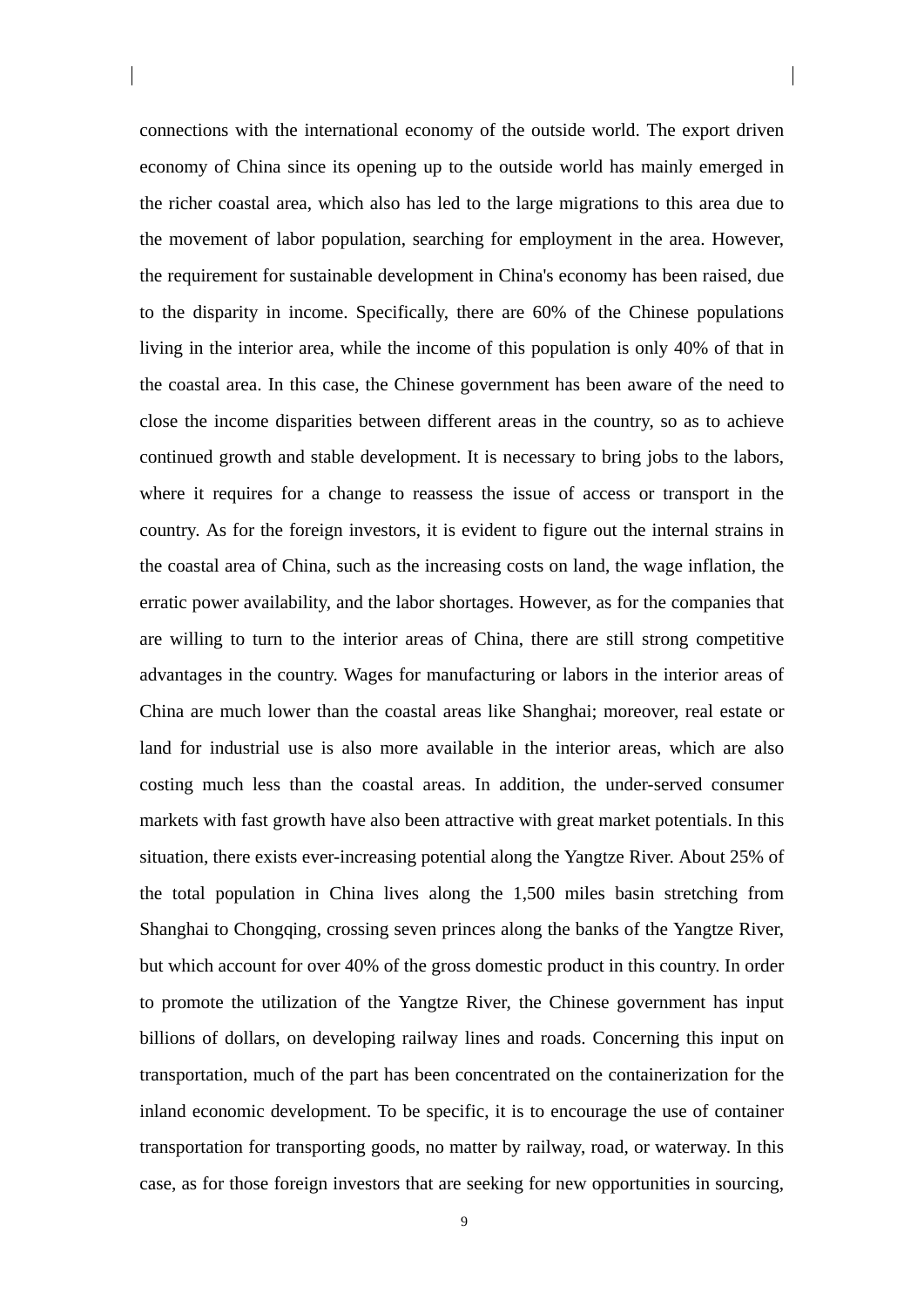manufacturing and marketing or selling in the Chinese market, the multimodal transport along the Yangtze River, such as the combined container transport between railway and waterway, is of great significance in China.

There are two developments are closely associated with the access along the Yangtze River. The first is about the increasing container-on-barge service along the area of the Yangtze River, which has been facilitated by the opening of the new Yangshan Port Complex due to the establishment of the Three Gorges Dam complex. The second development is related to the logistics sector in China, which has been fully opened up for market competition. The first has promoted the hardware conditions for the intermodal transport along the Yangtze River, while the second has then enhanced the software conditions for the development of intermodal transport along the Yangtze River area.

Through the construction in recent years, the transportation system including its distribution and management like railway, roads or highway, as well as waterway have obtained great improvement in China. Besides the great improvement in the management level and throughputs of the major harbors along the coastal areas that have been playing an important part in the international container transportation, there is also great development existed in the railway, road, and waterway transportation as well as the formation of container transportation networks along the hinterlands of the harbors along the Yangtze River.

There are different types of products or goods, containers, as well as amount of goods and containers, origins and destinations, and directions of transportation; in addition, there exist different demands with great potential in the container transportation markets. Due to these reasons, there are multiple choices for the transportation modes between the harbors and their hinterlands. In the meantime, due to the existence of different ways to deal with trade such as CFR (Cost and Freight), CIF (Cost Insurance and Freight), and FOB (Free on Board), all harbors have been the delivery places that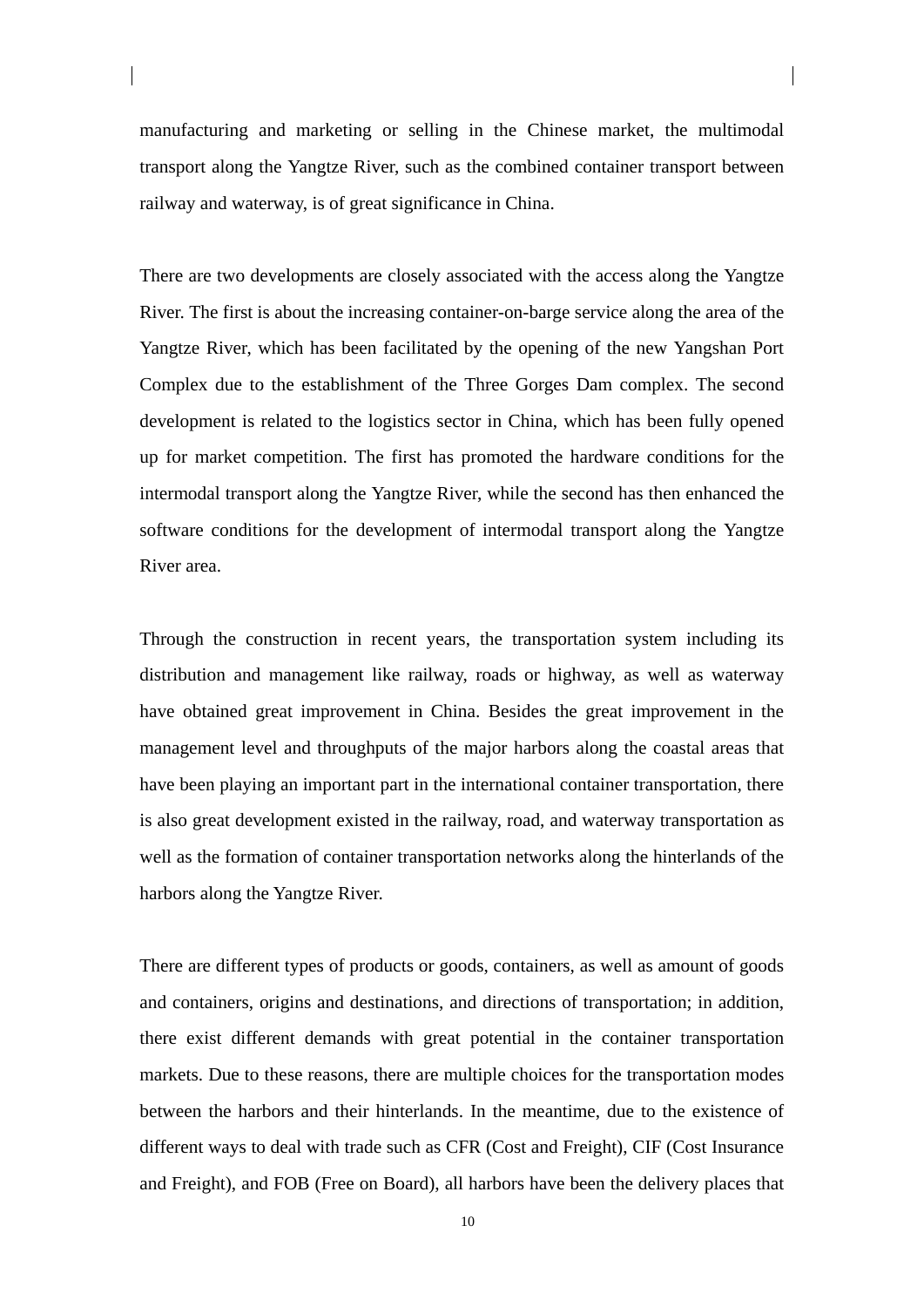are commonly agreed by both parties. When the containers imported or exported are transported and achieve the harbors, then the party that is in charge of the containers is to arrange the following transportation. In this case, there are various route schemes for transportation available for transporting the containers between the harbors and the hinterlands. Further, how to select an optimal scheme for the following transportation between the origins and destinations is an important issue, while intermodal transportation is a good choice.

## **2.2 Container Transportation along the Yangtze River**

Yangtze River, the third longest river in the world, has been one of the busiest waterways in the world for a long time. But just before 2000, bulk cargo was the main transportation form along inland stretches of the river. The government understands that the private sector pays attention to the longer lead times and it will be impossible for it to commit to the interior if there is no safety supplied by sealed containers. Since China is a large country, it seems that the best solution is rail service comparing with the shipping containers over long distance. China has the second longest rail line in the world, but most of the lines engage in supplying coal and other raw materials to areas lack of energy. China is building the infrastructure to realize a network of high-speed, double-stack intermodal trains along segregated routes, but it will take at least five years to complete. Meanwhile, a large amount of large and more efficient trucks have been used on China's fast developed new expressways for ninety percent of which charge tolls. Nowadays long-distance trucking is possible in China, but this kind of traffic is seldom carried on through container. Compared with shipping through barge along a comparable river route, it is much more expensive per TEU (20-foot equivalent unit).

Generally speaking, nowadays the safest and most relatively inexpensive way of shipping boxes over long distances in China shall be barge service. Expanding container capacity on the Yangtze River will for a short time make up for a deficiency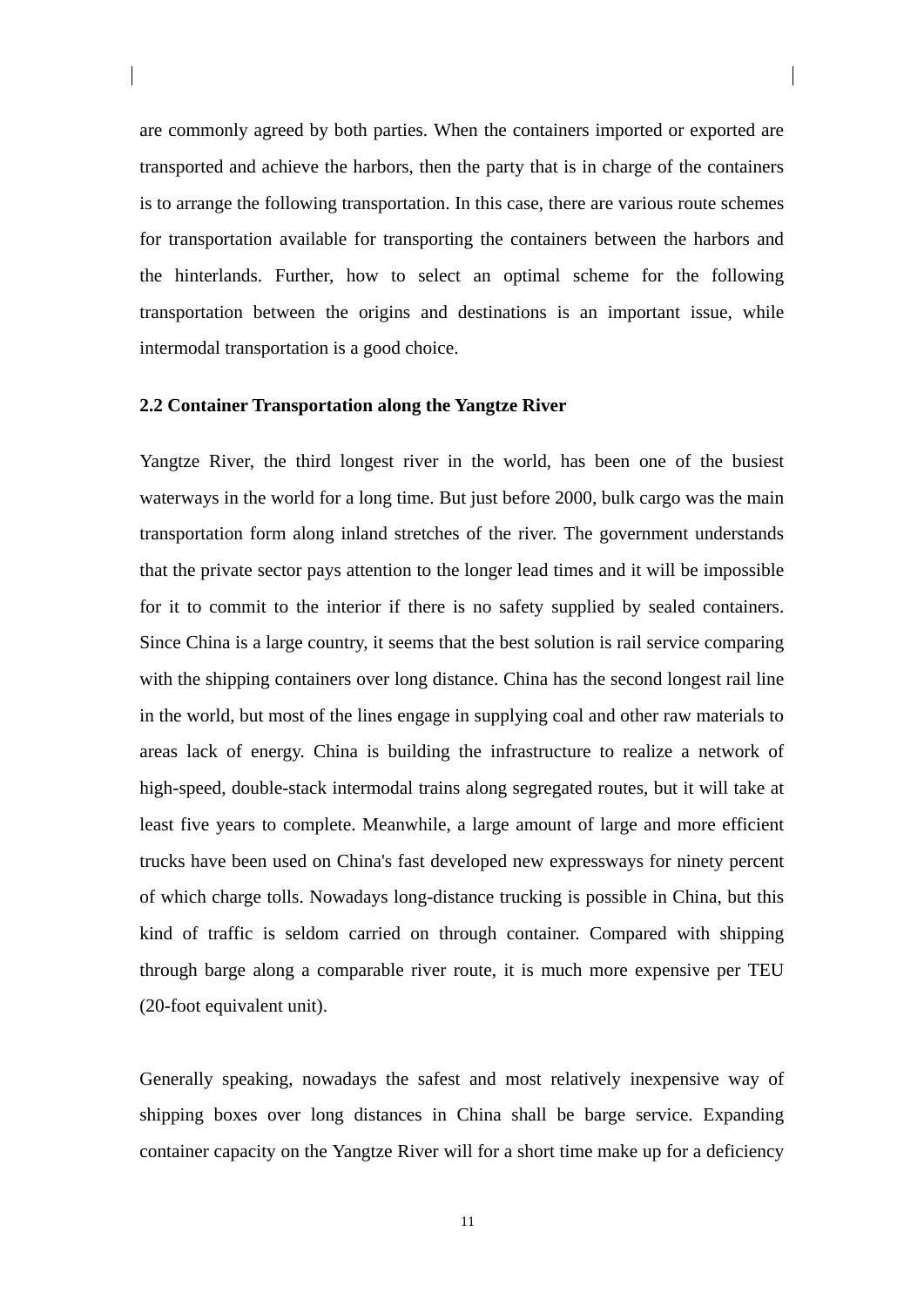in the existing road and rail network and connect huge areas of central and southwest China to the coast with low cost. In the long run, viable container-on-barge service will become a useful check for costs throughout the region's intermodal system. Therefore, the government has taken measures timely to improve conditions on river, like reef demolition, dredging, navigational improvements and underwater reef demolition which are related to the Three Gorges Dam project. More than two dozen inland container ports have also been caused by it into existence reaching 1,500 miles upriver. The result is that the river has become a crux for extending intermodal trade inland. Most of international trade between large upriver centers has already being carried on through barge. More than thirty companies now offer container services, together shipping more than 2.6 million TEUs in 2005, increasing by 44 percent in 2004. Figures in 2006 have exceeded 3 million TEUs, along with 4.5 million TEUs predicted in 2010 and 15 million TEUs in 2030.Nothing in the United States is remotely comparable. Only the container-on-barge service on the Rhine transcends the performance of China.

The completion of the Three Gorges Dam project and the opening of the Yangshan Port Complex off Shanghai in December 2005 are two major developments along the river serving as major catalysts for containerization of Yangtze River. The Three Gorges Dam, which locates 625 miles west of Shanghai, has been now the largest hydroelectric facility in the history since its fully operation. The dam will have a far-reaching influence on the development of waterborne traffic on the river besides electricity generation and flood control. A two-way, five-stage shiplock opened in July 2004, permitting loaded barges for 10,000 deadweight tons (DWT) to pass within three hours. A smaller shiplift designed to raise 3,000-DWT vessels in 45 minutes had already been opened in 2009. Barges moving inland through the famously treacherous gorges will now start from a deep, placid reservoir extending more than 400 miles from Yichang in Hubei to the docks in Chongqing. A new container port at midway across the reservoir and with a designed capacity of 400,000 TEUs has already been built in Wanzhou. The reservoir is more than .62 miles wide and more than 11.5 feet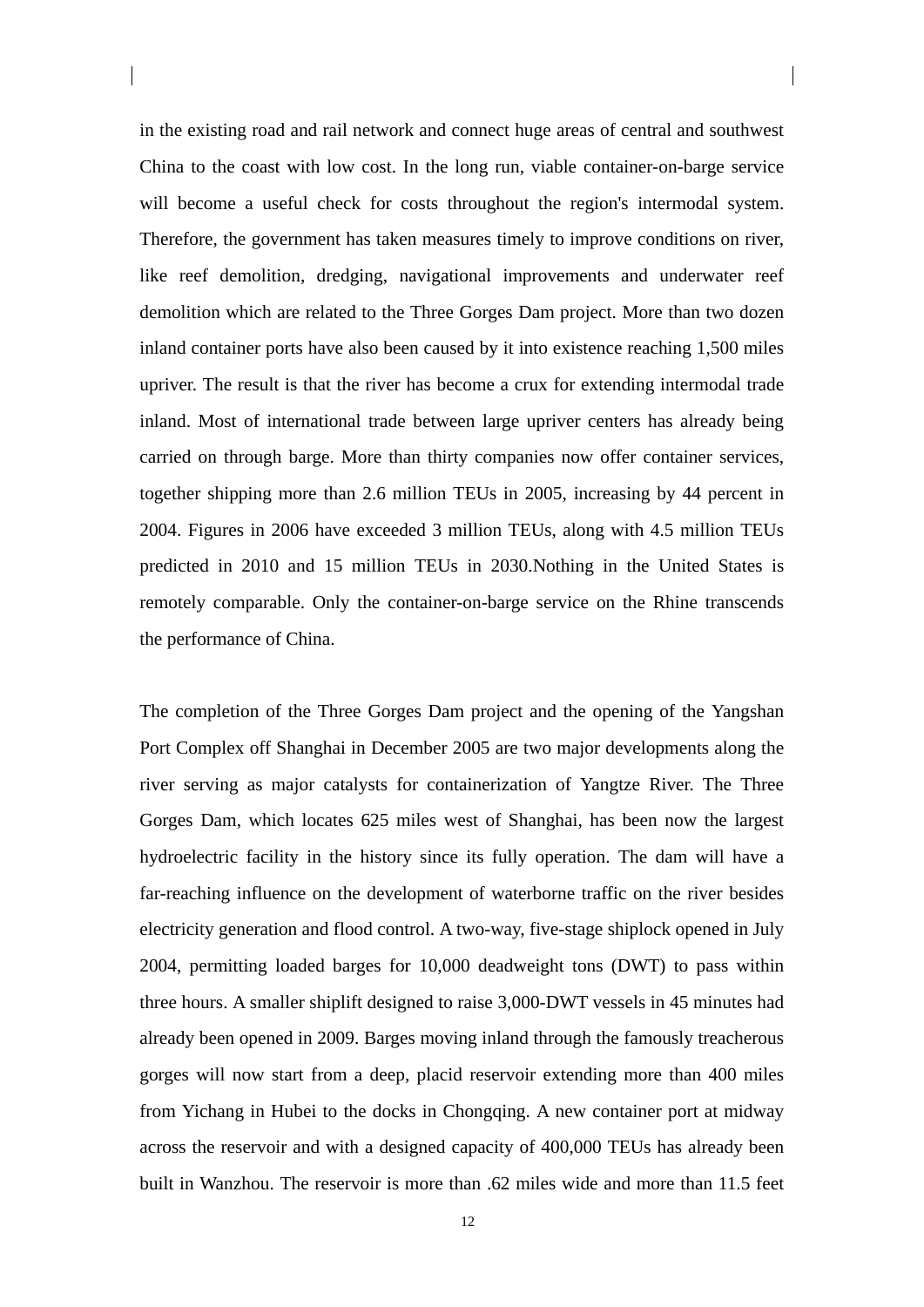deep, with a navigation channel considerably wider than any place of Mississippi north of Baton Rouge. Deeper, wider, more regulated flows of water will alternately allow the introduction of much larger container barges on the upper Yangtze River. Barges which are capable of moving 250 TEUs will reach much more miles inland to Chongqing. Along with the improvements of river conditions, barges which could move 00-400 TEUs will finally be brought in. The major present challenge shall be to manage the congestion around the Three Gorges locks and the potential bottlenecks which connects with the new container ports of the river.

The second biggest event for the long-term development of Yangtze River shipping is the significant expansion of container berths in Shanghai. After opening phase I of Shanghai's new Yangshan deepwater container complex, 2.2 million TEUs of additional capacity has been added to the third largest container port of the world. Located 21 miles off the southeast coast of Shanghai, this new port would add between from 15-20 million TEUs to the total handling capacity of Shanghai, which is more than the overall throughput of the top three U.S. container ports in 2005. But the sole surface connected to the port at this stage is just a six-lane causeway which owns a designed capacity of 5 million TEUs for each year. China indeed plans to extend rail service to the complex, but it will take a long time and will be completed earliest in 2010 or even later. Similar to the situation along the Yangtze River, obviously barge service shall be increased to make up. Port planners are expecting to increase barges by over 30 percent of the capacity in Yangshan by 2020, with the result that barge companies alongside the Yangtze River are upgrading their fleets. Many of them have tried the sea-going barges. Among them, in 2005, the first barge started to serve Yangshan directly from Nanjing. Such more powerful ships could move 250-300 TEUs for each time, could cut transit times on the entire river greatly and realize direct container-barge service from deep up the Yangtze River to ports even in South Korea and Japan. According to the estimates of the government and industry, the expenses on shipping container by barge could be reduced by as much as 40% percent in the following years due to these changes and navigational progress related to the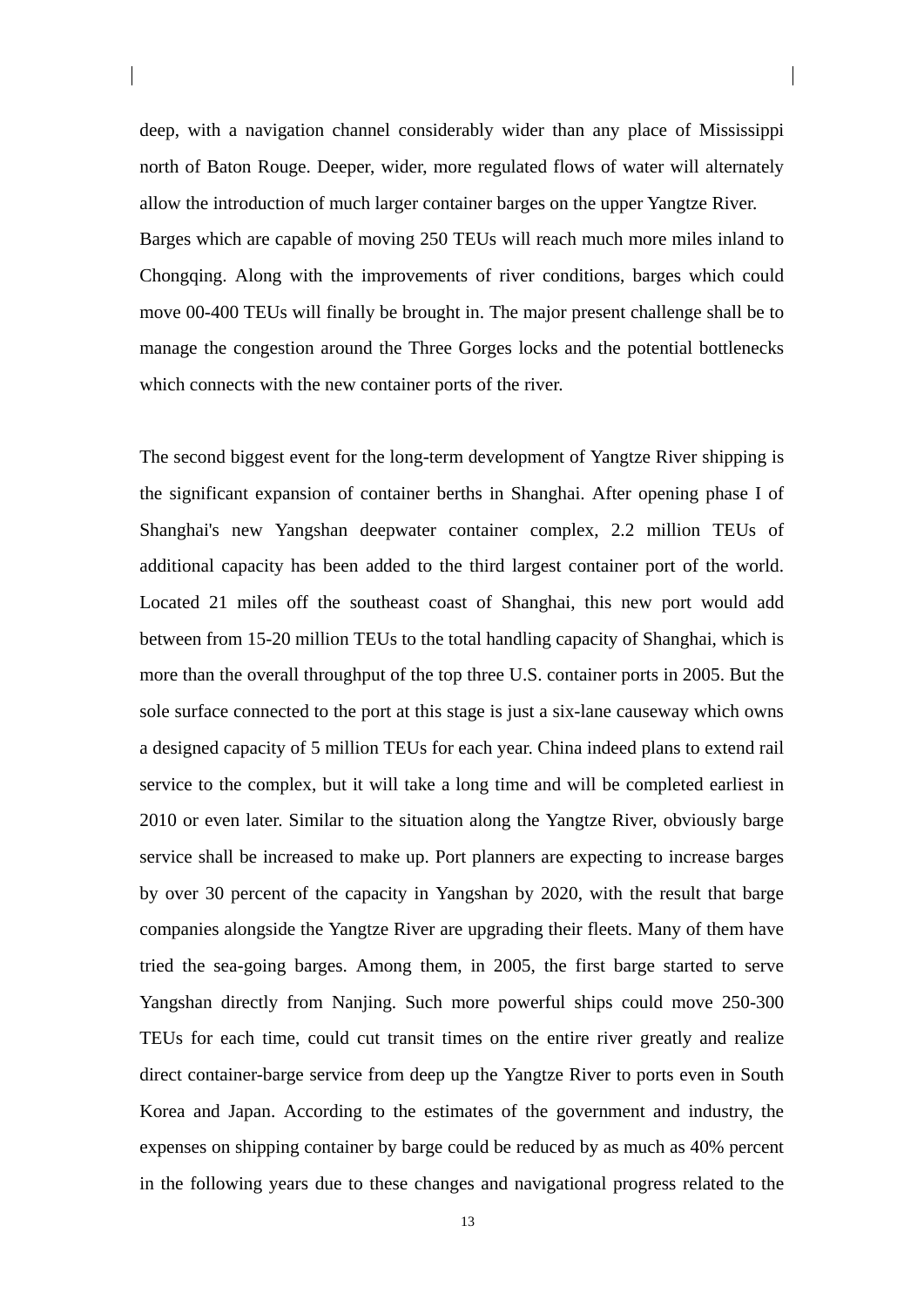Three Gorges Dam project.

# **2.2.1 The Situation of Water Transport of Container**

When we make a comparison, we discover that China is a country, possessing a well-developed inland waterway transport with an inland waterway system which is composed by over 5,600 navigable rivers and in total, a navigable length of 116,500 km. It is found that 210 inland rivers of all navigable rivers (3.75% of the total) lie near and around Shanghai. In China, the majority navigable waterways belong to the courses of such main rivers as the Yangtze River (total length is 73,000 kilometers), the Pearl River (total length is 13,000 kilometers), Huhe River and the Heilongjiang River (total length is 4,700 kilometers).

Container transport from Shanghai Port relies mainly on the waterway of Yangtze River. With 57,447 kilometers of navigable length, Yangtze River occupies 52.6% of all inland rivers in China. In 1981, container transport emerged in the Yangtze River area. And then, ports and water works along the Yangtze River and other inland waterways started to develop. Most navigation channels are gathering in the middle and lower reaches of the river. If we put all navigable kilometers together, the total navigable kilometers of the provinces of the Yangtze River area occupy 77.2% of that of the Yangtze River. It is obvious that Downstream of Nanjing the density of the navigation channel network is higher than upstream.

Apart from the Yangtze River, this area also covers such inland rivers and navigational channels as the Han River, Gan River, Hefei and Yuxikou channel, the Huai River and the Grand Canal. The Grand Canal is 1,044 kilometer long, running from north to south and playing an important role in connecting the Yangtze River valley, the Yellow River valley and secondary river systems. Nowadays, there are about 200 inland ports with 85 leading ports included lying on the sides of these waterways. The waterway network consists of 900 navigational structures like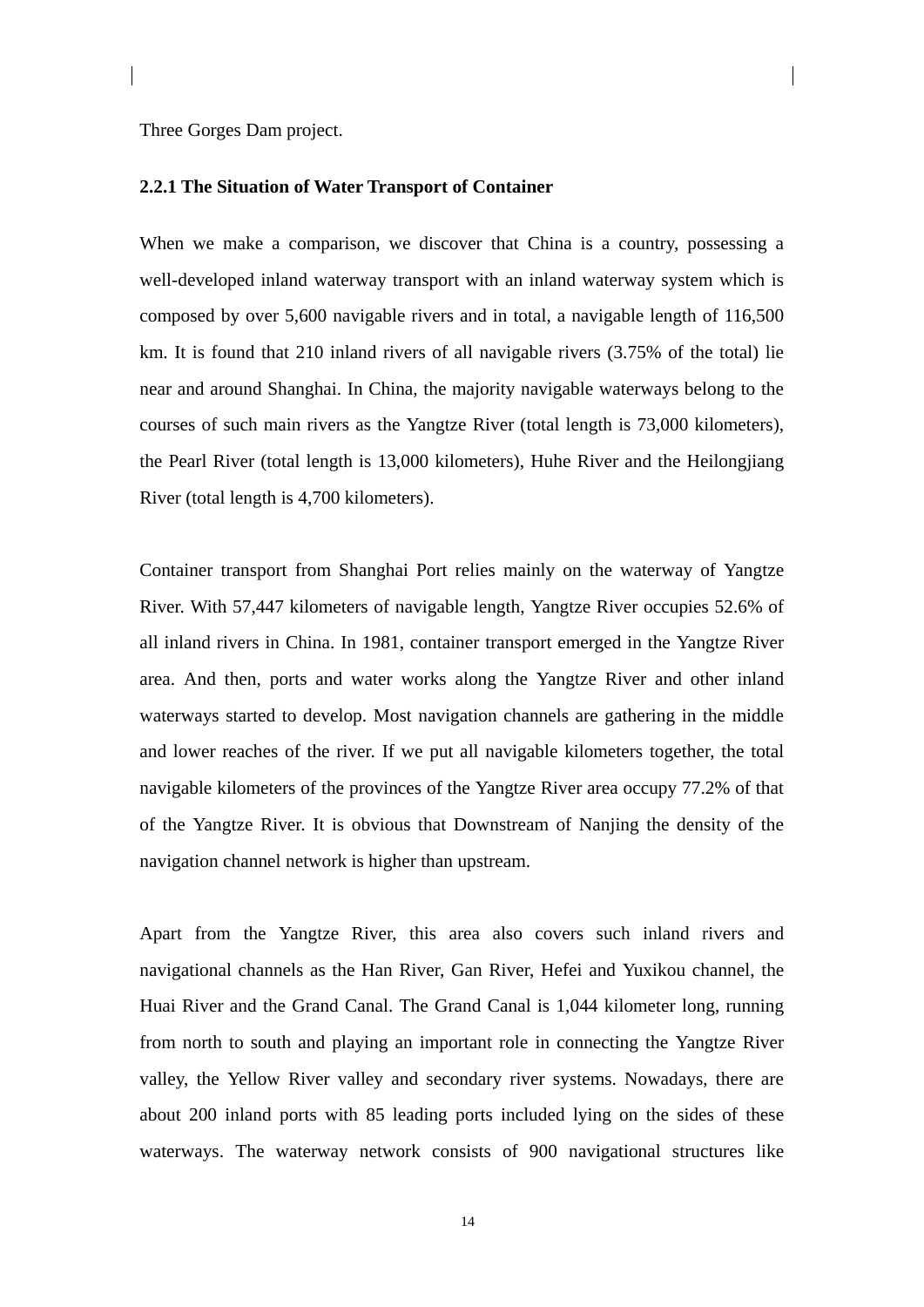ship-locks and ship-lifts among which the largest fivestep ship-lock in the world sits at the Three Gorges Dam near Jiujiang, covering an area of 280x34x5 meters.

It is necessary for us to first consider the transport development of the Yangtze River area since Yangtze River plays such an important role in pushing the Chinese economy from the coastal area to the hinterland. The Go-West policy proposed by Chinese government is a great support for this. Transport network of the Yangtze River area is of a higher lever that that of the average national one. The Yangtze River area only occupies 6% of China but it possesses 13% of the highway network, 14% of the railway network and almost 53% of the waterway network. The reason lies in that this area is the economic center of China.

China's National Bureau of Statistics (NBS) reported that in 2007, the total waterway passenger traffic in China reached to 228.4 million persons, increasing by 3.6% from last year. The total waterway passenger kilometers reached to 7.8 billion passenger-km, increasing by 5.7 % from the last year. We can have a basic understanding about the total waterway passenger traffic and the total waterway passenger-kilometers during past five years from figure 1 & figure 2. It can be seen that there is a steady growth in waterway passenger traffic and passenger-kilometers

Figure 1: Total Waterway Passenger Traffic, 2003-2007



*Source: National Bureau of Statistics*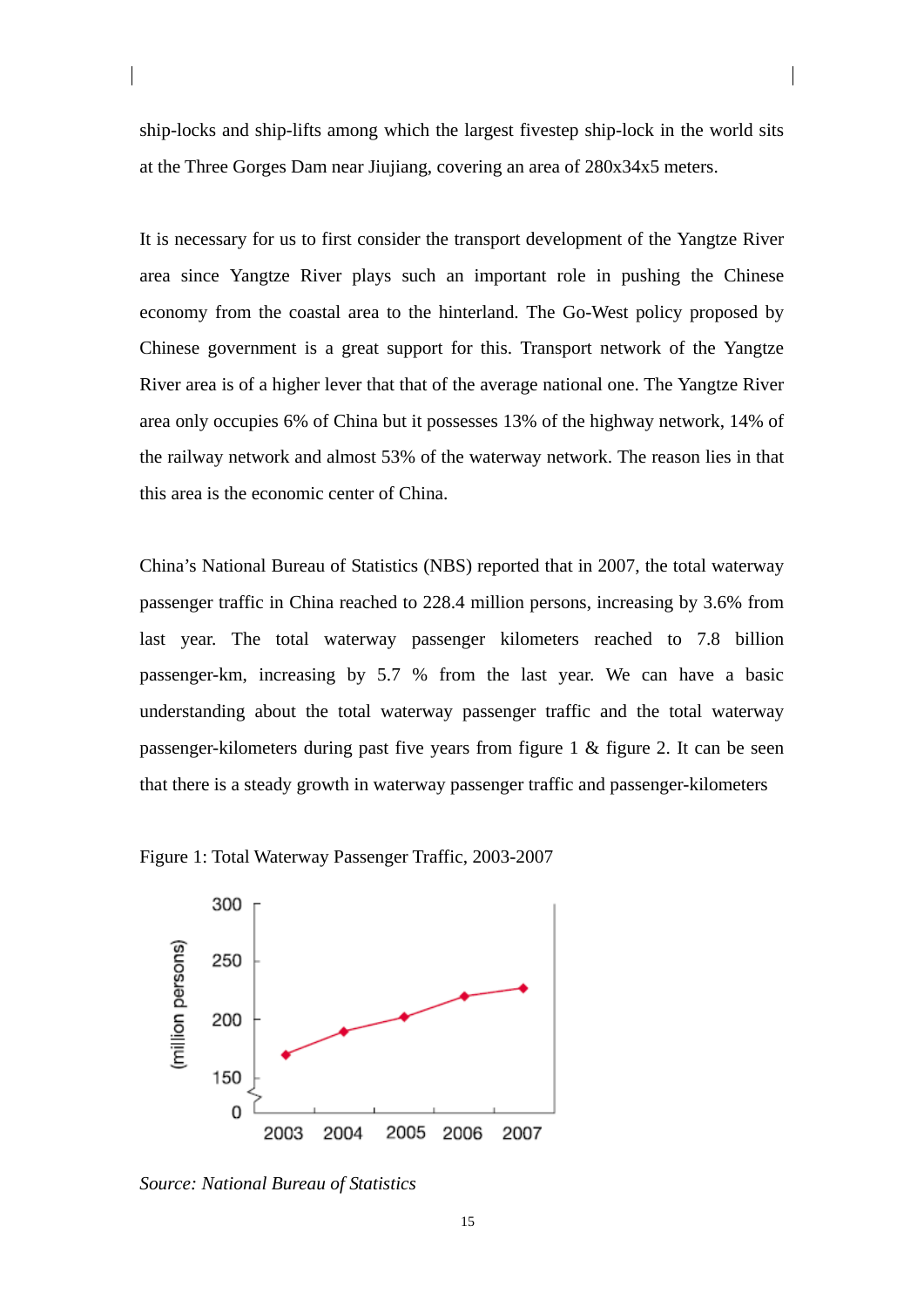



*Source: National Bureau of Statistics* 

As in 2007, the total freight traffic through waterway was about 2.8 billion tonne, which had increased by about 13% comparing to the prior year. In the same year, the total freight tonne-kilometers through waterway was increased by about 16%, up to 6.4 trillion tonne-kilometers, comparing to the prior year. Specifically, the total freight traffic and the total freight tonne-kilometers along waterway from 2003 to 2007 are presented in Figure 3 and Figure 4. Concerning the types of goods that were transported through waterway, about 60% of the total freight was attributed to coal, metal ores, natural gas, petroleum, as well as their related products, in addition to mineral ores, steels and iron, as well as other materials for building.

Figure 3: Total Waterway Freight Traffic, 2003-2007

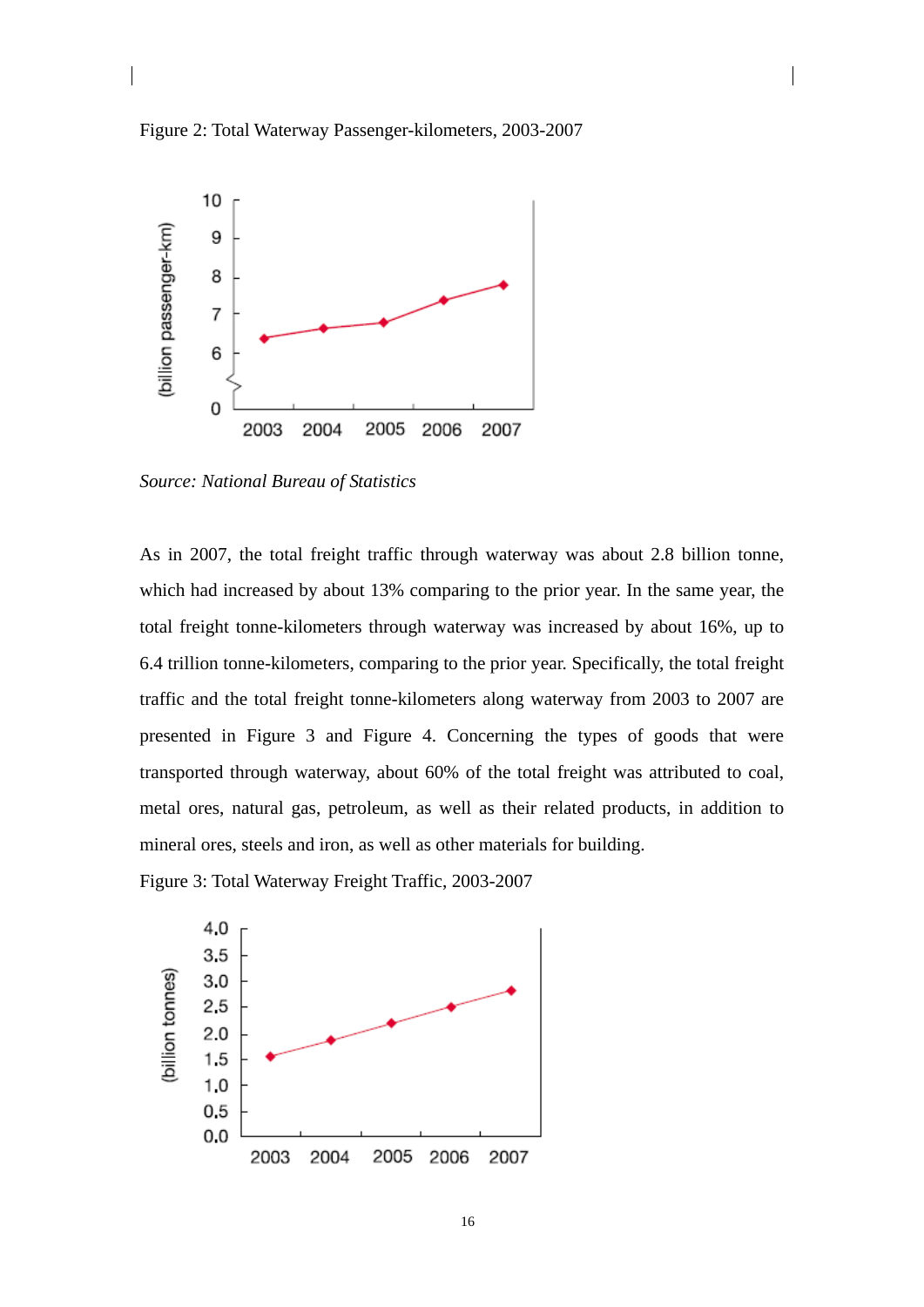

Figure 4: Total Waterway Freight tonne-kilometers, 2003-2007

*Source: National Bureau of Statistics*

In addition, the container throughput by transportation along the waterway has been developing steadily. As the total, throughput was increased by about 22%, reaching about 114 million TEUs in 2007. To be specific, for five consecutive years, China has been the one country that handled the largest container throughput in a global range. As presented in Figure 5, ports located in the Chinese Mainland have been handling the largest container throughput in the world in 2008, which also indicates the ever-increasing importance of China in the development of waterway transportation at a world class. As stated by the Ministry of Transport (MOT), concerning the total container throughput handled by the ports in China, there are over 100 million TEUs were handled by the ports along the coastal areas, while only about 10 million TEUs were handled by the inland ports. However, both were increased compared to the prior year, by about 22% and 25% respectively.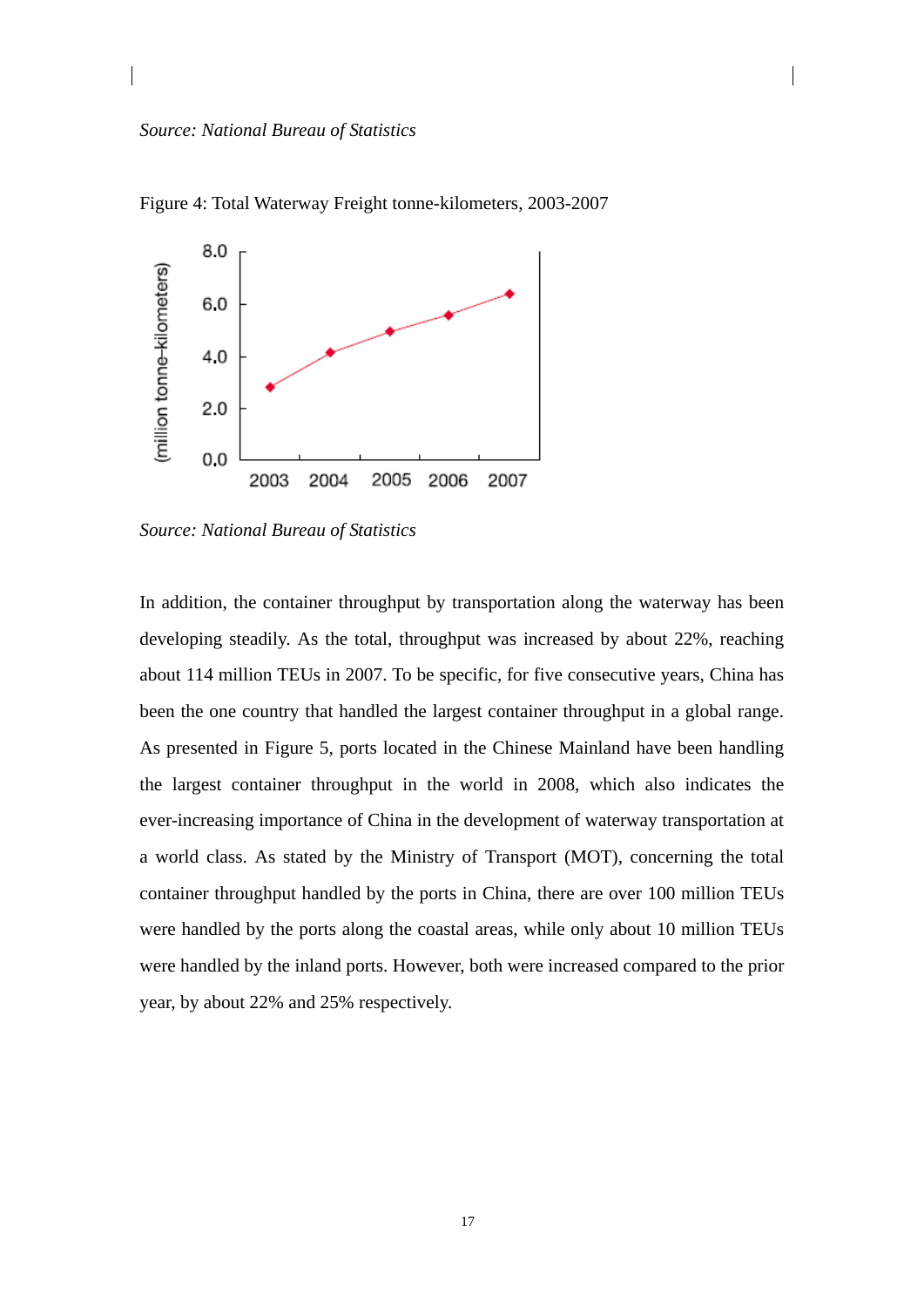| 2008             | 2007           | <b>Container Port</b> | 10 000 TEU in 2008 |
|------------------|----------------|-----------------------|--------------------|
| 1                | 1              | Singapore             | 2997               |
| $\overline{2}$   | 3              | Shanghai*             | 2798               |
| 3                | $\overline{2}$ | Hong Kong             | 2449               |
| 4                | 4              | Shenzhen*             | 2140               |
| 5                | 5              | Busan                 | 1345               |
| 6                | 7              | Dubai                 | 1180               |
| 7                | 12             | Guangzhou*            | 1100               |
| 8                | 11             | Ningbo*               | 1080               |
| 9                | 6              | Rotterdam             | 1078               |
| 10 <sub>10</sub> | 10             | Qingdao*              | 1032               |
| 11               | 9              | Hamburg               | 970                |
| 12               | 8              | Kaohsiung             | 968                |
| 13               | 14             | Antwerp               | 866                |
| 14               | 17             | Tianjin*              | 850                |
| 15               | 13             | Los Angeles           | 785                |
| 16               | 16             | Pakistan Port         | 780                |
| 17               | 15             | Long Beach            | 649                |
| 18               | 18             | Tanjung Pelepas       | 560                |
| 19               | 20             | Bremen                | 550                |
| 20               | 19             | New York              | 548                |

Figure 5: Top 20 ports handling the largest container throughput in the world, 2008

Source: China Ports & Harbors Association

#### **2.2.2 The Situation of Rail Transport of Container**

Rail transportation in the country size like China is the natural alternative, however, unlike trucking, rail transportation is known for slow and unpredictable service. A few years ago, this reputation has changed, but the reality is not so bright because from China's main north-south corridors and for shippers can use the volume system fully. China's 75,000 km (47,000 mile) rail system takes one sixth of the global length, which have already content quarter of the world's total transport volume. Therefore, for 20 years running the required freight has been exceeded the supply on virtually every major route. For a foreseeable future, the priority movement of China's single track lines which takes percent of the total network will continue to go to passengers and bulk cargo, coal is the top one. In 2005, containerized freight took only three percent of total freight volume and most of them were still shipped by local containers which are smaller than international standards. These trains have to traverse some of the world's most challenging geography. It is common that bridges and tunnels to compose more than half the length of entire routes in China's mountainous interior.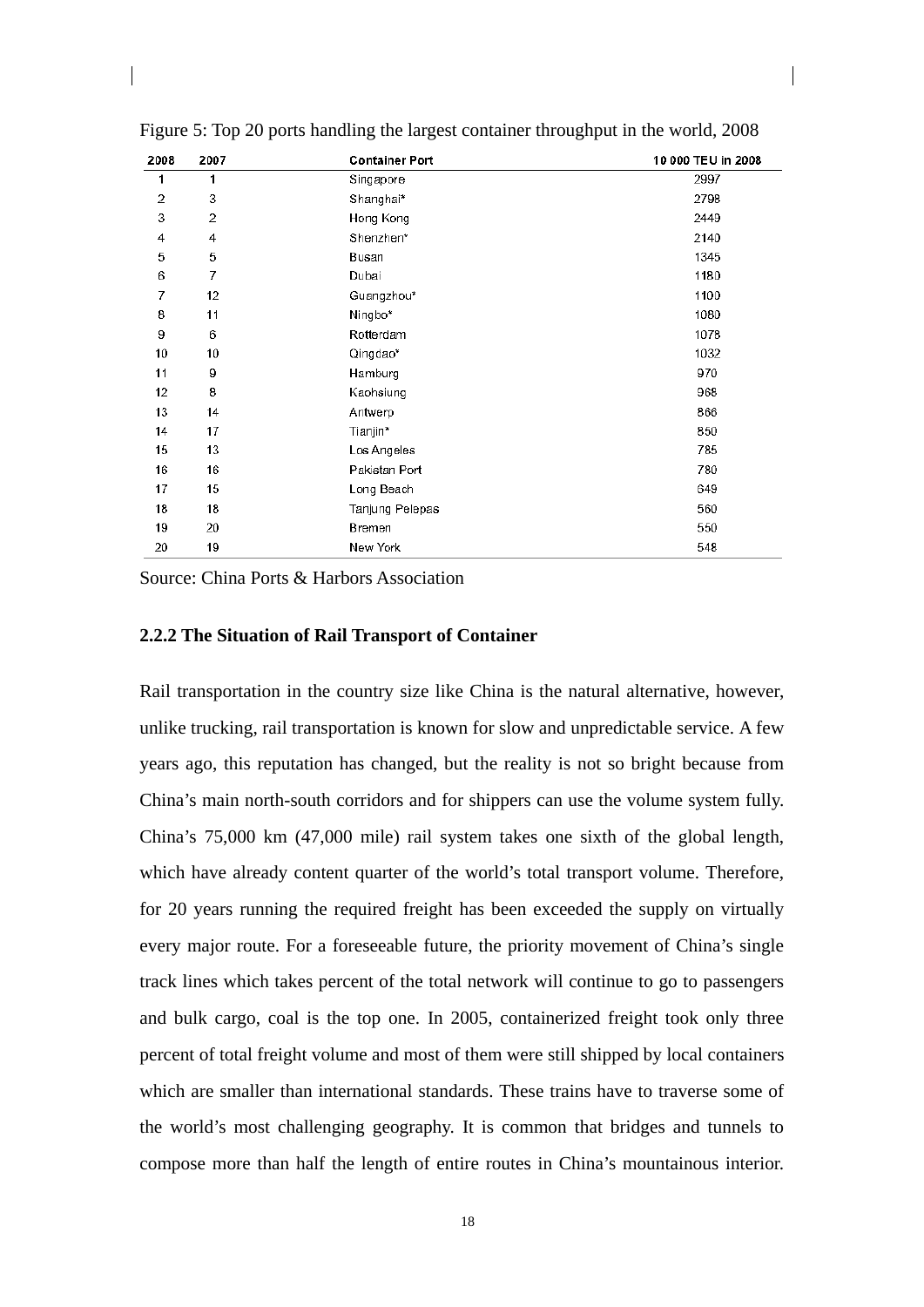With modern standards and electrification, the clearance of China's 5,400 rail tunnels is low, while especially in rough terrain is achieved by low-hanging catenaries wires rather than third rails. Although China's Ministry of Railways (MOR) is take efforts on remedying the situation of these factors which have complicated the introduction of double-stack container trains that is common for cost-saver on European and especially U.S. rail routes.

MOR made a dedicated subsidiary, the China Railway Container Transport Company (CRCTC) come into being in late 2003 so as to speed up containerization of the rail system. This organization serving as the country's sole intermodal rail operator began to take a lot of initiatives which aimed to improve intermodal transport of the country. Fleet of container-ready flat cars and many containers are assembled by CRCTC, including reefers, specialized tankers and the standard 20 and 40 ft. marine variety. It also brought about en route tracking for intermodal shipments. Though this system is short of external visibility, it is a big progress toward greater reliability. However, becoming the foundation of first dedicated container-handling rail stations in China consists CRCTC's most important legacy. In Dec, 2005 Shanghai, the first nationwide system of 18 major intermodal rail hubs and 40 mid-size stations in China was launched by the company, which are located at ports and inland economic centers. The purpose of building this network is to make container traffic at the over 600 mixed-use facilities used by the CRCTC reasonable. In 2006, there will be a second hub in the southwestern city of Kunming. What is more, Chongqing and Wuhan also planed to open major hubs along the Yangtze. Each of them will cover between 6-12 sq. Km (1,500-3,000 acres), thus becoming one of the largest rail freight stations in Asia with the ability to deal with 200,000- 300,000 containers a year. All major hubs will be connected by Double stack container service. MOR's plans are helpful for the system to divorce passenger rail routes from freight lines. This network which will be built and managed mostly by the CRCTC and also by Hong-Kong based NWS Holdings, will take intermodal rail into the remote areas of western China, to Central Asia and even to Europe. MOR will invest US\$240 billion (including private capital)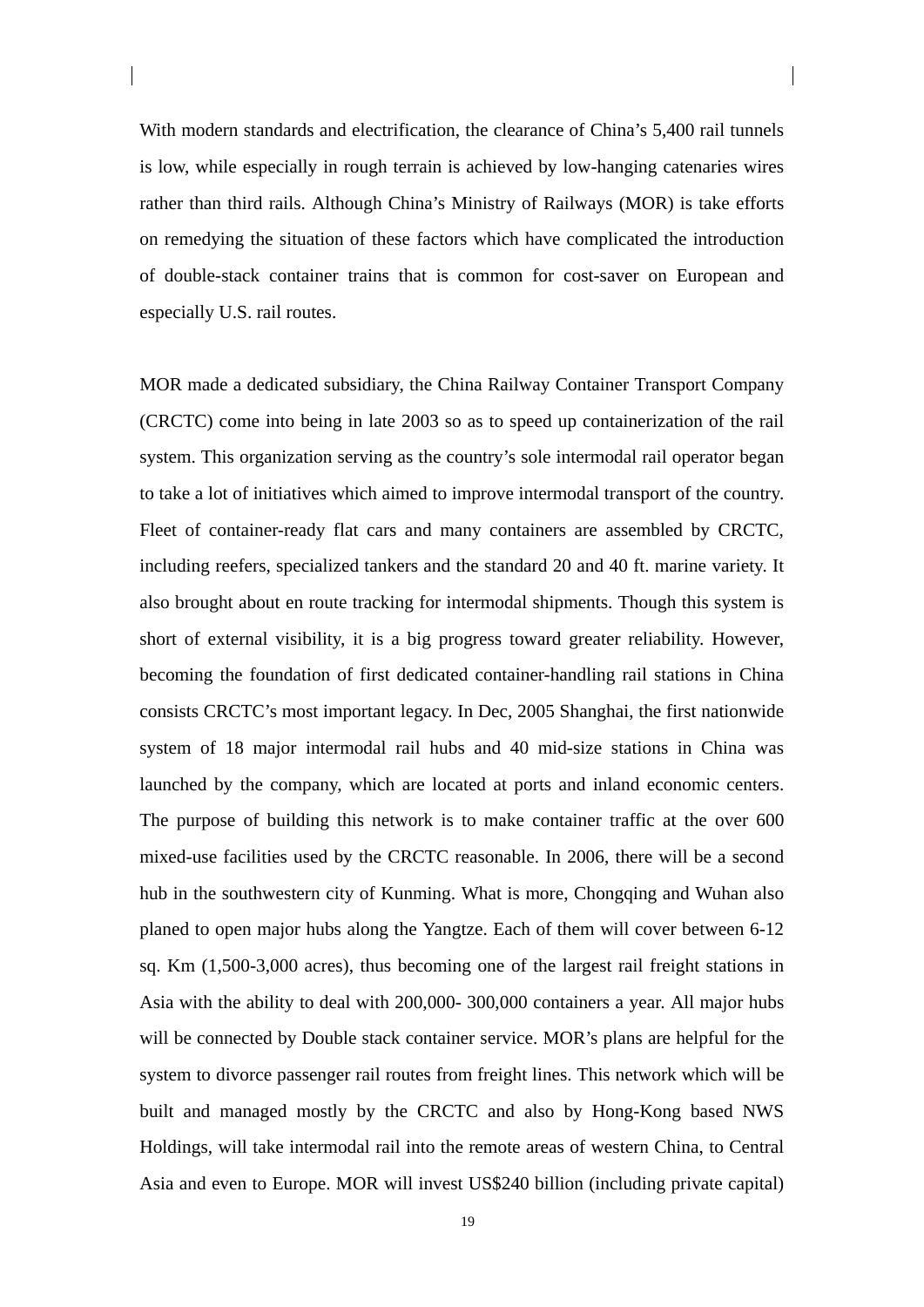to upgrade and expand the entire rail system to 100,000 km (62,000 miles) by 2020, which is one of MOR's ambious plans. Not until 2010 can most of these improvements be achieved. Intermodal customers only find that they have to make a compromise with the demands of a modern global supply chain within an immature system.



Figure 6: Length of China's Railway (km), 1985-2004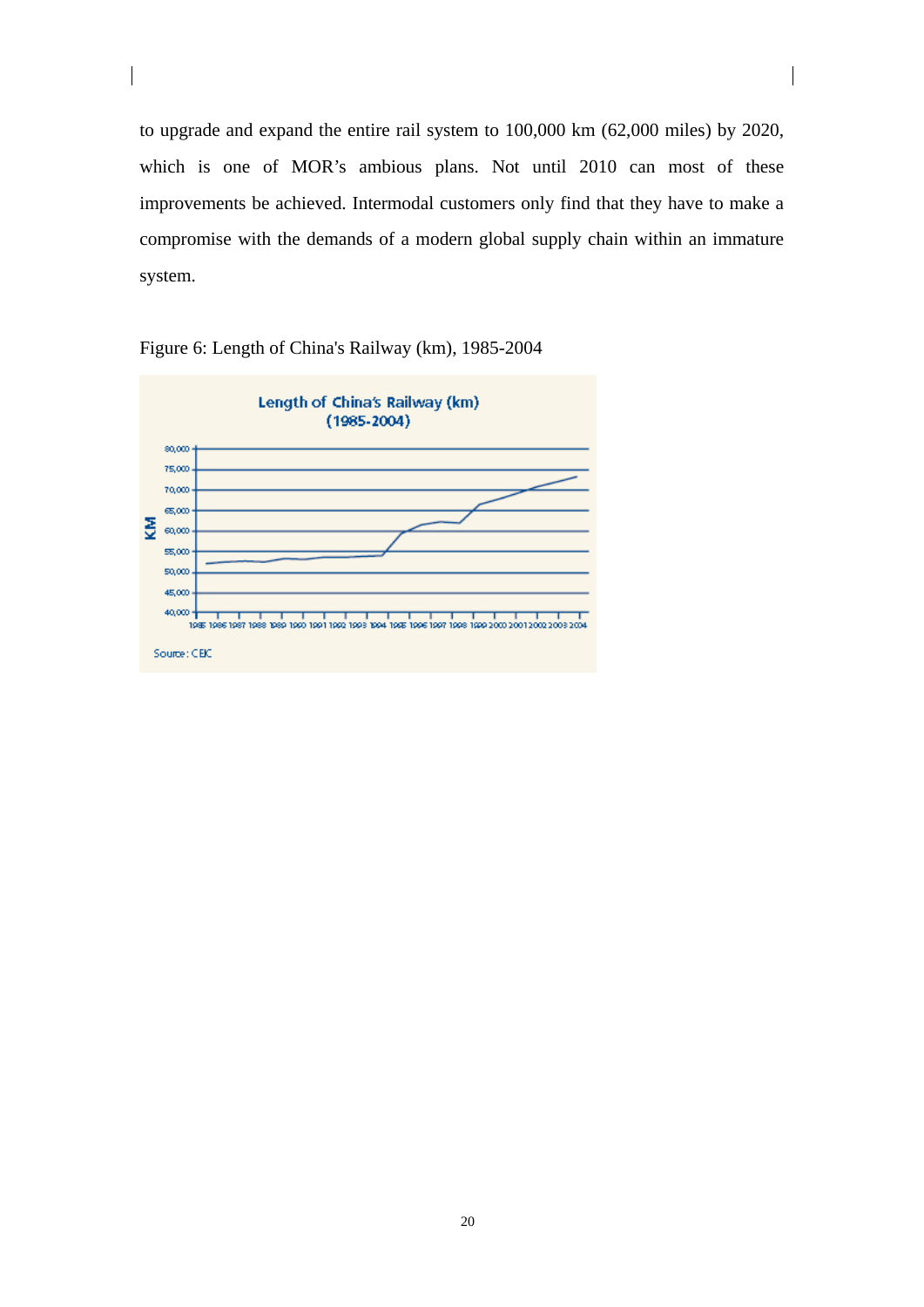

Figure 7: The Planning Layout of Chinese Railway Container Traffic Network

*Source: China Railway Container Transport Company* 

# **2.3 Central Ports along the Yangtze River**

There are ports of different sizes and scales along the Yangtze River. As in Wuhan, there are 16 major ports, while six of which are of great importance in the area. Concerning these six major ports, they are the destinations for most of the containers that are transported from between Shanghai and other areas along the Yangtze River. More specifically, these ports have also been granted as the central ports along the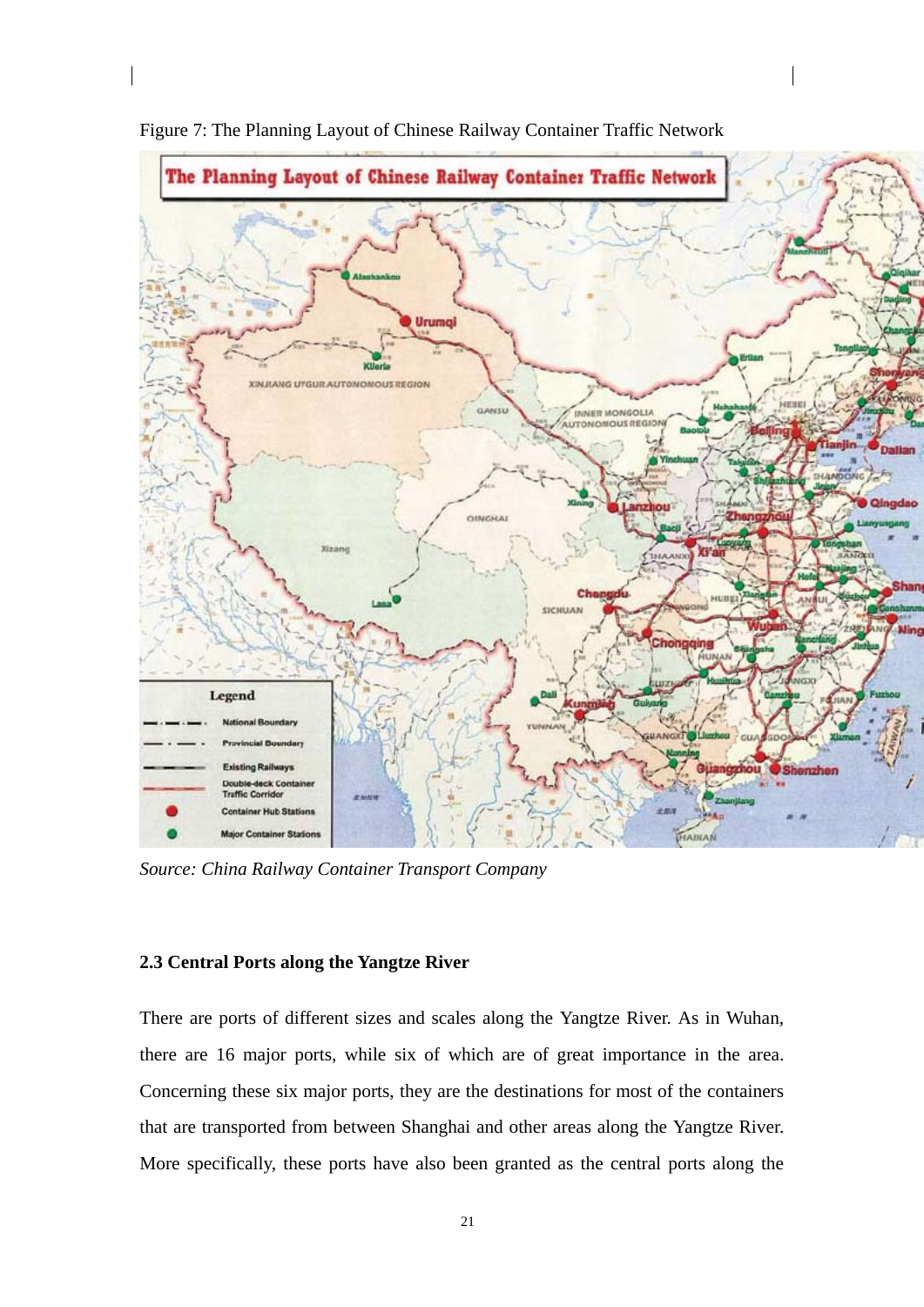area of the Yangtze River in Masterplan<sup>[1](#page-30-0)</sup>. These six ports include:

- · Nantong
- · Zhangjiagang
- · Nanjing
- · Wuhu
- · Jiujiang
- · Wuhan

-

These six ports have made greatest contribution to the container transportation along the Yangtze River with highest throughputs, compared to other ports along the area. As shown in Figure 8, the expected contribution to the total container throughputs along the Yangtze River in 2001 and 2010 has been given, indicated by the Masterplan.

| Port         | 2000<br>(%) | 2010<br>(%) |
|--------------|-------------|-------------|
| Nantong      | 18.6        | 13.1        |
| Zhangjiagang | 19.7        | 14.8        |
| Nanjing      | 27.3        | 32.3        |
| Wuhu         | 8.1         | 10.4        |
| Jiujiang     | 2.0         | 0.7         |
| Wuhan        | 8.1         | 10.9        |
| Other Ports  | 16.2        | 17.8        |
| Total        | 100         | 100         |

Figure 8: Share of Ports to the Total Throughput along the Yangtze River

<span id="page-30-0"></span><sup>&</sup>lt;sup>1</sup> State Planning Commission China and Ministry of transport, Public works and Water Management (1998), *Masterplan Study Report, Sino-Dutch joint research on the Yangtze River Basin inter-modal transport project*, Nijkerk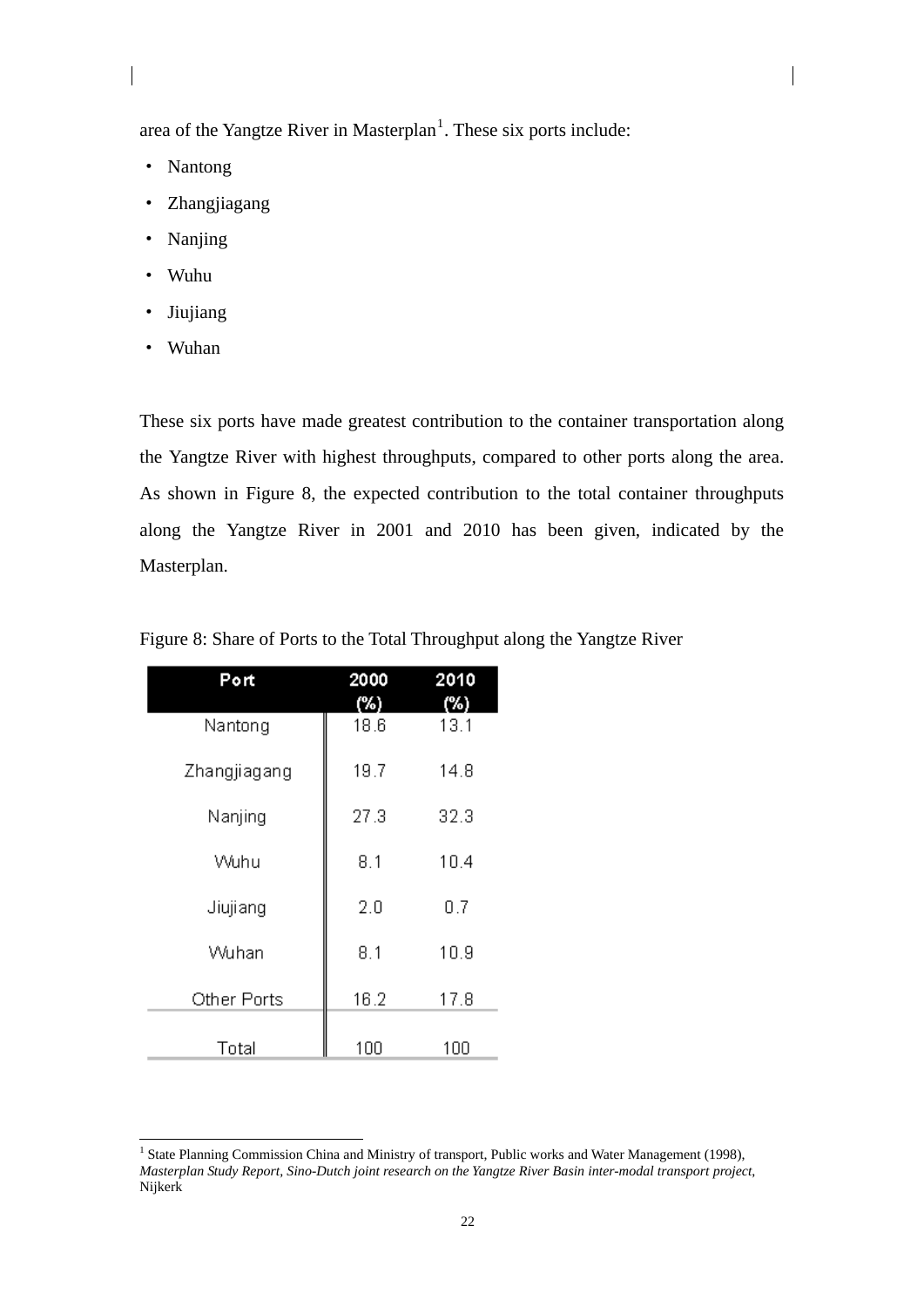According to the figures shown in Figure 8, it can be seen that it leads to an increasing contribution to the total transportation throughputs along the Yangtze River in Wuhan, Wuhu and Nanjing, while there is a decrease in the contribution of the ports of Nantong, Zhejiang and Shanghai. However, the fact is the expected increase in the actual throughputs in these ports. The volume of containers transported through the Jiujiang port along waterway is constant but the total throughput is to be reduced due to this.

As shown in Figure 8, it can also figure out the importance of the six major ports, as they account for over 80% of the total throughputs along waterway of the Yangtze River.

# **2.4 Container Traffic Development over the Yangtze River and its Opportunities**

# **2.4.1 Development of Container Traffic**

The efforts to expand container-on-barge service which along the Yangtze River became the sharper focus with challenges before the long-haul trucking industry and rail did not meet growing demand. In fact, the shipping containers' advantages are remarkable since Yangtze barge has transported its first container in 1986.Over centuries the most reliable and cost effective ways of moving commodities along the rivers were barges and it is estimates by government that 80 percent of iron ore, 72 percent of crude oil and 83 percent of coal, which delivered to manufacturing enterprises along the Yangtze, delivered by barge. In 1990s, when the first foreign investor headed west and with the growing interest of inland manufacturers to foreign markets, the barge capacity was shifted to containers dramatically. Planner of government who have understood that to expand the river's capacity should be completed in a lower cost far more than the likely upgrades to rail or road networks. Fertile land did not need to be taken away from its usage and without the Three Gorges project, few Chinese residents were moved. A series of low cost, high impact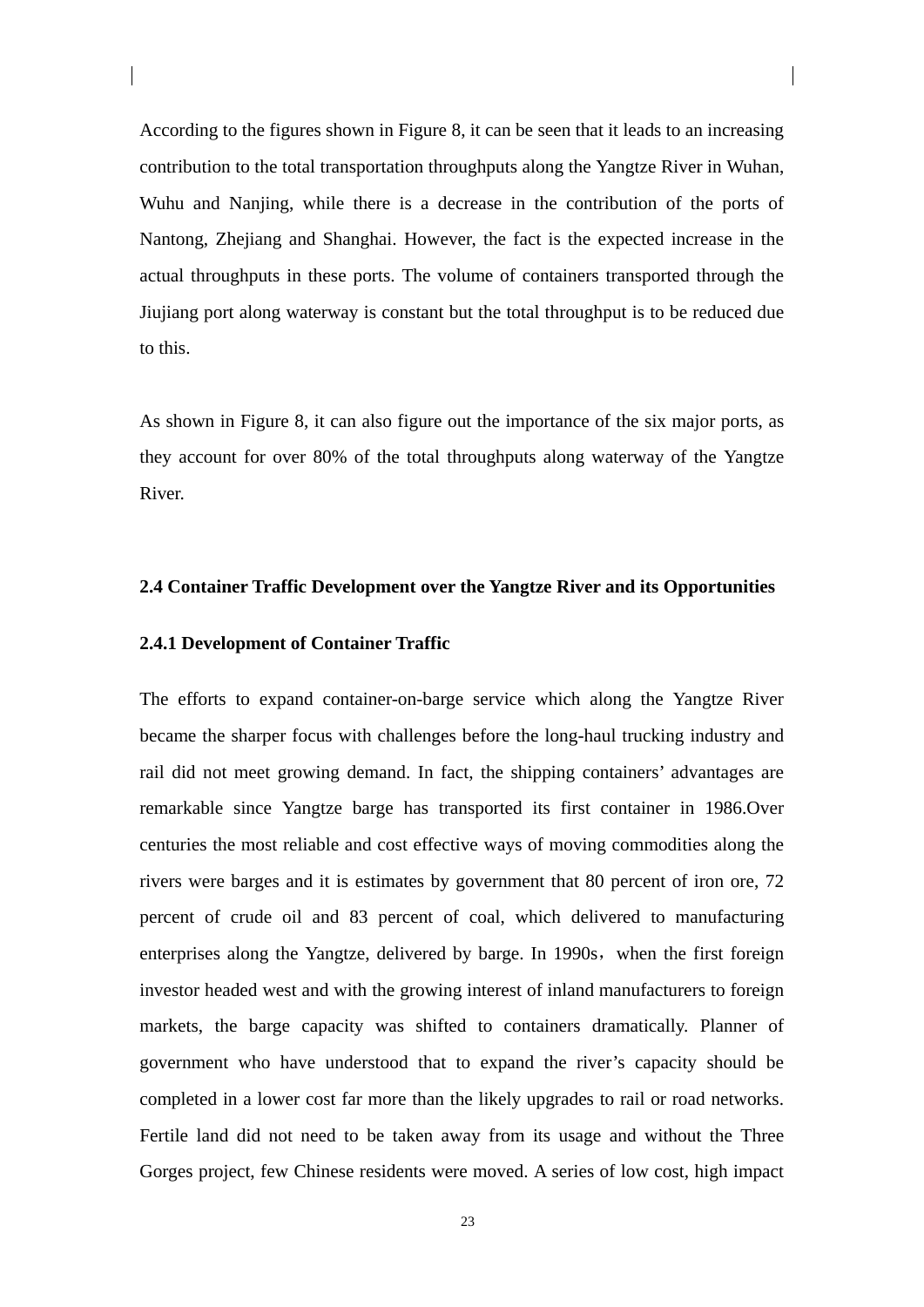measures have been taken to improve navigation to greatly effect in the past five years. Including underwater reef demolition, dredging and the construction of riverbank navigational aids, all river barges required use Global Positioning Systems (GPS) as well. The central government has reported that only 15 percent of total capacity of the Yangtze River is being utilized at present. This capacity is estimated equal of six rail lines of same length.

About 35 major barge companies provided container service for two dozen Yangtze ports, which extended 2,400 km (1,500 miles) upstream from Shanghai at the beginning of 2006. The top five among them have controlled approximately 50 percent of capacity. Just like the US, Japan and other countries, China did not allow foreign-owned vessels to move freight in inland; however, more than twenty international shipping companies have cooperated with the major operators of China and provided a series of services to international container transport. Many companies have set dedicated barges service for international customers since 2001. Some barge operators have become dominate their container traffic along special parts of the river in privately, that have holden China Minsheng to move 65 percent containers to and from upstream areas of Chongqing, COSCO's 90+ which is state-owned is good in the river's middle reaches, especially between Wuhan and the ports of Anhui Province; Both of Nanjingtonghai and Jihai Shipping claimed one third container traffic beside the busy Nanjing-Shanghai section. (Wuhan-based Changjiang National Shipping is the largest barge company of the Yangtze, which have done business every though its dominance operations is more strongly in bulk shipping). In the past, the raw division in labor has sparked speculation in cartel behavior, however since 2002, the prices were unstable, companies began competing fiercely for greater market share among rivals, specially for the growing foreign trade of river's. For example COSCO in recent years has pushed upstream steadily and many coastal shipping companies such as Shandong-based SITC Maritime Group and Yantai Int'l Marine Shipping were also entered the fray. When moving containers' cost increased to 50 percent less than rail or road on many coastal sea routes, the Yangtze shipping integrated with Green Water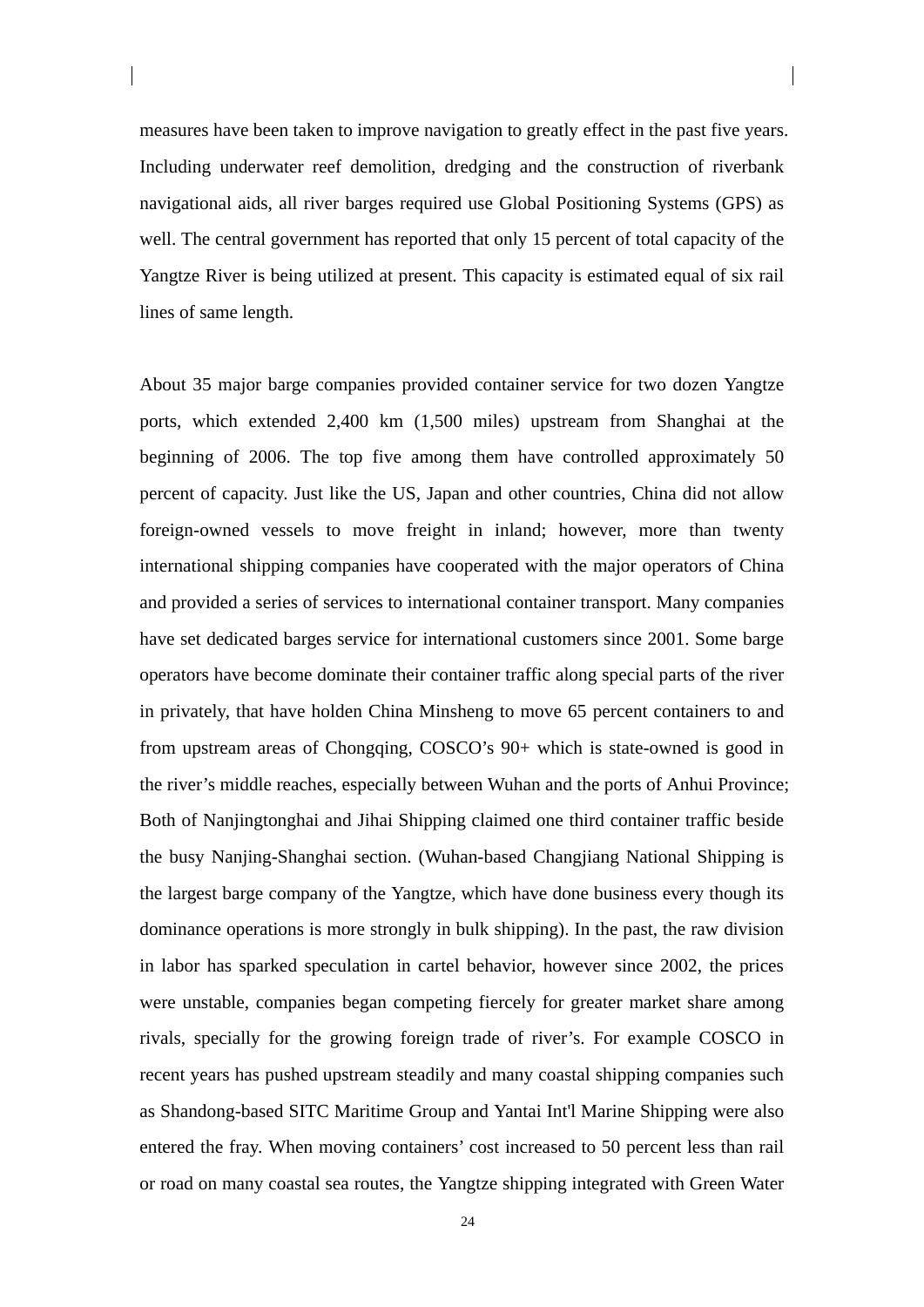service, and the China's seaboard length is fast to become a reality.

Barge companies have taken advantage of improved navigation of the river and keep to shift capacity from bulk to container, the governments in central and local have set great investments for construct or upgrade container ports on the river. Five years ago, the facilities did not upriver from the major transshipment port of Nanjing which ranged from large but capital-starved companies at Wuhan and Chongqing to little more than seasonal truck landings. Yet at high advanced middle and upstream terminals, harbor cranes, yard tractors and other standard container-handling equipment never show before 2000. As information-intensive of a modern port complex, for an operation, lack modern T systems will make a serious handicap on the way. This picture has been significantly changed by new investment, but for over two dozen viable container ports now operate to as far as Sichuan, and since 2000, the container capacity has quadruped. On the one hand, on the shorter, the expanding capacity of the Yangtze's container will meet the key gaps which between road and rail network and could link large central and southwest China area to the coast in relatively low cost. While in the long term, viable container-on-barge service will play a role throughout the region's intermodal system as a useful cost check.

### **2.4.2 The Opportunity**

# *Opportunity for the Transportation Equipment Sector*

Enhanced inter model channel will bring benefits to most industries along the Yangtze River. But, firstly, the areas desired transportation equipment sector. The basin between Shanghai and Chongqing along the Yangtze River has shaped the most vigorous manufacturing center worldwide for passenger cars, trucks, buses and motorcycles in particular.

Wuhan and Chongqing has become Chinese third and fourth largest vehicle manufacturing bases in sequence due to the annual output. In early 2006, the two

25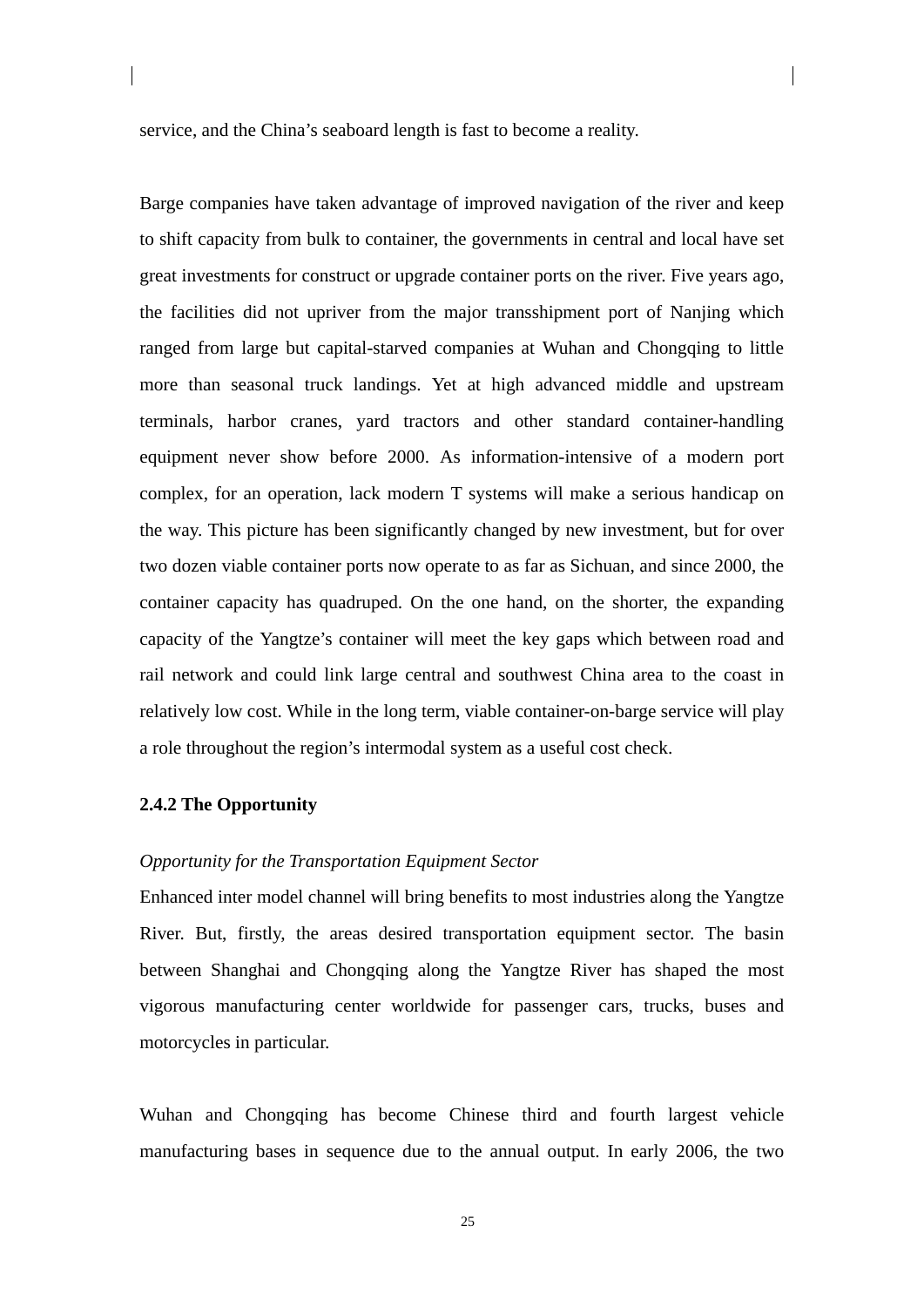cities claimed their aspiring plans that they would double their vehicles production to 1.3 million respectively by 2010. Global OEMs and part suppliers, for example, Ford, PSA Peugeot-Citroën, Suzuki, Isuzu, Renault, Cummins, Lear, Tenneco, Visteon and Johnson Controls have made each or both of the two cities as their important centers of operations since the early 1990s. Dongfeng Motors which based in Wuhan was listed in Hong Kong in 2005, and has producing joint venture for more than six global auto companies, top the producers in China. In west of Wuhan, Chongqing-based producers output over 650,000 vehicles in 2005 and the city's 5.6 million motorcycles production bring it to the first place in China. China's fourth largest car-producer, Chang'an Automotive located in Chongqing which is Chinese leading producer of mini-cars and vans where the fastest growing market sector in China and a leading driver of transport equipment exports. A trio of Chongqing-based private motorcycle-producers, involving China's largest, the Lifan Group, has increase quickly into overseas markets and holds a one-fourth of global motorcycle output presently. Now, Lifan is also entering into the automotive market, sending its first cars bound for overseas markets down the Yangtze in January 2006. At the same time, mini-cars, motorcycles and auto parts hold 70% of all export containers from Chongqing and imported parts and equipment come into being the largest sector of import traffic.

On the upper Yangtze, Chang'an Minsheng Logistics (CMAL) played a key role in forming the sector's expansion of joint venture between Chang'an, Ford, APL Logistics and China Minsheng. The company has grown as the largest container barge operator west of Wuhan, although it is established only in 1999. Besides a fleet of 1,500 car-moving trucks, the company operates 37 barges with 84 TEU-capacity and 17 roll-on/roll-off (Ro-Ro) car barges, each can load 400 vehicles. In 2005, CMAL transported 20,000 containers of transportation facility and parts upriver from 12 countries and transported 4,000 downriver for export. This involves Ford's 20 containers around a week for joint venture of Chang'an. CMAL also transported 160,000 cars by river down to Wuhan, usually the most cost effective methods of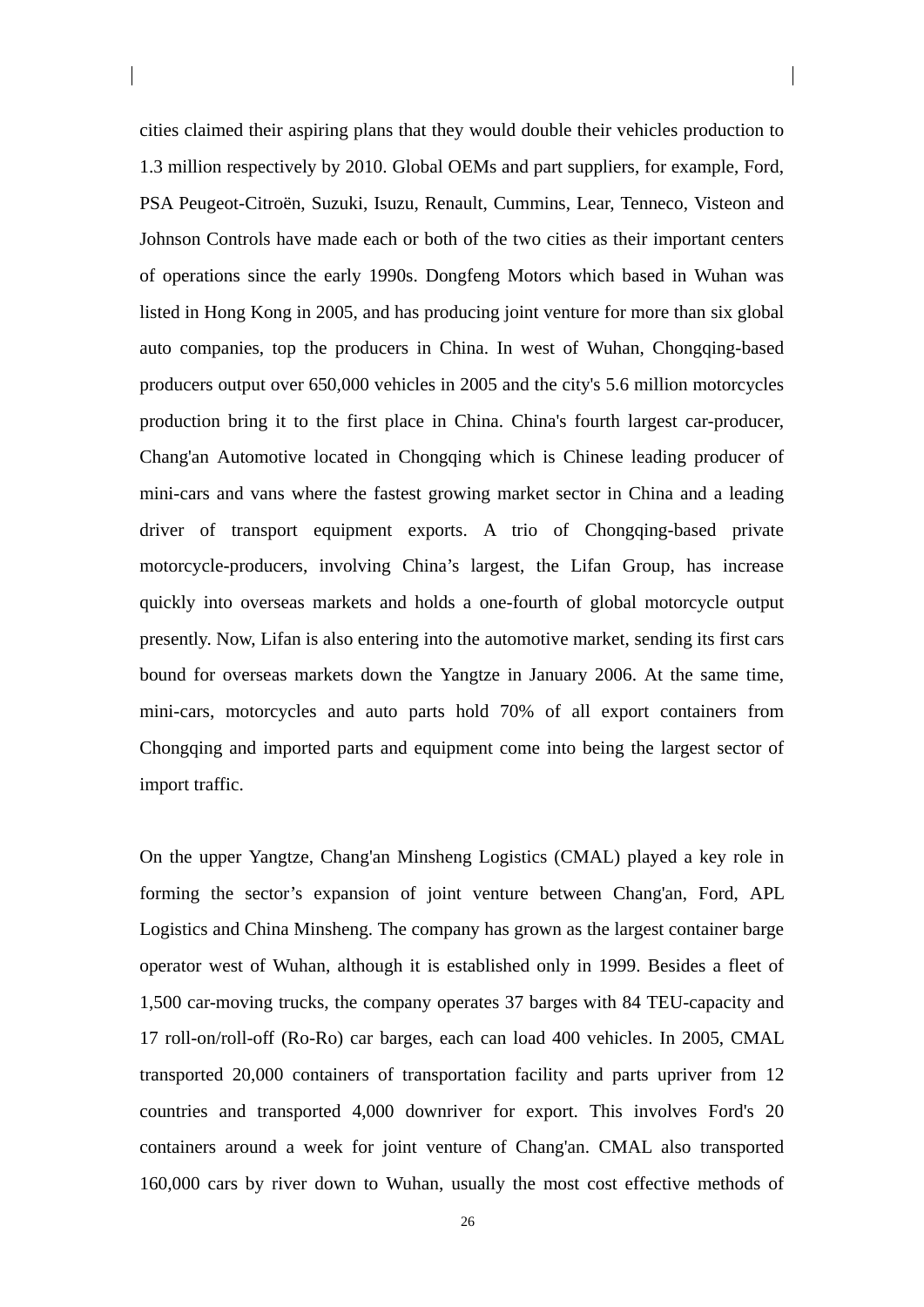entering markets as far away as Beijing. The company plans to promote its fleet with Ro-Ro ships capable of transporting 600 cars once and container barges with a capacity of 120-250 TEUs due to demand increases and conditions on the river continue to promote. Actually, every vehicle and parts maker in China now desire to sell its products overseas, the continued development of the Yangtze as an export channel is the best choice for them..

# *Opportunity for the Light Industry*

It starts to change that heavy industry dominated production along the middle and upper Yangtze. In order to attract the crowd of overplus rural labor to along-river economic hubs, Chinese government has keen to inspired labor-intensive industries to enter in further inland as the consequence of around 40 million people moved between 2001 and 2005 alone. Although Chongqing and Wuhan are the two state-level investment zones respectively, an increasing number of specialized industry parks have come out quickly to make use of better transport channel to connect the interior with China's prosperous export economy. In Chongqing and to a little extent, Wuhan, most Western and Japanese still invest in the automotive, petrochemical and other heavy industries. However, Taiwan and Hong Kong's investors, usually called pioneers are turning quickly to various local economies. Although a actual portion of these funds is probably "round-trip" investments made by domestic Chinese to grasp incentives meant for foreign investors, Hong Kong still hold around 40 percent of FDI in both cities. Actually, in the last two years some of the most attractive investments have been made by major domestic manufacturers. From 2000 to 2005, Wuhan witness more than US\$7 billion investments from other areas of the Mainland, the majority are from Beijing, Guangdong and the Yangtze River Delta. During the first half of 2005, Chongqing Domestic investment boosted 53 percent to US\$463 million, much of it in labor intensive industries. Zhejiang-based Aokang Group is the largest shoe producer in China. It will open a US\$120 million industrial park in Chongqing in 2006 which aims at doubling the region's annual shoe production to 200 million on pair. The Ruyi Group of Shandong which has joined the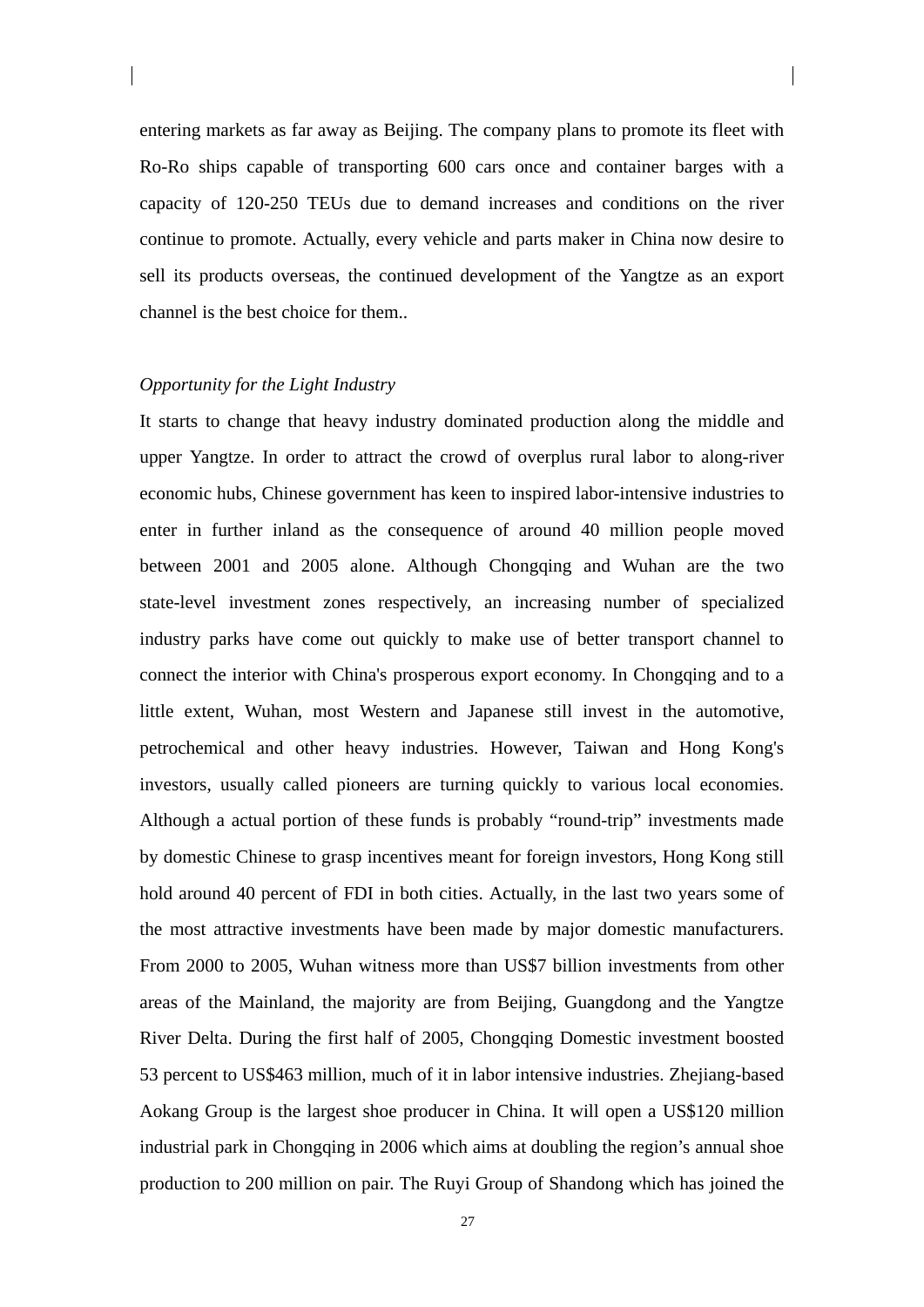Zhejiang garment producer Youngor Group will begin deals at a US\$181 million spinning and weaving equipment in 2006. As for the white commodity sector, the producer Qingdao Haier which based in Shandong will open a US\$338 million industrial park for producing facilities in 2006 - the first of its 11 industrial parks to be located in China's domestically. Air conditioner-producer Midea broke ground on a US\$150 million facility alike in Chongqing last year which is the first producing base outside Guangdong. The company calculates the production costs will lower by RMB100 (US\$12.50) per unit if it open industrial in Chongqing.

As light industry grows, cities along the Yangtze River are beginning to manufacture exactly such goods that is to fill about 10,000 TEUs which is brought through the North American ports every week by Wal-Mart As the transport costs become lower along the Yangtze River, so it becomes more accessible to transport along the waterway along the Yangtze River. In this case, the further for sourcing more effectively at lower costs is very promising for global retailing sector. Wal-Mart, Carrefour, the Thai hypermarket chain, Lotus have all already established buying centers in both Wuhan and Chongqing. In mid-2006, British B&Q tended to open a similar facility in Chongqing. At the same time, Chongqing, Wuhan and other inland cities along the Yangtze River are listed as fastest growing consumer markets in China, which have also been discovered by the foreign retailers. As in 2000, the retail sales in Chongqing were only achieving 1.1 billion US dollars; while it has increased by over 14% in 2004, achieving 11.5 billion US dollars. Further, the per capital monthly income of the urban population got to about 118 US dollars in 2005, which was the highest in the western provinces in China; while it was only slightly higher in Wuhan, with a population of 7.5 million. In both cities of Chongqing and Wuhan along the Yangtze River, there have been various locations in the downtown areas established by the global retailers like Wal-Mart, Lotus, Metro, Carrefour and others. Due to the increasing incomes and the market potentials in these cities, they become more attractive to the business companies for launching their new products, as well as part of their strategies for expansion in the Chinese market with great potential. As for the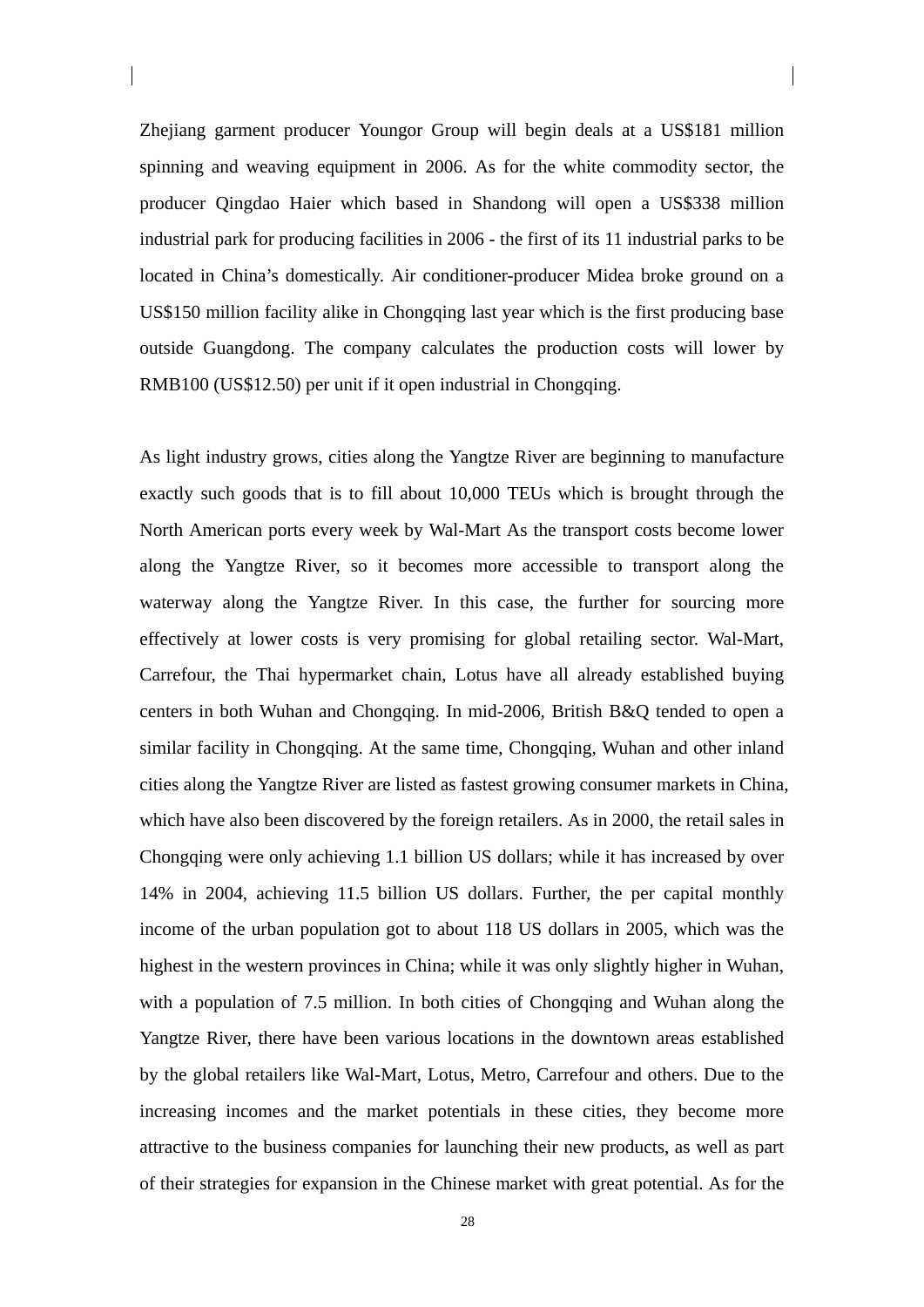global retailers, this is to form a virtuous circle, as supplying the global markets makes the local Chinese become richer, which then again facilitates these local Chinese to become more attractive customers to the retailers.

# **2.5 Waterway and Railway Container Transport along the Yangtze River**

# **2.5.1 Current Situation of the Waterway Container Transport**

Concerning the Port of Shanghai, 65% of its exported goods are from the area of Yangtze River. For a long time, containers in this area are transported to the Port of Shanghai through road transportation. With the increase of containers in this area, the collection and transmission system centered on road transport has occurred enlarging burden, with eager demands of transferring to waterway and railway transportation. The waterway container transport along the area to the Port of Shanghai is mainly from Nanjing, accounting for 60% of the total containers in Nanjing. The waterway container transport from Suzhou and Nantong to the Port of Shanghai account for a great proportion of the total containers in the two locations, but the total amount is not large. In the meanwhile, limited by the container transport conditions of the Shanghai inland rivers between Shanghai and Zhejiang, the waterway collection and transmission amount is also very limited. Accordingly, the waterway container transport along the Yangtze River area and the Port of Shanghai is very small, accounting for a very limited proportion of the total waterway container transport.

From this perspective, the inland river container transport along the Yangtze area has not been developed largely yet, and there are several reasons. First, the grade of waterway is low, and there are no regular inland river container terminals and specific facilities along the area, so the conditions for container transport are limited. Second, the container transport scale is very small with insufficient scale benefit to attract the owners of goods. Third, there are main problems within the fleet of vessels and the transport organizations, since there are many sectors, industries and locations involved in the transport along the Yangtze area. It lacks of an effective department to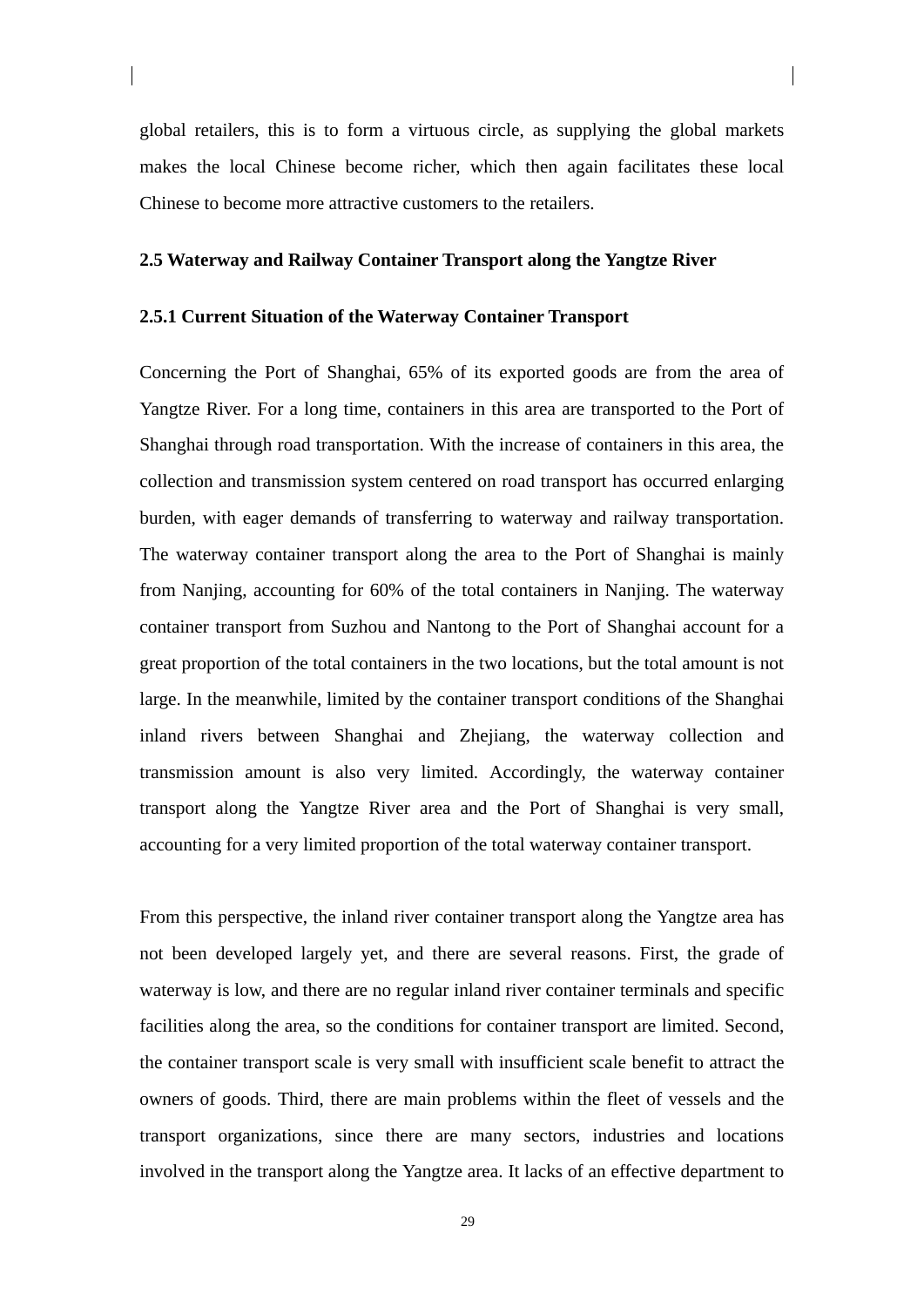organize and coordinate the development of the waterway container transport along the area. Fourth, the vessels are not standardized for the container transport. Currently, there are not many vessels for transporting the containers, which limit the development of the waterway container transport.

Currently, in order to facilitate the waterway container transport along the area of Yangtze River, there are several approaches. First, develop the inland river transportation. Comparing road and railway, inland river transport has the advantages like large loading capacity, low energy consumption, less land use and less environmental pollution, which is a type of sustainable transport mode. However, its current grade of waterway is low, lacking of navigation capacity. In this case, to expand the waterway container transport requires the coordination and management of the inland river transport conditions. Second, facilitate the development of river-sea combined transport, since the Yangtze River area is closely related to the sea. Furthermore, besides the sea transport, other water and water combined transport can also be developed, since there are many waterways involved in the area of the Yangtze River. Promoting the connection between the waterway transports will be then beneficial to the waterway container transport. In addition, the connection of waterway transport and railway transport can also facilitate the waterway container transport, as land transportation currently is more accepted than the waterway transport.

# **2.5.2 Current Situation of the Railway Container Transport**

The railway transport has been developed greatly in the area of the Yangtze River; however, the container transport still occupies a small proportion, taking the Port of Shanghai as example. Looking into the reasons, it is because the railway container transport lacking of sufficient conditions for its development, which is limited by the railway capacity and the operational mechanism. Due to the limitations, the railway container transport cannot meet the customers' demands on transport quality and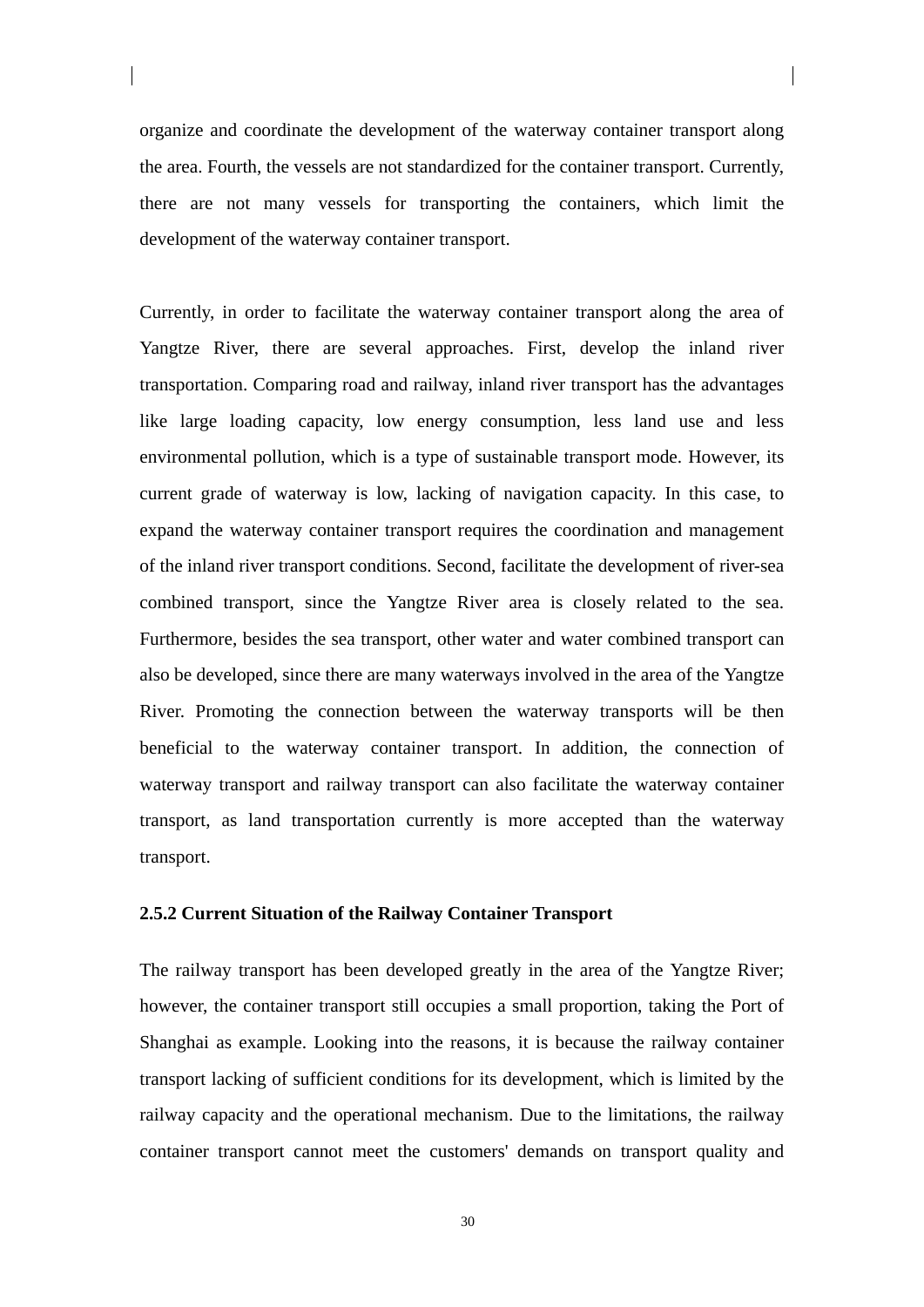price.

Generally, there are both hardware and software reasons that cause the backward railway container transport. Concerning the aspect of hardware, first, the container types and sizes are not unified, without a unified standard, which has then limit the development of the railway container transport as well as the water-rail combined transport; second, there lacks of railway carriages for containers as well as other relevant facilities, which lead to high costs of railway container transport, then limiting its development; third, the infrastructure is weak, as the ports and major railway lines are not connected, which increases the transport expenses and time of the containers. On the other hand, the insufficient software conditions also limit the development of the railway container transport. First, the management system is not effective enough to direct the railway container transport to respond to the market demands. For example, the railway department often alternates the transport plans regardless of the interest of the owners of goods, so these owners become less possible to choose the railway container transport. In addition, there are barriers existed between the railway department and other departments, lacking of coordination, which then also affects the overall service quality of the railway container transport.

Comparing to road transport, the railway transport is more economic and reasonable, with less pollution to the environment. In this case, to facilitate the development of the railway container transport is of great importance to the construction of effective transport system along the area of the Yangtze River. Accordingly, there are also several approaches to the improvement of the railway container transport. First, construct railways along the Yangtze River, in order to establish a railway corridor that connects railway centers or terminals. In this case, it will be able to build a railway container transport network with great capacity, which will also develop the potential of the water and rail combined transport, as well as other combined transport modes. Second, construct the railways between popular ports and locations, as well as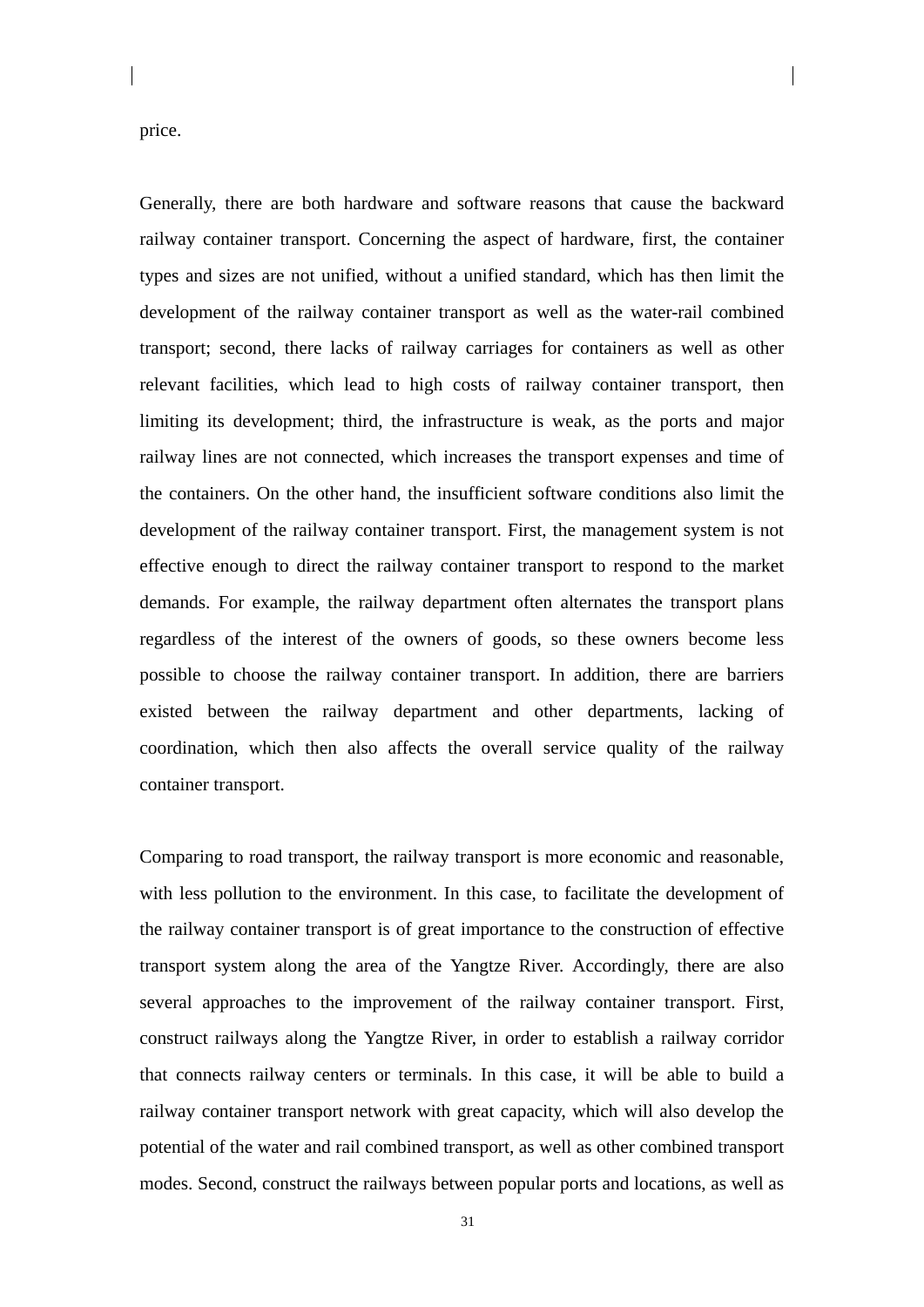develop the sea and rail combined transport in the Yangshan Port. When these railways are constructed, it will increase the railway channels along the area of the Yangtze River, and provide more transport conditions for the container transport, and even the sea and rail combined container transport. Third, as indicated, it lacks of effective management system of the railway transport; thus, to develop the railway container transport will requires for the revolution and changes of the management system; in addition to the strengthening of the coordination between relevant departments.

At last, in order to facilitate the railway and the waterway container transport, combined transport is of great significance, such as the water and water combined transport; the rail and water combined transport, as well as the sea and rail combined transport. Generally speaking, combined transport as part of the multi-modal transport network and system is playing an important role in facilitating the development of the container transport.

# **Chapter 3 Analysis of the Problems of the Connection of Container Transport between the Waterway and the Railway along the Yangtze River**

# **3.1 Combined Transport over the Yangtze River**

## **3.1.1 Concept of Combined Transport**

Concerning road transport and rail transport, there are both advantages (strengths) and disadvantages (weaknesses) within them. These strengths and advantages of the different kinds of transportation modes can be integrated in an efficient way, so as to form new transportation mode that is more optimal. Further, the costs of this kind of transportation mode from one transport to another transport type should be kept to a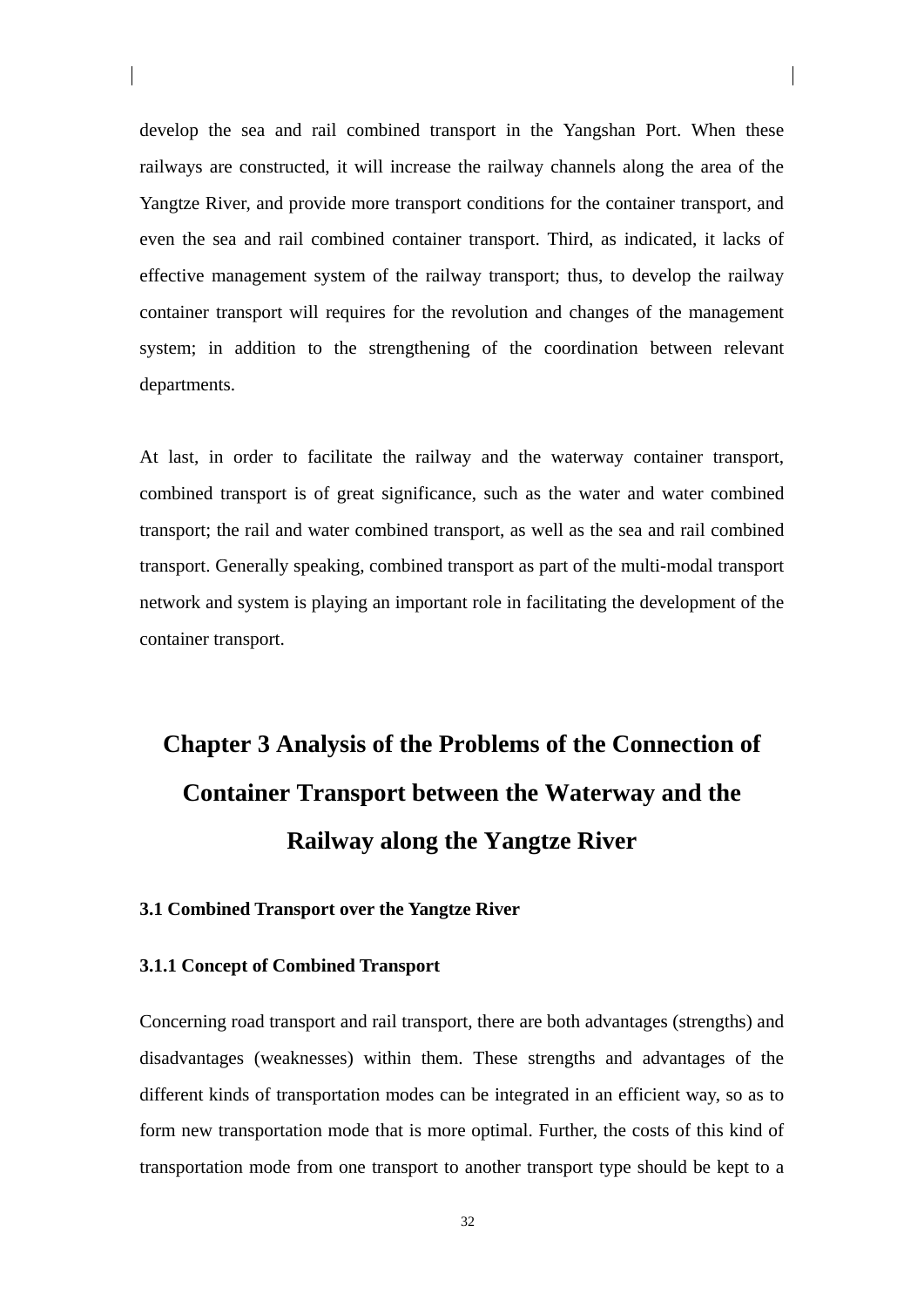minimal limit. Specifically, there are two basic modes of combined transport, which are: 1) piggyback transport, which is a means of transport transporting another means of transport; and 2) container transport, which is a means of transport transporting a container(s).

Combined transport is aiming to make most use of various methods of transport and reduce the procedures of loading goods that are to be transported. Using this method, large quantities are transported in a fast, environmental protection way using far distance transport in the main overland transportation or by sea. Before transporting to the port, the freight can be quickly transported by vehicles. The combined transport needs transfer shipped goods from one method of transport to another efficiently, and reduce the transport work as much as possible. The consequence of this requirement is the establishment of centers which can cut the times of transportation. The centers are the place of ships-transmission which has huge capability, for example, high-altitude mobile crane, which is used for transmitting cargoes faster. They can be found in the hubs which need to deal with high cargo. They are also linked with other centers which themselves are part of the transport.

## **3.1.2 Water and Rail Combined Transport over the Yangtze River**

Water and rail transport have their own strengths in the transport sector, while developing water-rail combined transport will provide more rapid, economic, safe and reliable transport services for the customers, which is beneficial to the improvement of transport system as well as the transport service quality. Generally, water-rail combined transport is an objective demand of the social and economic development.

First, the social economic development along the Yangtze River needs the support of more perfect multi-modal transport system. With the rapid development of the social economic development along the area of Yangtze River, there exists great demand for a large amount of lower cost freightage in the area so as to maintain the development,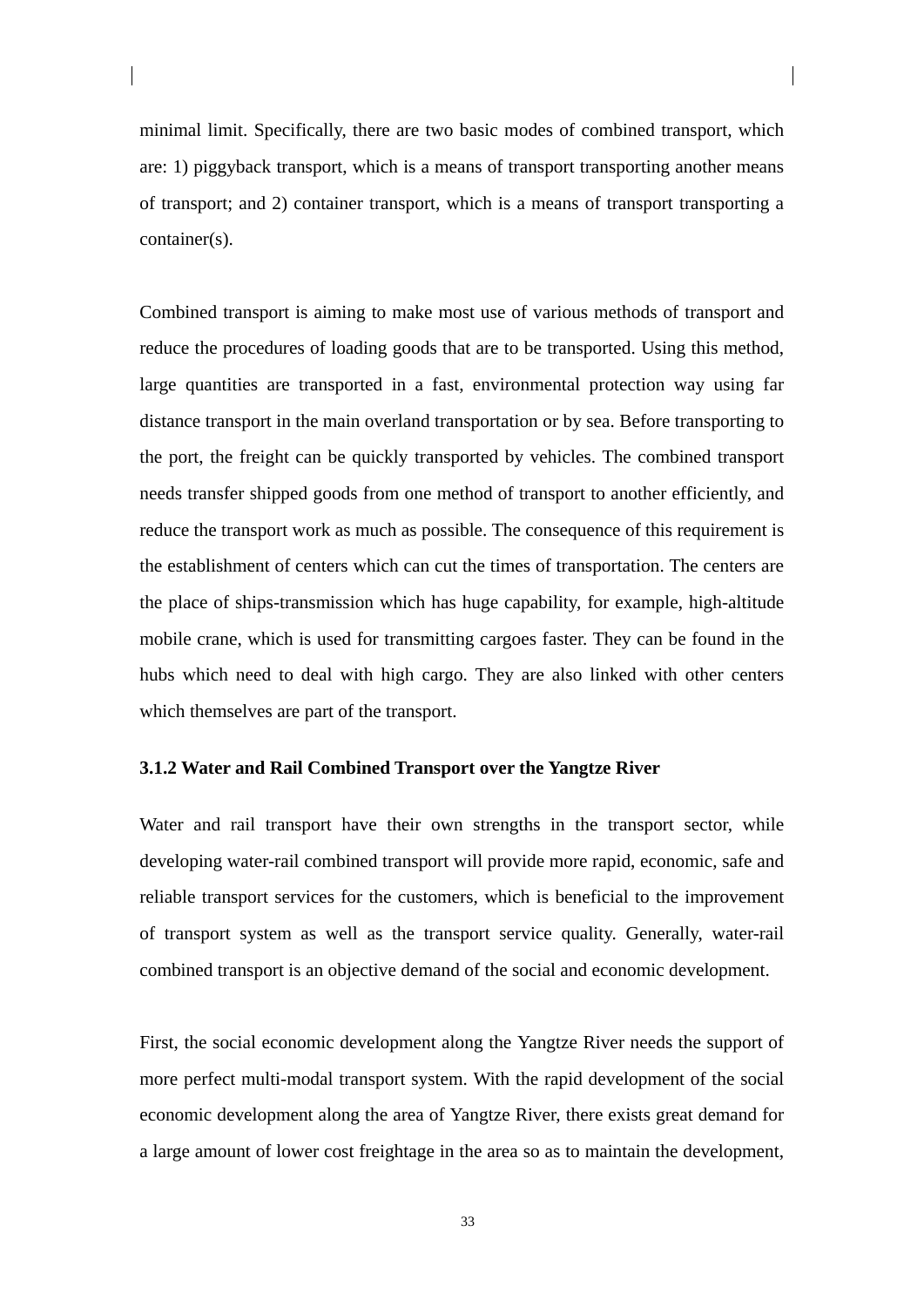which then needs great capacity of multi-modal transport system. This great capacity is just one of the strengths of water transport and rail transport. In the meantime, with the adjustment of industry structure along the Yangtze River area, the freightage of high technology and high value added products will counts for increasingly proportion, especially those products that are suitable for container transport. In this situation, whether a more perfect and convenient multi-modal transport system will directly influence the economic development along the Yangtze River.

Second, water and rail combined transport is of great importance to the implementation of sustainable social economic development. Large population and lack of land resources especially agricultural land are the fundamental realities of China, so to save land resources is a basic policy developed by China. Further, concerning the energy structure of China, there is much goal but less oil, so to promote the energy utilization effectiveness of the transport industry and reduce oil consumption is also a basic policy developed by China to realize the sustainable development of energy. With the rapid develop of China's economy, environmental issues become more and more attention taking, with increasing demands for environmental protection. In relation to these issues, water transport and rail transport both have land and energy saving and environmental friendly characteristics. Taking railway transport as example, first, it uses less land resource, while road transport occupies several times more than railway; second, it saves energy, as road transport consumes twenty times more energy than railway; third, it is environmentally friendly, as trains discharge much less harmful gas than trucks. Waterway transports also have such advantages. Accordingly, developing waterway and railway combined transport is beneficial to land saving, energy consumption reduction and environmental protection, which then reduces the total costs and facilitates sustainable development.

Third, developing water and rail combined transport will promote the transport service quality. Water transport and rail transport both have their strengths in the transport industry. Water transport is of great capacity and lower cost, and much safe,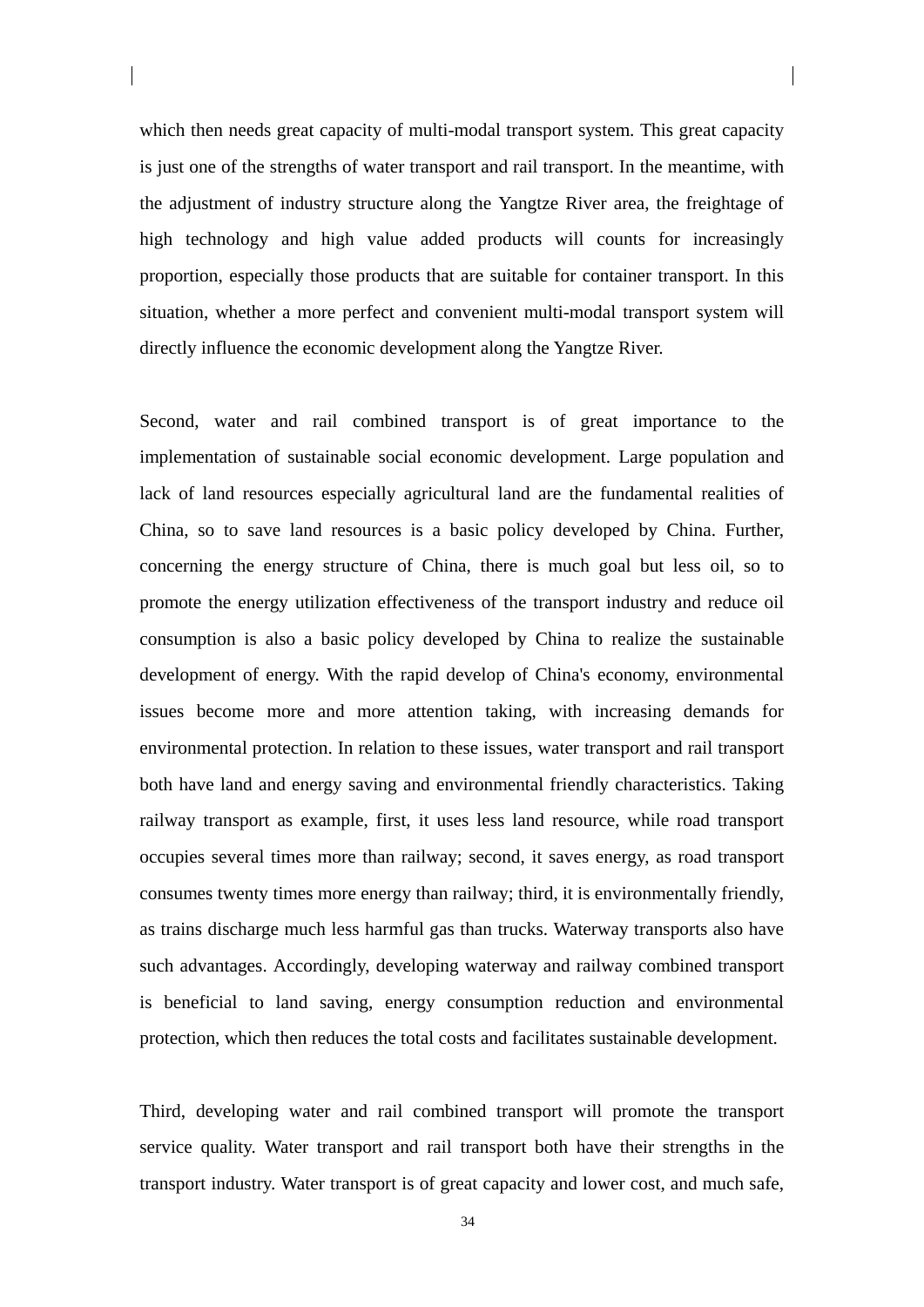but it is also very slow, with less reachability; on the other hand, railway transport also has great capacity, with fast speed, lower cost, as well as high reliability and reachability. In this case, developing water and rail combined transport will then provide the customers with more rapid, economic and reliable transport services, and promote the multi-modal transport system.

# *Developing Water and Rail Combined Transport over the Yangtze River*

According to China's Medium and Long-term Railway Development Plan and Railway Eleventh Five-Year Plan, China railway will speed up the construction of main corridor. Concerning the north-south area of the middle and lower reaches of Yangtze River, the construction of Beijing-Shanghai High Speed Railway and Beijing-Shenzhen Passenger Special Line, as well as the electrification of Jingjiu railway, Jiaoliu railway and Huainan railway line, are planned. With the great promotion of the freight capacity of Jinghu railway and Jingguang railway in addition to the capacity expansion of Jingjiu and Jiaoliu railways, the crossing river freight capacity at south-north railway line will be to a great extent enhanced, providing powerful supports to the Yangtze River port collection and transmission system.

The rapid economic developing along the area of Yangtze River needs more convenient transportation modes to realize rapid transport of people and goods. Facilitating the construction of railway and building perfect multi-modal transport system along Yangtze River will facilitate the complementation of the advantages of water transport and rail transport. Because of this, in order to promote the railway system along the Yangtze River, the Hu Han Rong corridor is planed and constructed; in the meantime, the construction and transformation of other relevant railway lines are also facilitated, trying to form a railway corridor along the Yangtze River, centered on passengers and goods.

To promote the connection of waterway and railway transport and realize the combined transport, it is important to transfer the perception and form the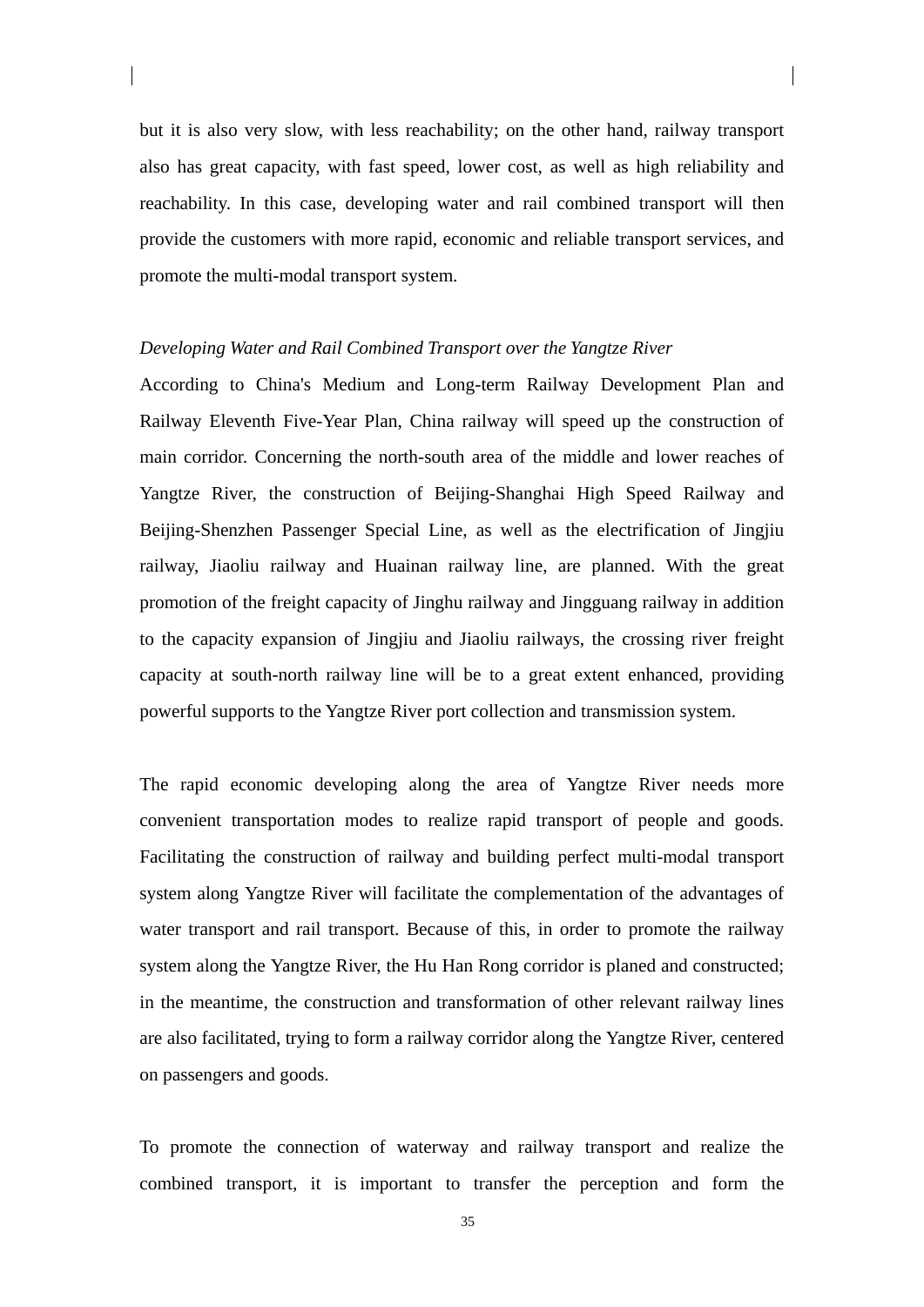consciousness of the benefit and advantages of water-rail combined transport. Further, it also needs overall planning, to facilitate the development of facilities for combined transport, as the basis for water and rail combined transport. For example, in order to facilitate the development of the Nanjing Port, the Longtan container center is planed and constructed, as a port-railway special line for bulk freightage. In addition, organization and coordination of transport is also important for the development of water and rail combined transport, for example, the improvement of the system of combined transport.

#### **3.2 Problems Existed in Water-Rail Combined Transport along Yangtze River**

# **3.2.1 Problems in Railway Transport**

#### *Backward in Management System*

China adopts highly centralized railway operation and management system, with united command, which then has great inelasticity to effective management. This is represented in several aspects: first, the mechanism is inflexible, depending on plans, while the concept of marketing is not established yet; second, the development of railway freight forwarding industry is slow, which cannot make effective response to the market; third, it is lacking of resource sharing and information communication; fourth, too many barriers lead to ineffective coordination, without unified and effective container transportation. All of these problems cause the bad transport service quality of the railway container transport.

## *Inflexible in Freight Rate Adjustment and Irrational Freight Rate Structure*

The railway freight rates in China is administrated by the State Council, and the rates of container transport is managed by the Ministry of Railways; while the China Railway Container Transport Corp. ,Ltd. as the major operating part in the market has no right to adjust the freight rates. The railway freight rate adjustment scheme has to be submitted to many levels, so it cannot make effective changes according to the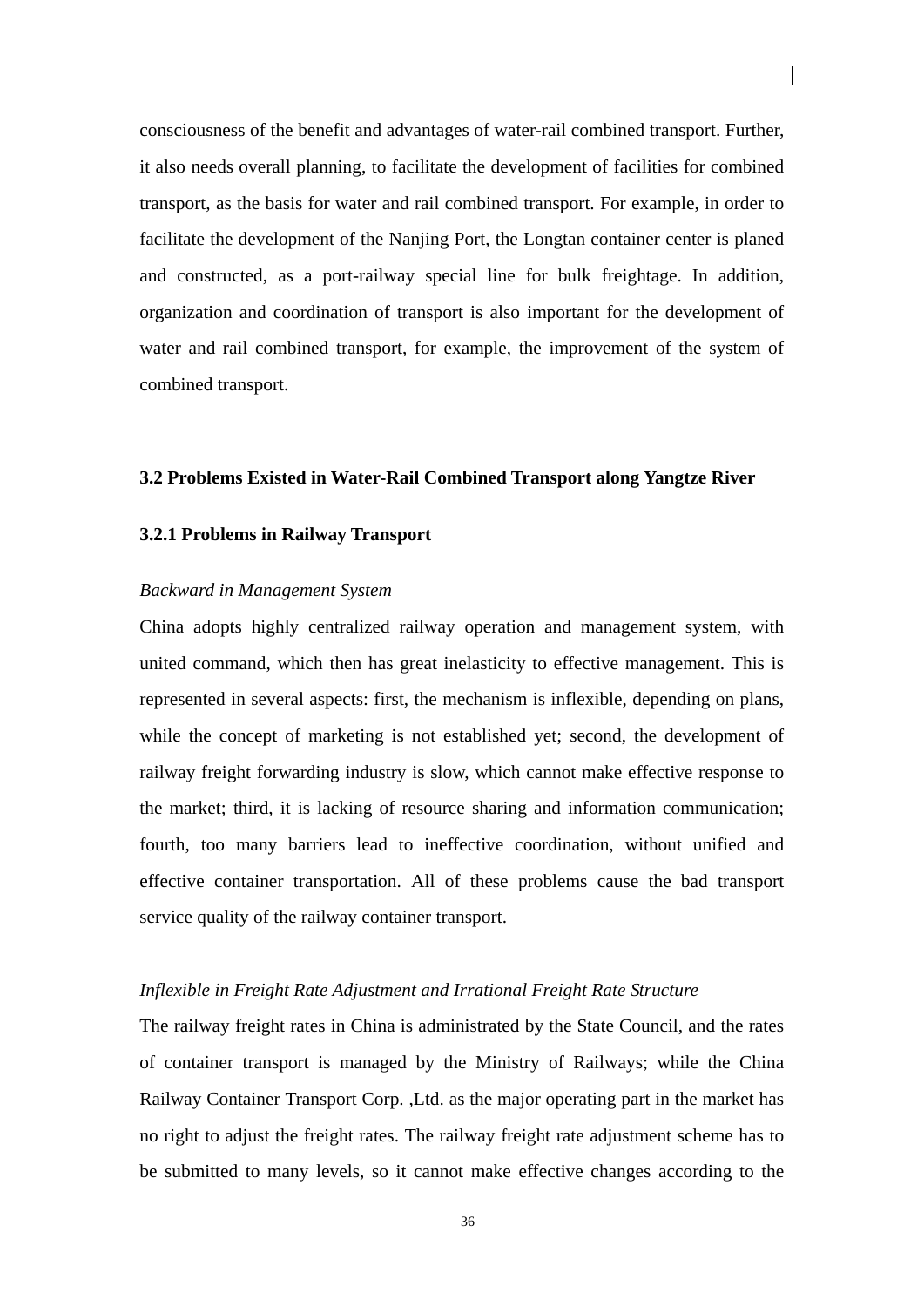market situation. This inflexible adjustment system then cause great problem for the railway transport. Comparatively, the road and water freight rate mechanisms are much more flexible.

In addition, the railway freight rate structure is irrational. Container transport has many advantages, such as its safety, lower packaging costs, convenience for loading and unloading, which is a development direction for future freightage. In this case, it should be greatly promoted. However, the current railway freight rate structure makes container transport even more expensive than transportation of truck-load, so some owners of goods use transportation of truck-load to transport the export goods to the ports. This has to a great extent affected the development of railway container transport.

# *Scarce Capacity of Transport Channels*

Container goods owners demand the transport to be fast and on time, which then needs the support of large capacity of the railways. The container traffic is fluctuating time from time, and the amount of goods is also imbalanced, which requires sufficient transport capacity to support the demands of container transport and allocation of empty container. From the distribution, flow and flow direction of the railway container transport amount in China, it can be seen that the railway container transport mainly canters on the railway lines in Shanghai, Beijing, Guangzhou, Shenyang and Zhenzhou, accounting for 70% of the total amount in China. In addition, the transport channels also focus on the main lines of Jingguang, Jingjiu, Jinghu, Jingha, Zhegan, and Longhai railways, while the utilization of these lines is about to reach saturation, at restricted transport status, so there exists great contradiction between container transport and other transport modes in these railway lines.

Besides, railways in China belong to infrastructure facilities for public benefit. On one hand, the utilization intensity of China railways tops in the world, always at a excessive saturation status, while the transport capacity cannot meet the demands of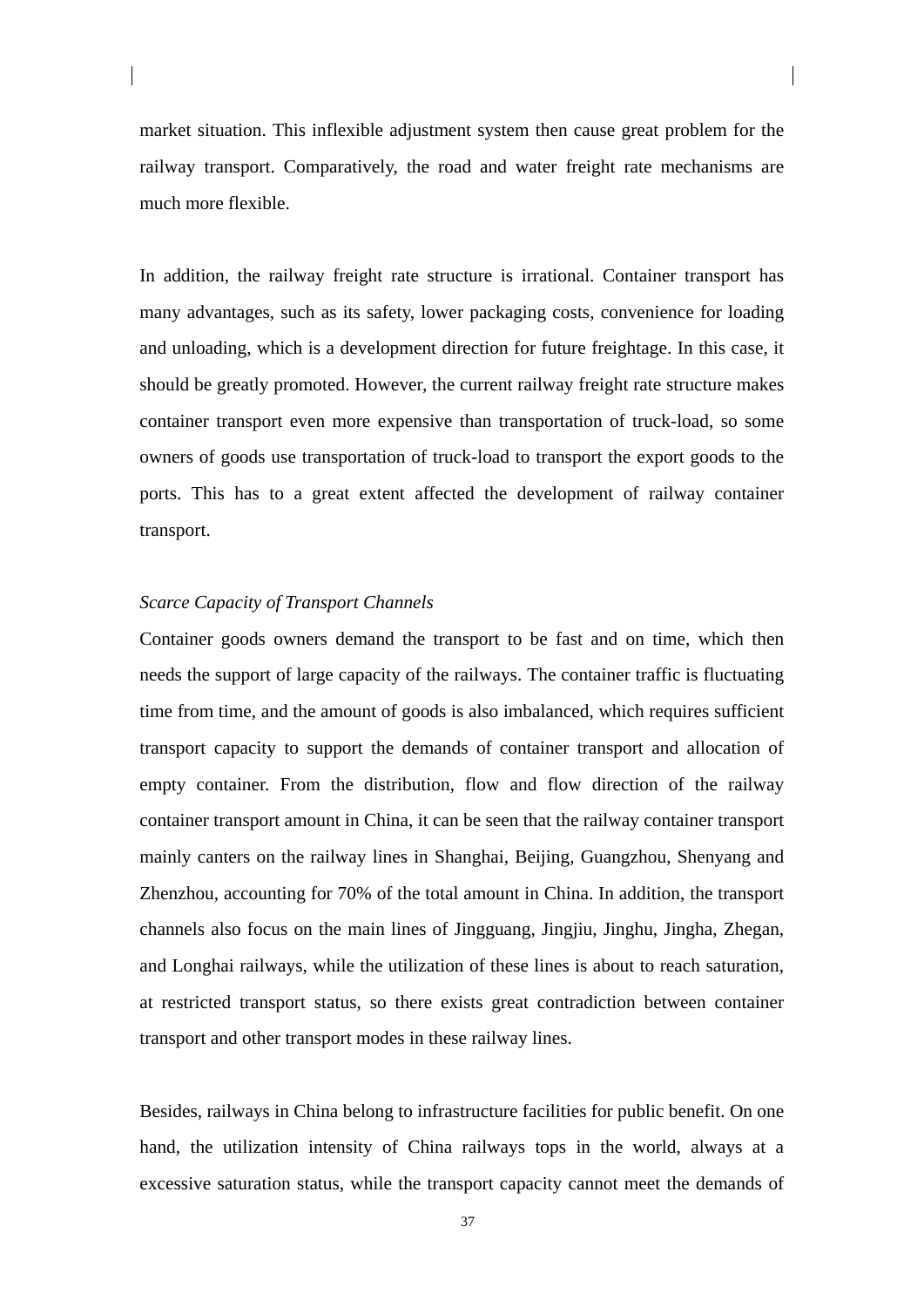the market; on the other hand, for public benefit, the economic benefit of railways has then been neglected, which then lead to the ineffective use of the railway lines.

## *Lacking of Inventory of Railway Containers*

Due to the late development of container transport and the adoption of international standardized containers, it lacks of the inventory of railway containers in China. Moreover, the containers are in bad condition, while the types of containers are also lacking. In addition to the backward railway container management and the long turnaround time, there is increasing transport demand conflict in the amount and type of railway containers.

# **3.2.2 Problems in the Ports**

#### *Insufficient Focus on Railways in Port Collection and Transmission System*

Traffic of port or port capacity, also known as throughout, refers to the amount of total goods exported and imported through the port by waterway, meanwhile loaded and unloaded in the port. When the goods is transferred to land transportation from water transport, or from water transport to land transport, a ton of handing volume is then measured as a ton of throughout; when the goods is transferred to water transport from water transport (water-water combined transport), a ton of handing volume is measured as 2 ton of throughout. This port throughout is a significant index to measure the size and scale of a port. In this case, some port offices seeking for large throughout are more likely to support water-water combined transport, regardless of the advantages of rail-water combined transport.

#### *Imperfect Service of Rail-Water Combined Transport in the Port*

Currently, there is no direct connection between the railways and most of the ports. Taking the Port of Shanghai as example, the railway facilities are rather weak, and there are only several container terminals in the port has the access to railway lines. In 2005, an important matching construction for the Yangshan Port - Luchaogang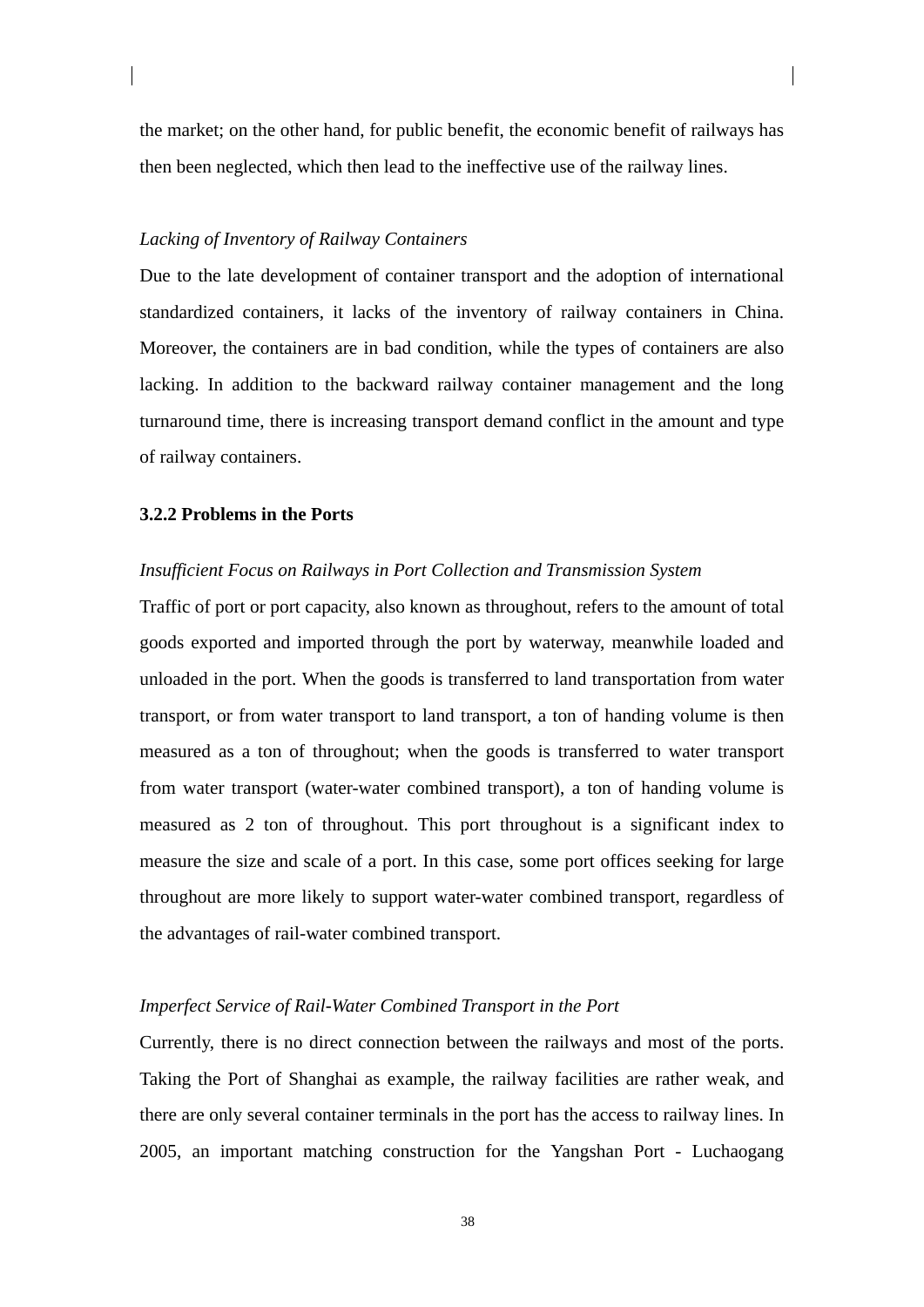Railway Container Terminal has been started and used. However, for many reasons, the railway lines have not been accessed to the Yangshan Port, while the water-rail combined container transport has to transfer to truck transport, and then reach the Yangshan Port, which not only increases the container load and unload times, but also increase the costs of water-rail combined transport and reduce the timeliness and safety.

#### *Ineffectiveness of Harbor Station*

Harbor stations are railway container terminals established in the port, which are jointly organized and managed by various departments including the railway department and harbor service department; in addition, these harbor stations have obtained license from the railway transport administrative department to deal with container transport services. Generally, there are two harbor stations in the Port of Shanghai, which are Yangpu Harbor Station and Jungong Rd. Harbor Station; however, they are actually separated, and no trains directly enter into the port. The containers still need transport between these stations and harbors, increasing time and costs of the container transport.

#### **3.2.3 Problems in Customs**

Inland customs cannot obtain trust from the port customs, which has impacted the transport of goods between the railway and the waterway. Actually, different customs have already adopted unified system; thus, theoretically, remote customs declaration and customs transmit are enabled. However, in practical operation, these can only be allowed at the inland customers that have signed agreements with the port customs. To some extent, this also limits the development of rail and water combined transport, with negative impact on the connection of container transport between the waterway and the railway.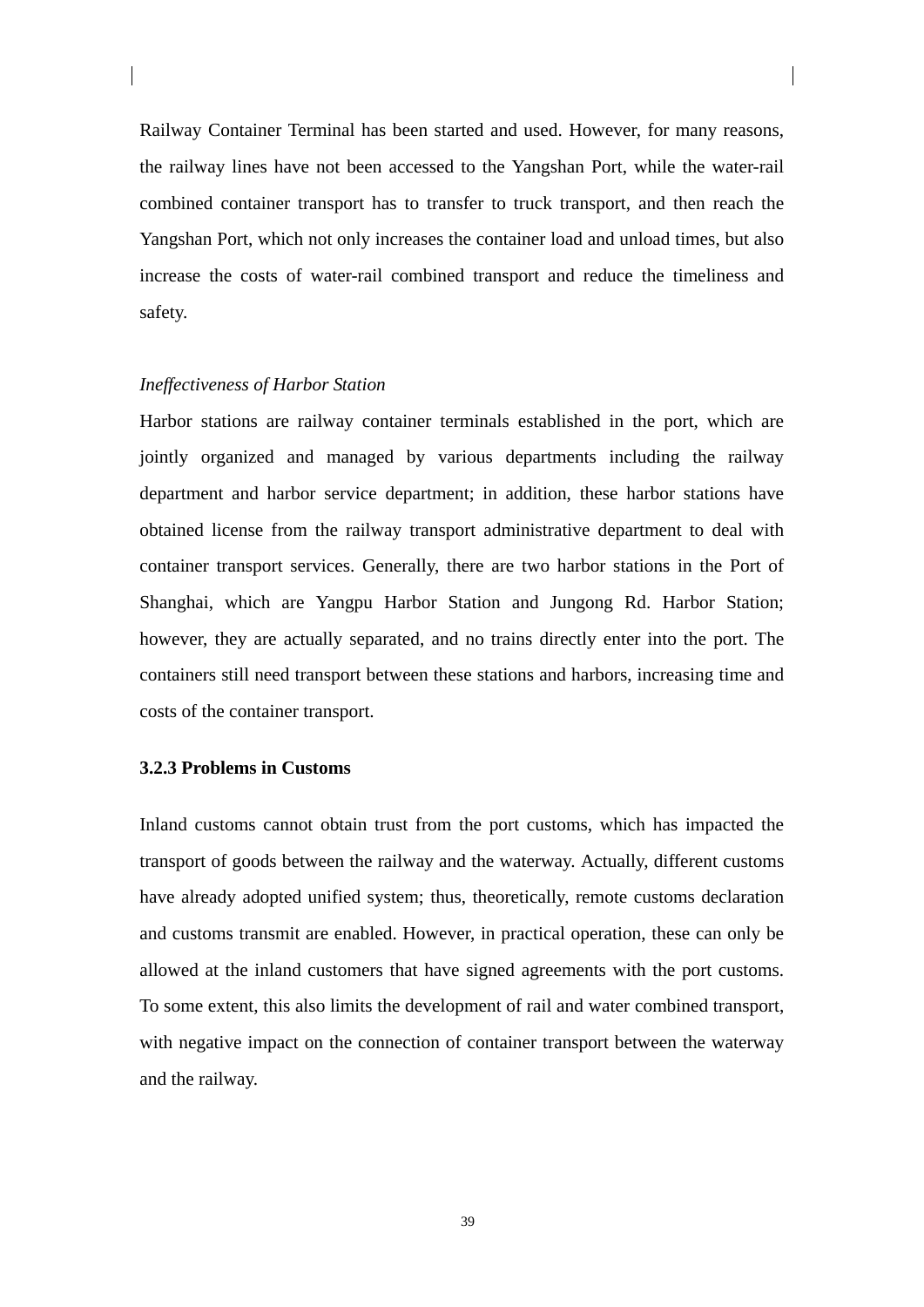# **Chapter 4 Proposed Solutions to the Existing Problems**

# **4.1 Approaches to Promoting Water-Rail Combined Container Transport**

### **4.1.1 Understanding Advantages of Water-Rail Combined Container Transport**

Container transport as a future direction for the development of the transport industry should be put an emphasis on. To be specific, understanding the advantages of container transport along the area of the Yangtze River will be able to broaden the investment idea and attract more investment, for example, the owners of goods using the transport will be more likely to use the transport services again if the service quality is promoted. From this perspective, the advantages of water-rail combined container transport should be fully understood, while there are several aspects to be focused on. First, the thinking of preferring the land transportation to water transportation should be changed, as there exist great advantages of water transport, especially along the area of Yangtze River. Second, the fund should be increased for the construction of infrastructure for water and rail combined transport. Third, in order to promote the effectiveness of the combined container transport, talents and professionals are in great need, so there should be an emphasis put on training of these talents.

#### **4.1.2 Upgrading Hardware and Software Standards**

In order to facilitate the development of the rail and water combined container transport, a high standard major channel for container transport should be constructed, with large capacity as well as economic and environmental benefits. Furthermore, the connection of container transport between the waterway and the railway should also be coordinated, with higher standards established. With the promotion of the standardization of the vessels, the transportation facilities such as the utilization rate of the waterways and the railways will be also improved, so as to facilitate the development of a well-established combined transport between the waterway and the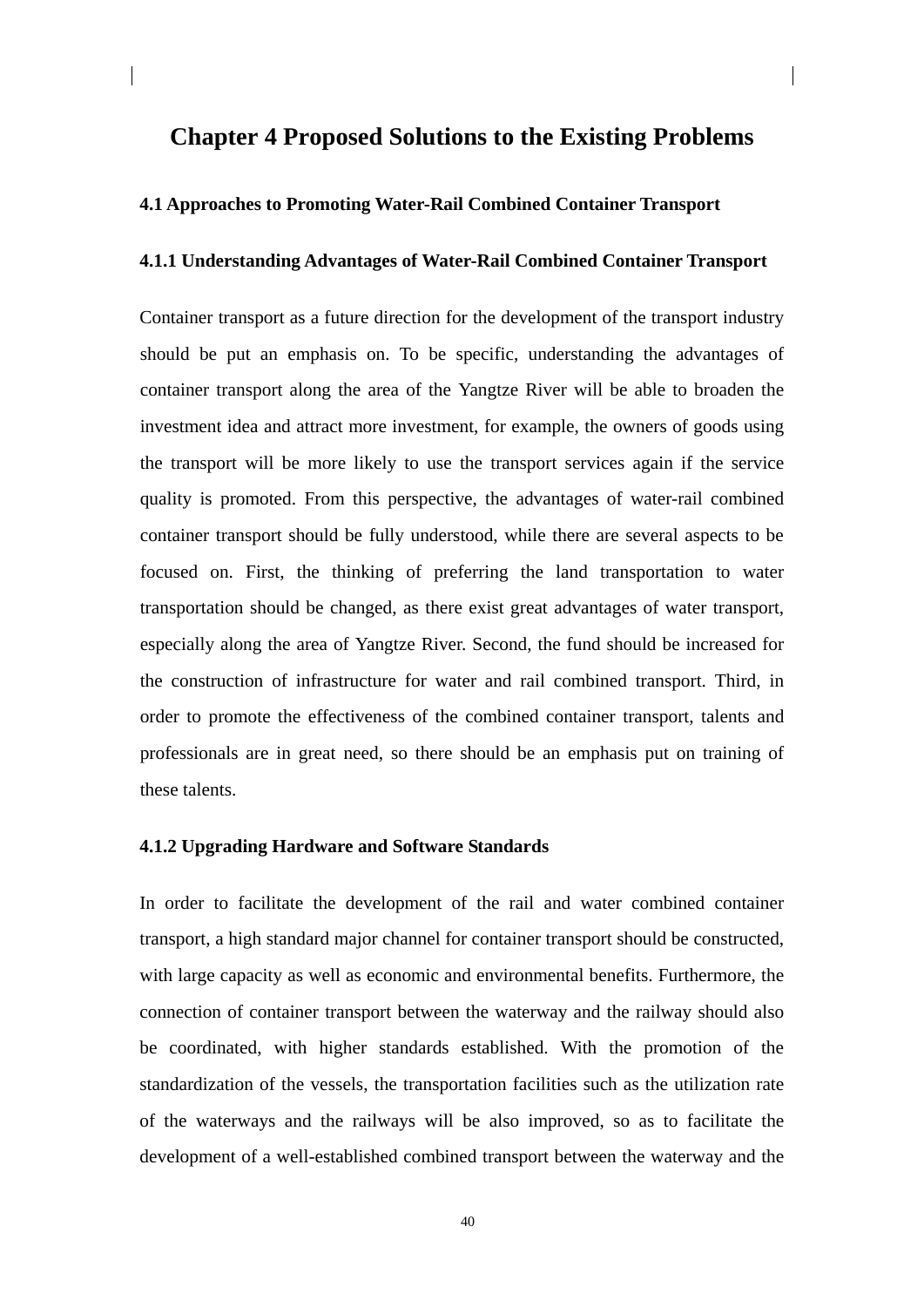railway. Concerning the software standard, it mainly refers to the development of a information system so as to realize the informatization and digitization within the combined transport system. With the use of such high technology, the connection of container transport between the railway and waterway will be largely improved.

# **4.1.3 Speeding up the Legislation for Creating a Favorable Legal Environment**

A favorable legal environment will greatly facilitate the development of transport system, including the connection of container transport between the railway and the waterway. In order to create a favorable legal environment, the government departments should speed up the legislation for the transport system, for example, to help it get rid of the local blockade and then establish a unified inland shipping market. Moreover, with the legislation development, the transport system will be more standardized, with simplified procedures for container transport management, through reducing examination, inspection and approval procedures. In addition, the improvement of legislation will also strengthen the safety supervision on the operations related to container transport, so as to ensure the effective connection of container transport between the railway and the waterway.

# **4.1.4 Preventing the Pollution along the Yangtze River**

In order to establish an effective and sustainable water and rail combined transport system, it is important to prevent the pollution along the Yangtze River. A green approach of combined transport will enable the relevant stakeholders to put more focus on promoting their working effectiveness, which will also promote the connection of the container transport between the railway and the waterway. In this case, the environmentally friendly fuels can be used instead of the diesel oil, so as to achieve the goal of energy saving and emission reduction. Furthermore, the adoption of newly developed environmentally friendly technologies can also be used to prevent and deal with pollutions. More importantly, laws and regulations for preventing pollutions can be developed so as to have a control on this issue through strengthening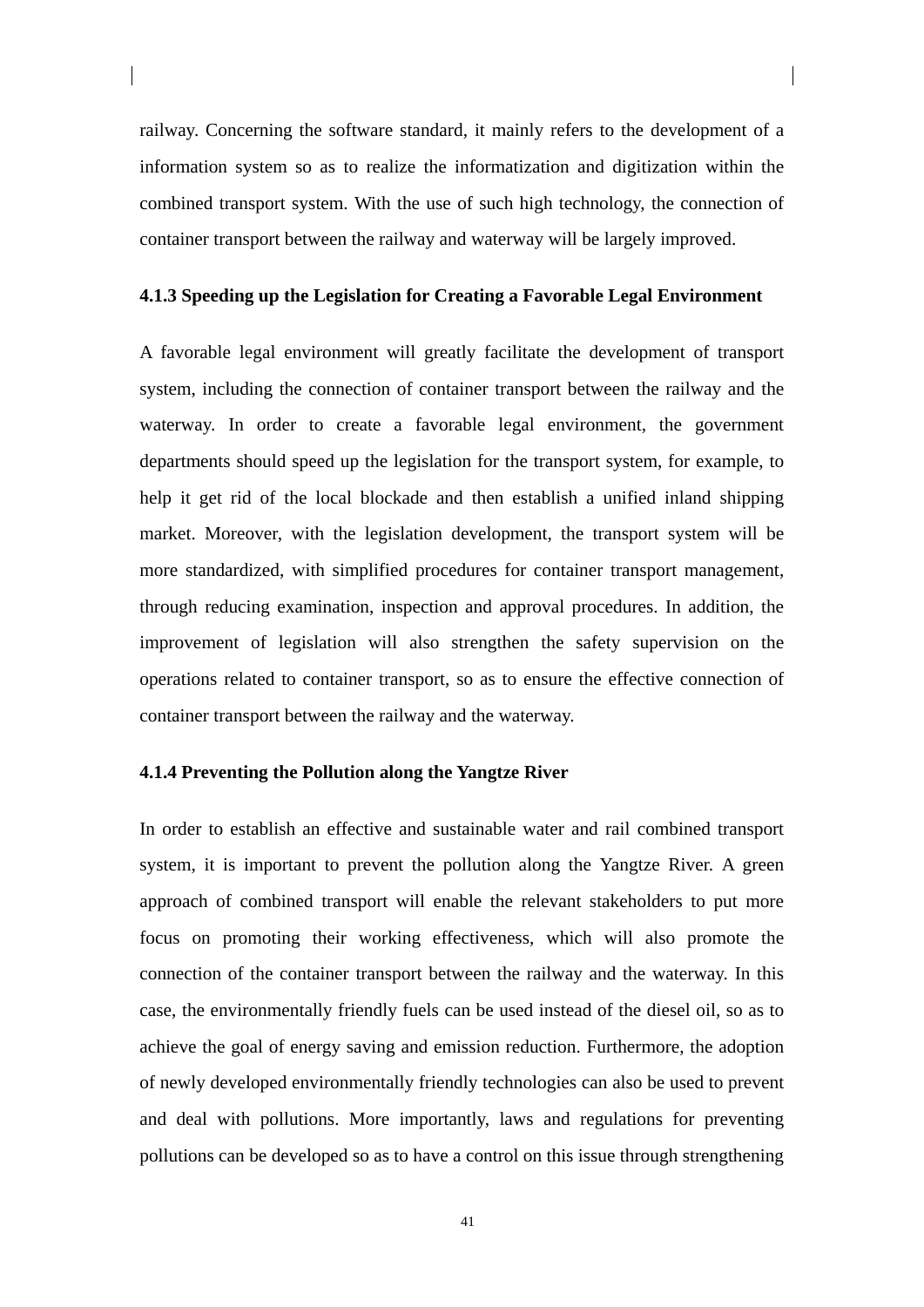the supervision and management of the combined transport system.

# **4.2 Counter-Measures for Resolving the Existed Problems**

# **4.2.1 To Develop Double Stack Container Transport**

Double stack container transport is a new product and service that is with faster transport speed and lower costs. In the 1970s, the United States seeking to mitigate the traffic congestion in the port and promote the speed of port collection and transmission has then developed the double stack container transport. Currently, this transport mode has been widely used in many countries such as Canada, Australia and Mexico. As in China, the first double stack container train has been operated in 2004 at the Beijing-Shanghai railway line. This train has adopted direct connection and implement passenger train management, while the terminals, schedules and lines are all settled, forming a bulk logistic channel between Beijing and Shanghai. In this situation, developing double stack container transport in the railway sector will be able to mitigate the capacity tension at different railway lines, and also promote the transport efficiency and economic benefits, strengthen the competitiveness of railway in the market and increase the proportion of railway in the water and rail combined transport.

## **4.2.2 To Establish and Improve the Harbor Stations**

To establish harbor stations, the railway containers can arrive at port directly when exporting goods, so as to avoid the trucking expenses and container handing expenses caused by increased transport, and then reduce the operational links in the rail and water combined container transport; while importing goods, the containers can also be unloaded to the railway special line in the harbor stations, so as to reduce the rehanding and carrying between different transport models. In addition, the combination of water and rail transports will simplify the procedures for container transport, as the owners of goods or freight forwarders can manage the consign for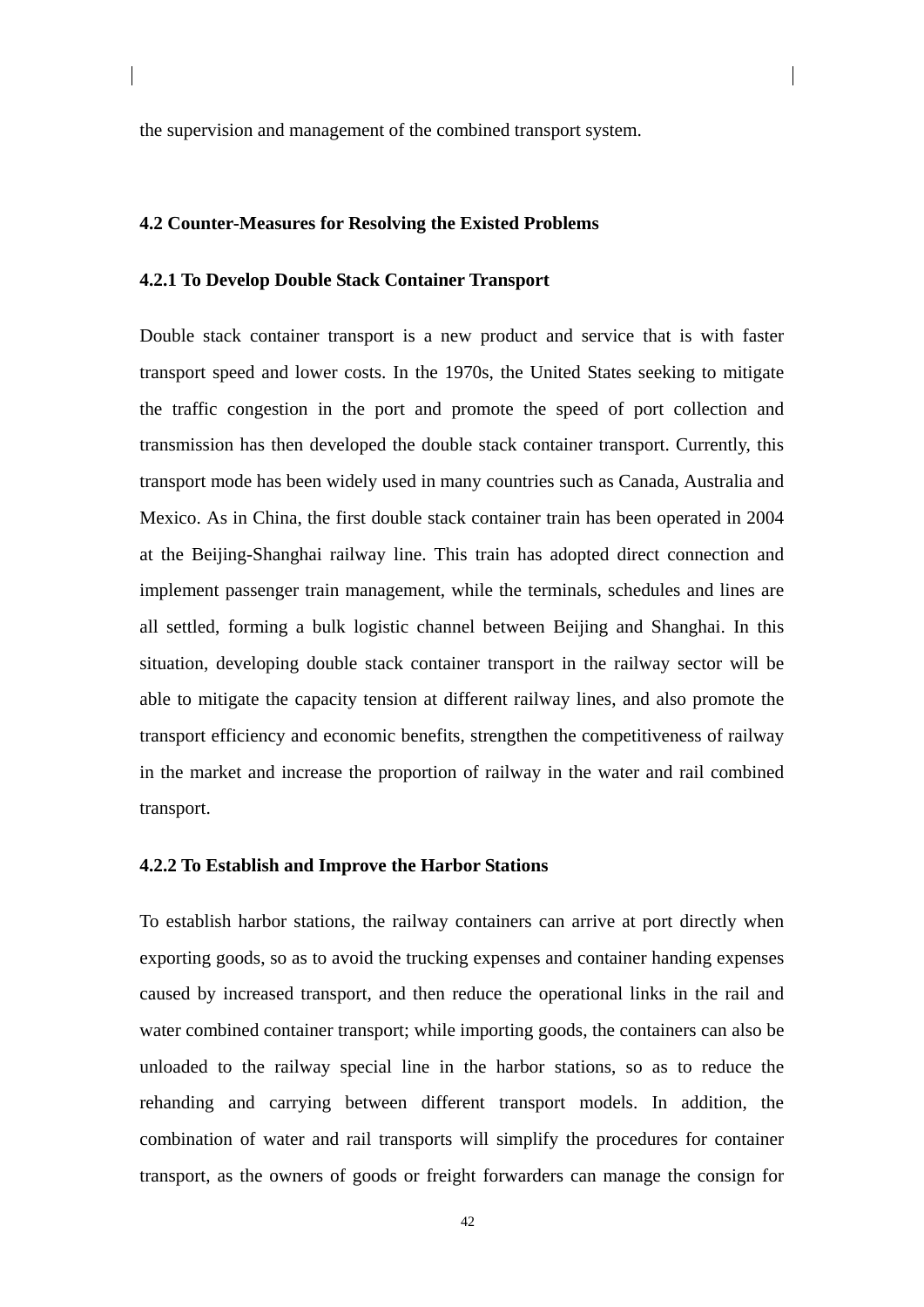shipment at the harbor stations near the port, but avoid going to the railway container terminals. From this perspective, the development of harbor stations is an inevitable way for the water and rail combined container transport. In this case, China should constantly improve the development of harbor stations and realize seamless connection between the railway and the waterway transport.

# **4.2.3 To Establish and Improve the Railway Inland Port**

Railway inland ports are railway international container terminals established in the inland area, implementing the function of one customs, with commercial/commodity inspection, quarantine inspection and quarantine of animals and plants. The major function of railway inland port is to enable the import and export goods to cross the customs through the railway inland ports directly at appropriate locations, so as to reduce the burden of the port and speed up the customers' clearance of containers, and then increase the speed of container transport in the port. The establishment of inland ports will extend the border port function to the inland area, so as to realize the convenient customs declaration for the owners of goods, and then facilitate the connection of container transport between the railway and the waterway.

# **4.2.4 To Set Rehanding Locations for Carriers in Railway Container Terminals**

Currently, the major functions of railway container terminals in China involve stocking, loading and unloading, packaging and unstuffy, cleaning the containers, as well as the management of container services like consignment of shipment. However, there are no container stocking locations for the carriers or shipping companies. In this case, if there are rehanding locations for carriers set up in the container terminals, the owners of goods can then return the empty containers to the container terminals when the goods are transported to the inland area; while as for the exported container goods, the owners can directly use the empty containers in the container terminals. This operational model will largely reduce the operational links in the container transport, making the transport even more effectiveness, so as to promote the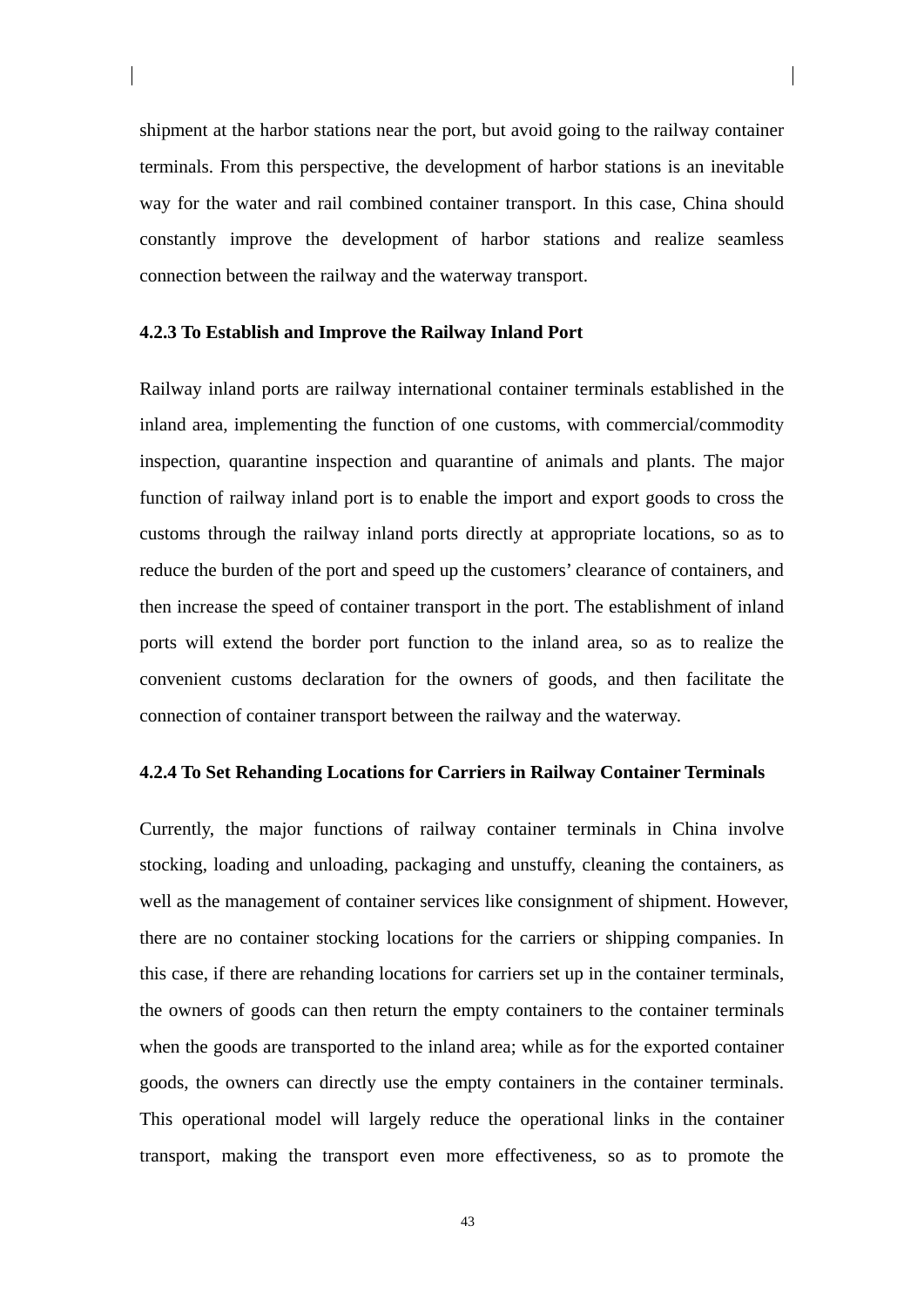connection of container transport between the waterway and the railway.

## **4.2.5 To Develop the Information System of Water-Rail Combined Transport**

In the water and rail combined transport system, information sharing and exchanging between different transport departments is of great importance to the reduction of transport time and costs as well as the promotion of transport service quality. In this case, during the process of developing rail and water combined container transport, in order to facilitate effective connection between the railway and the waterway, the information exchange capability between the ports and container terminals, customers and other organizations should be strengthened, so as to further reduce the transport costs, promote the working efficiency and competitiveness, facilitating even more rational operation within the water and rail combined container transport system.

# **4.2.6 To Set Up an Overall Coordinating Department**

Water and rail combined transport is a multi-modal and synthetic system, involving many different sectors and departments such as customs, inspections, agency, storage yard and EDI network management besides the ports and the railways, which is in sore need of an authorized government department to organize and coordinate the container transport between the railway and the waterway. In addition, it also needs a governmental department that is responsible for conducting special research and investigation, launching relevant policies, encouraging and supporting the development of the water and rail combined transport, so as to promote the connection of container transport between the waterway and the railway.

# **Chapter 5 Conclusion**

Through the research on the connection of container transport between the waterway and the railway along the downstream area of Yangtze River, it is found that not only the issue within the container transport industry but also the state's policy orientation,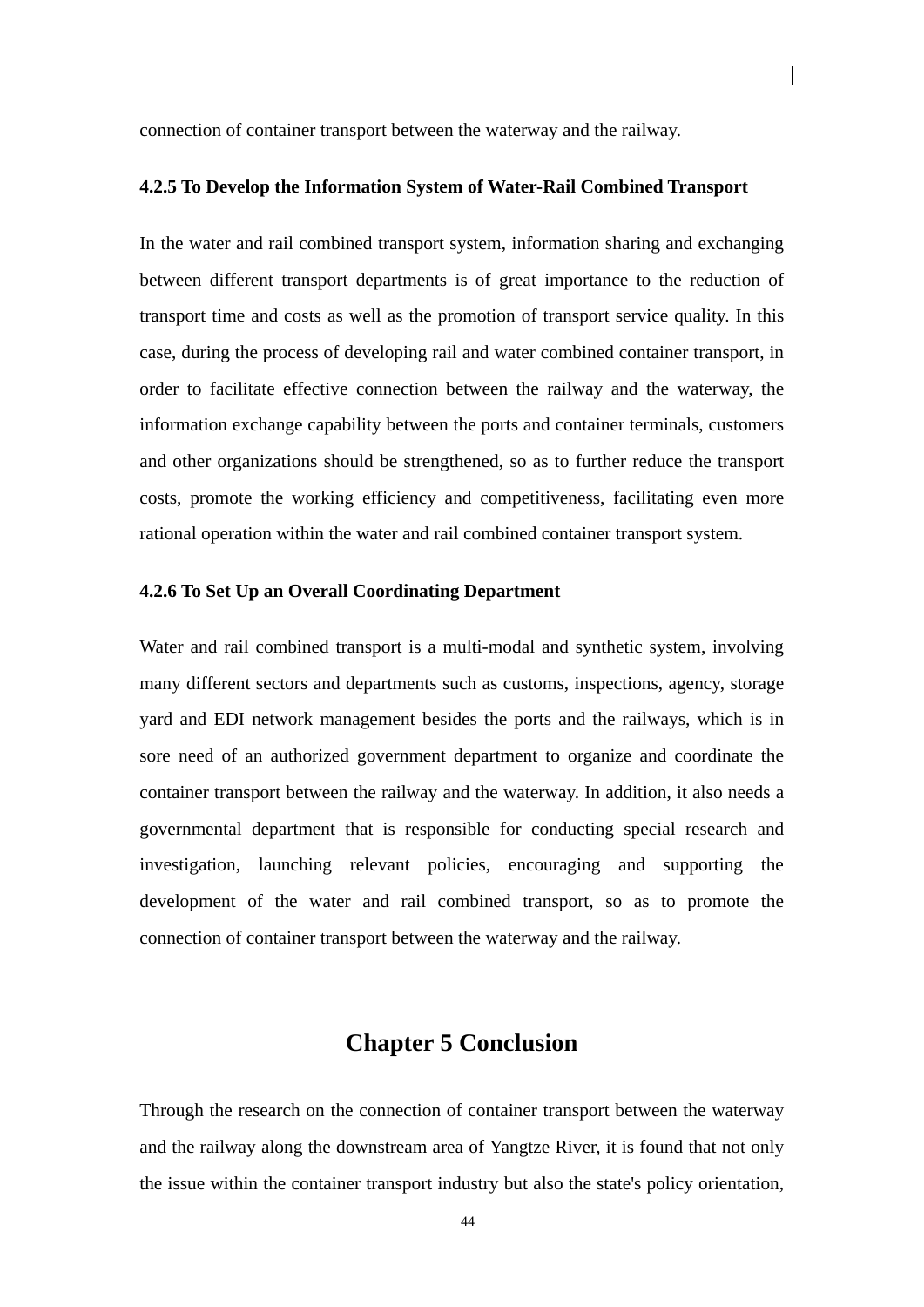the legal system's construction and other aspects are involved. In this grim economic situation, in order to develop a resource-saving and environment-friendly inland water transport in China, the community should pay attention; the Government should be responsible; the companies should be consciousness, so that we can create a good market environment and protect the common interests of state, enterprises and individuals.

This paper has focused on the connection of container transport between the waterway and the railway along the downstream area of the Yangtze River. The present situation of container transport along the Yangtze River has been analyzed, involving the entire transport system and the container transportation within the area, as well as the central ports along the Yangtze River, in addition to the current situation of the waterway and railway container transports. In addition, the problems related to the connection of container transport between the waterway and the railway along the Yangtze River have also been stated, which mainly focus on the railway transport, the ports and the customs. Accordingly, solutions have been proposed for dealing with the existing problems. To be specific, there are four approaches recommended for promoting the connection of the container transport between the Waterway and the Railway along the Yangtze River, which are: 1) understanding advantages of Water-Rail combined container transport; 2) upgrading hardware and software standards; 3) speeding up the legislation for creating a favorable legal environment; and 4) preventing the pollution along the Yangtze River. Moreover there are another six counter-measures for resolving the existing problems: i) to develop double stack container transport; ii) to establish and improve the harbor stations; iii) to establish and improve the railway inland port; iv) to set rehanding locations for carriers in railway container terminals; v) to develop the information system of water-rail combined transport; and vi) to set up an overall coordinating department.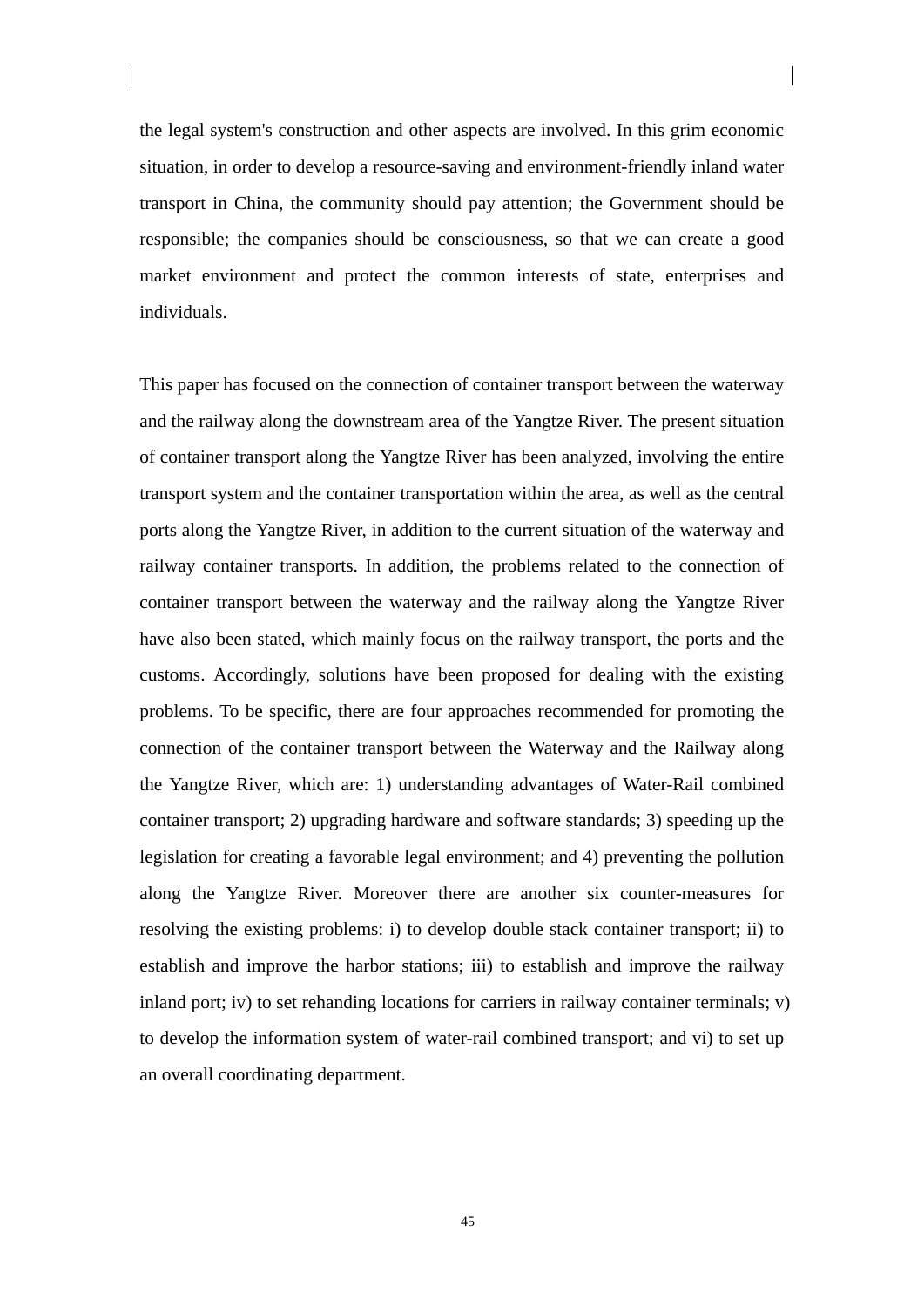# **References:**

Andrew M. Marton. (2000). Economic development -- China -- Yangtze River Delta. China's spatial economic development : restless landscapes in the lower Yangzi Delta. pp. 21-45.

Chen, Hong. (2002). Enlightenment from Europe inland transportation to development of China inland transportation. *Port & Waterway Engineering*, vol. 10, pp. 39-41.

Chen, Fei-er & Zhang, Renyi (2006). The Optimization of Shanghai Port Container Inland-River Transportation Network. *Journal of Shanghai Jiaotong University*, vol.6, pp. 1019-1023.

Broeke, I.A.A.Ten; Christiansen, A.; Padding, P. & Vinet, P. (2002). River Information Services-Modern traffic management for inland transportation using state of the art telematics. The 30th PIANC-AIPCN Congress..

Douben, N.; Silva, W.; Klopstra, D. & Kok, M. (2007) Decision support and river management strategies for the Rhine in the Netherlands. *The Arabian Journal For Science And Engineering*, voll 32, no. 1.

Heuser, Hans H. (1991). New progress in designing inland cargo vessels. Freight Transport and the Environment, vol.45, pp. 151-162.

Luo Shigang. (2000). The regulations and the administrations of the Yangtze River transport must be unified. *China Water Transport*, vol. 4, pp. 20.

Li, Chen & Zhou, Zuofu. (2004). Matters needing attention for inland transportation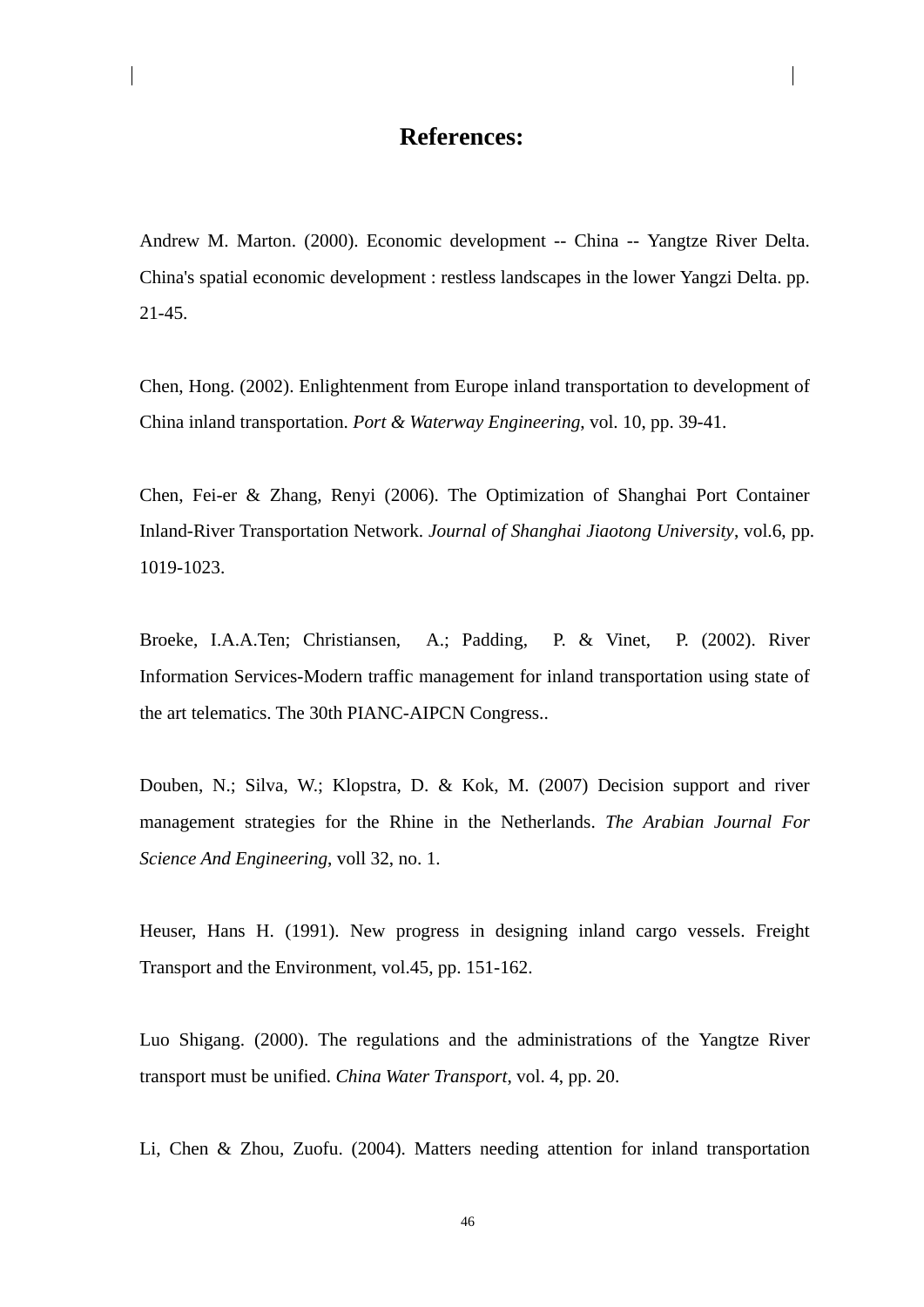development of China from the view of measures taken by the German government for supporting inland transportation development. *Port & Waterway Engineering*, vol. 6, pp. 17-18.

Mao, Jian. (2005). Inland river transport compared in China with in U.S. and the urgency of accelerating the development of Chinese inland river transportation. *Pearl River Water Transport*, vol. 11, pp. 4-9.

National Development and Reform Commission. (2007). The guiding ideologies, principles and objectives of China in response to the climate change. *China's national program to the climate change*, vol. 6, pp. 24-29.

Seidenfus, Hellmuth (1994). Inland waterway transport in the federal Republic of Germany: Situation and problems. *Transportation Research Part A: Policy and Practice*, vol. 28, no. 6, pp. 511-515.

Su, Xiaolei & Fang, Fang. (2006). The contrast of American and German inland rivertransportation and revelation. *Journal of Guang Dong Communications Polytechnic*, vol. 4, no. 5, pp. 76-94.

Tu, Wenling (2007). An enlightenment of the inland transportation in Europe and U.S. for the development of the inland shipping in China. *China Science and Technology Information*, vol. 9, pp. 95.

Transportation Enterprise Management. (2008). To increase investment, to accelerate the construction and to expand domestic demand, vol. 12, pp. 23

Wei, Lei (2007). Discussing the problems of the current inland transportation's situation and development in China. *China Water Transport*, vol. 4, pp. 187-188.